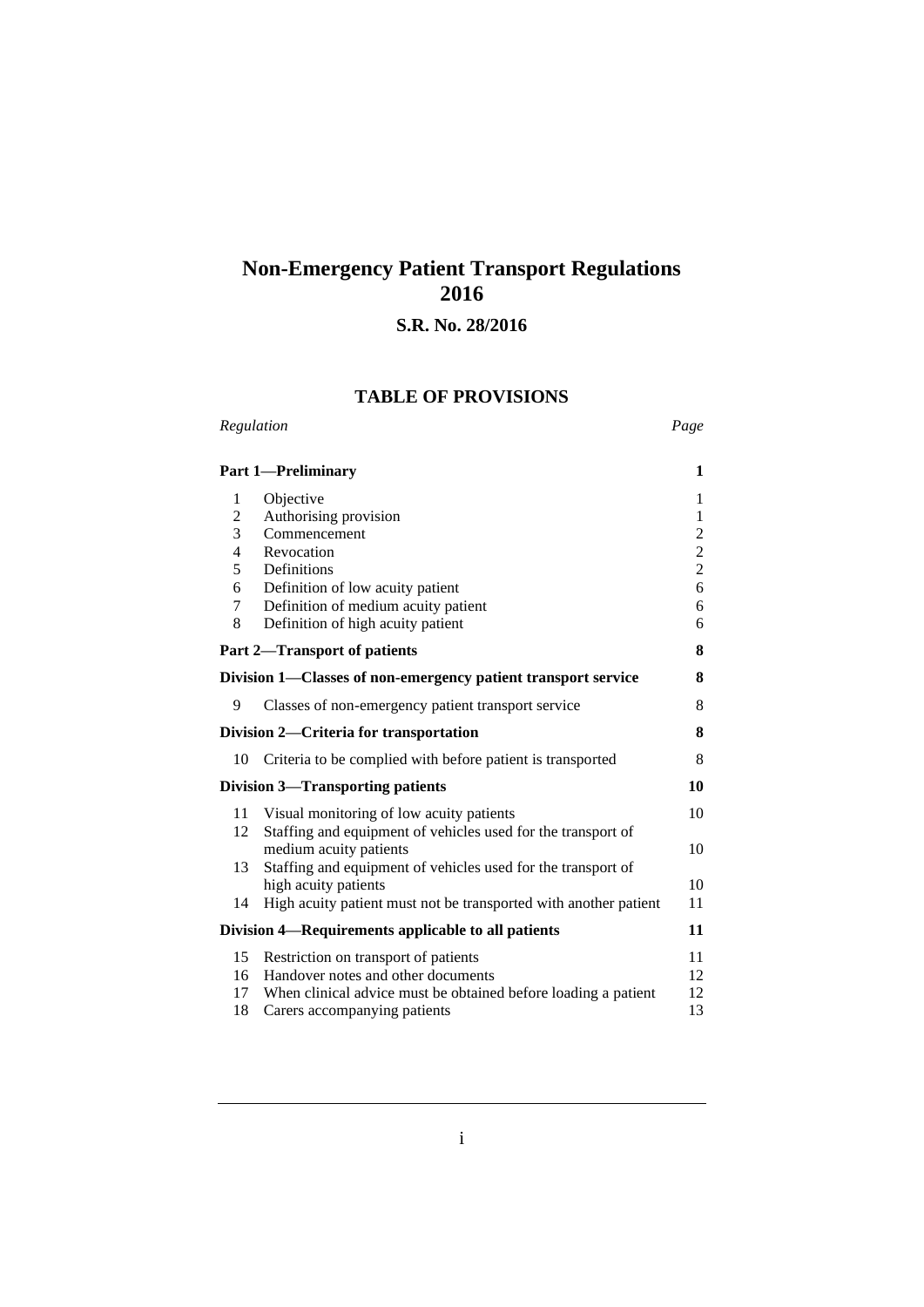|--|

|          | Part 3-Staffing of non-emergency patient transport services                                                                 | 14       |
|----------|-----------------------------------------------------------------------------------------------------------------------------|----------|
| 19       | Competencies for staff of non-emergency patient transport                                                                   |          |
|          | services                                                                                                                    | 14       |
| 20       | Assessment of competency                                                                                                    | 15       |
| 21<br>22 | Skills maintenance training<br>Staff identification                                                                         | 15<br>16 |
|          |                                                                                                                             | 17       |
|          | <b>Part 4-Licensing</b>                                                                                                     |          |
|          | <b>Division 1-Applications</b>                                                                                              | 17       |
| 23       | Application for approval in principle                                                                                       | 17       |
| 24<br>25 | Application for variation or transfer of approval in principle<br>Application for a non-emergency patient transport service | 17       |
|          | licence                                                                                                                     | 17       |
| 26       | Conditions on licences                                                                                                      | 18       |
| 27       | Application to renew a licence                                                                                              | 18       |
| 28       | Application to vary a licence                                                                                               | 18       |
|          | Division 2—Quality assurance plans                                                                                          | 19       |
| 29       | Development and contents of quality assurance plan                                                                          | 19       |
| 30       | Compliance with quality assurance plan                                                                                      | 20       |
| 31<br>32 | Audit of quality assurance plan                                                                                             | 20<br>21 |
|          | Revocation, suspension or expiry of quality assurance plan                                                                  |          |
|          | Division 3—Other matters during course of licence                                                                           | 21       |
| 33       | Critical incidents                                                                                                          | 21       |
| 34       | Annual report                                                                                                               | 21       |
|          | Part 5—Stand-by services at public events                                                                                   | 23       |
| 35       | Application for stand-by accreditation at public events                                                                     | 23       |
| 36       | Accreditation for stand-by services at public events                                                                        | 23       |
|          | Part 6-Records                                                                                                              | 24       |
| 37       | Records to be kept                                                                                                          | 24       |
| 38       | Patient care records                                                                                                        | 24       |
| 39       | Staff records                                                                                                               | 26       |
| 40       | Records of an aeromedical service                                                                                           | 27       |
|          | Part 7-Patient rights and information                                                                                       | 28       |
| 41       | Establishment of complaints register                                                                                        | 28       |
| 42<br>43 | Investigation of complaints                                                                                                 | 28       |
| 44       | Contact details of a provider<br>Provision of information brochure                                                          | 29<br>29 |
| 45       | Content of information brochure                                                                                             | 29       |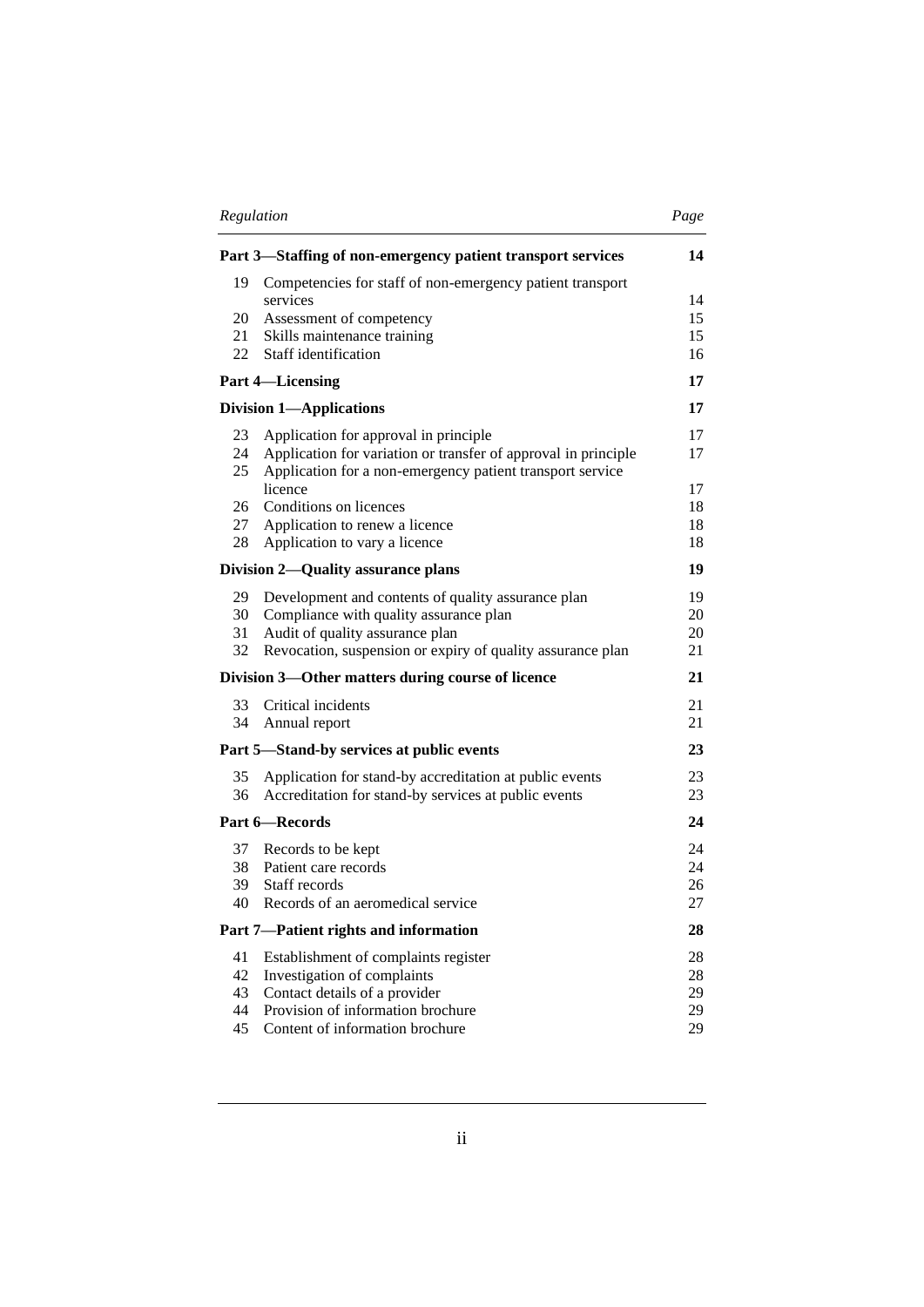|                                                                                              | Regulation<br>Page                                                                                                     |          |
|----------------------------------------------------------------------------------------------|------------------------------------------------------------------------------------------------------------------------|----------|
|                                                                                              | <b>Part 8-Infection control</b>                                                                                        | 30       |
| 46<br>47                                                                                     | Infection control management plan<br>Vehicles                                                                          | 30<br>31 |
|                                                                                              | Part 9-Provision, inspection and maintenance of vehicles and                                                           |          |
|                                                                                              | equipment                                                                                                              | 33       |
| 48                                                                                           | Maintenance of vehicles and equipment                                                                                  | 33       |
| 49                                                                                           | Records of maintenance                                                                                                 | 33       |
| 50                                                                                           | Interiors of road vehicles                                                                                             | 33       |
| 51<br>52                                                                                     | Equipment<br>Communication devices                                                                                     | 35<br>35 |
|                                                                                              |                                                                                                                        |          |
|                                                                                              | <b>Part 10-Insurance</b>                                                                                               | 36       |
| 53                                                                                           | Public and professional liability insurance                                                                            | 36       |
|                                                                                              | <b>Part 11-Aeromedical services</b>                                                                                    | 37       |
| 54                                                                                           | Report of breach of CASA requirements                                                                                  | 37       |
| 55                                                                                           | Aircraft equipment                                                                                                     | 37       |
| 56                                                                                           | Configuration                                                                                                          | 37       |
| 57<br>58                                                                                     | Stowage<br>Loading                                                                                                     | 38<br>38 |
| 59                                                                                           | Cabin                                                                                                                  | 39       |
| 60                                                                                           | Medical equipment                                                                                                      | 39       |
| 61                                                                                           | Other equipment requirements                                                                                           | 40       |
|                                                                                              | Schedule 1—Application for approval in principle to operate a                                                          |          |
|                                                                                              | non-emergency patient transport service                                                                                | 41       |
|                                                                                              | Schedule 2-Application for variation or transfer of certificate of<br>approval in principle to operate a non-emergency |          |
|                                                                                              | patient transport service                                                                                              | 43       |
|                                                                                              | Schedule 3-Application for a non-emergency patient transport                                                           |          |
|                                                                                              | service licence                                                                                                        | 45       |
|                                                                                              | Schedule 4-Application for the renewal of a non-emergency                                                              |          |
|                                                                                              | patient transport service licence                                                                                      | 47       |
| Schedule 5-Application for variation of a non-emergency patient<br>transport service licence |                                                                                                                        | 49       |
|                                                                                              | Schedule 6-Application for stand-by service accreditation                                                              | 50       |
|                                                                                              |                                                                                                                        |          |
| <b>Endnotes</b>                                                                              |                                                                                                                        | 51       |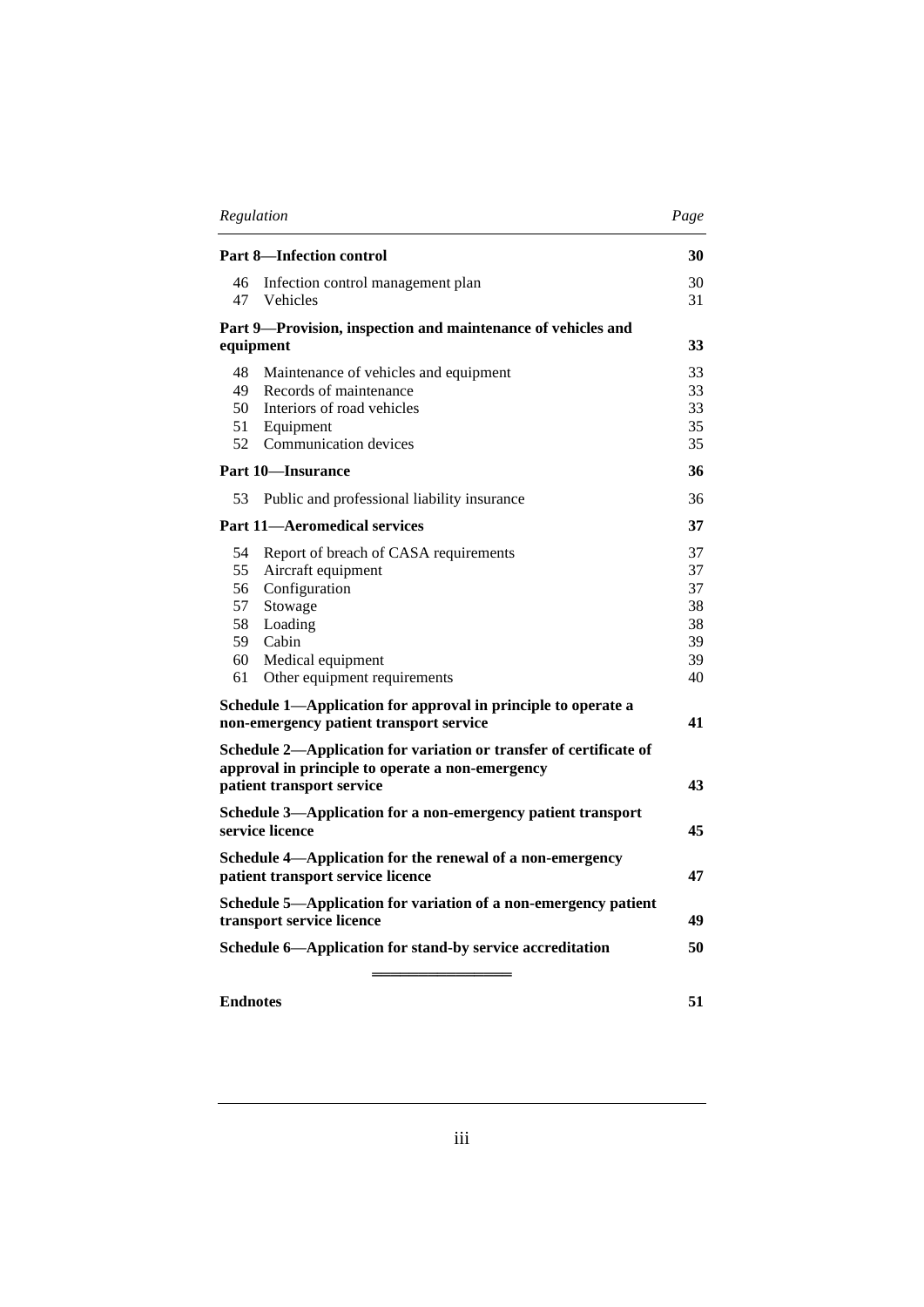# STATUTORY RULES 2016

#### S.R. No. 28/2016

# *Non-Emergency Patient Transport Act 2003*

# **Non-Emergency Patient Transport Regulations 2016**

The Governor in Council makes the following Regulations:

Dated: 19 April 2016

Responsible Minister:

JILL HENNESSY Minister for Health

> ANDREW ROBINSON Clerk of the Executive Council

# **Part 1—Preliminary**

# **1 Objective**

The objective of these Regulations is to prescribe standards and requirements for the provision of non-emergency patient transport services under the **Non-Emergency Patient Transport Act 2003**, including standards for the safety and quality of care of patients using the services.

# **2 Authorising provision**

These Regulations are made under section 64 of the **Non-Emergency Patient Transport Act 2003**.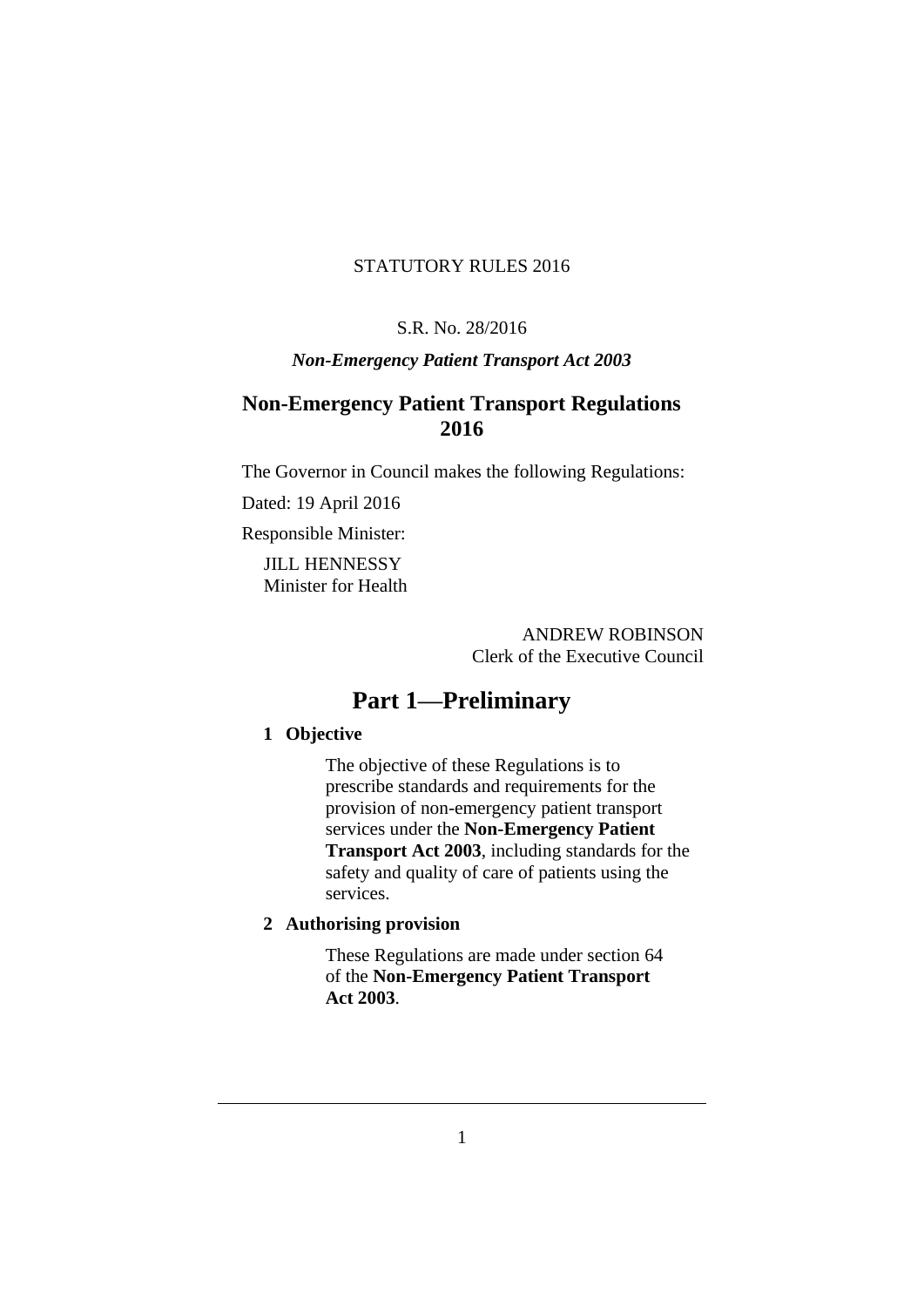Part 1—Preliminary

#### **3 Commencement**

These Regulations come into operation on 20 April 2016.

### **4 Revocation**

The following Regulations are **revoked**—

- (a) the Non-Emergency Patient Transport Regulations  $2005<sup>1</sup>$ ;
- (b) the Non-Emergency Patient Transport Amendment Regulations  $2010^2$ ;
- (c) the Non-Emergency Patient Transport Amendment Regulations 2014<sup>3</sup>.

#### **5 Definitions**

- (1) In these Regulations
	- *accreditation body* means a body that is accredited by—
		- (a) the Joint Accreditation System of Australia and New Zealand; or
		- (b) the International Society for Quality in Healthcare; or
		- (c) a body nominated by the Secretary under subregulation (2);
	- *adverse event* means an event that results in harm or injury to a patient;
	- *aeromedical service* means a non-emergency patient transport service that transports patients by air;
	- *aged care service* has the same meaning as it has in the Aged Care Act 1997 of the Commonwealth;
	- *Ambulance Service***—***Victoria* has the same meaning as in section 3(1) of the **Ambulance Services Act 1986**;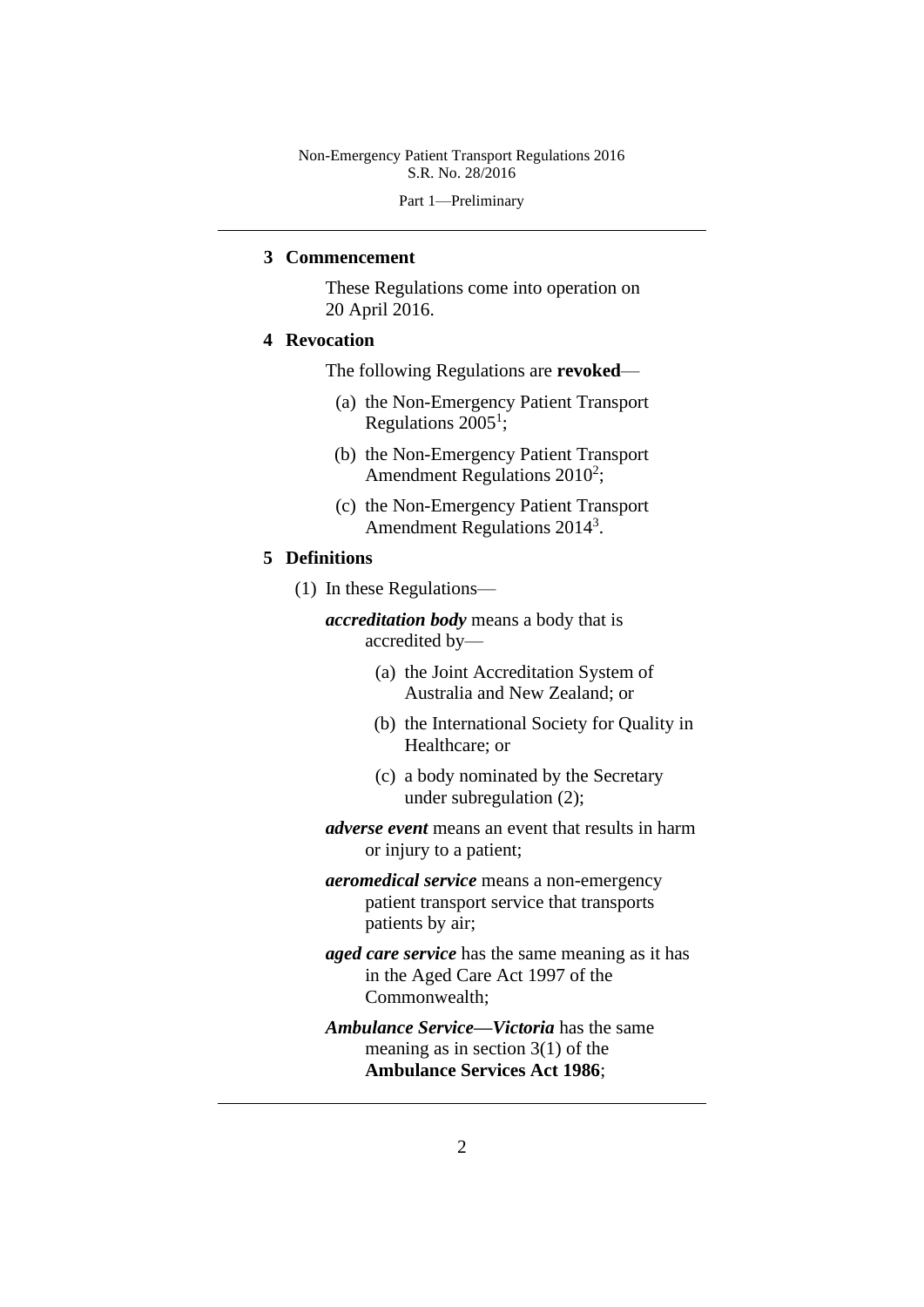Part 1—Preliminary

*CASA* means the Civil Aviation Safety Authority established by the Civil Aviation Act 1988 of the Commonwealth;

*crew member* means a person staffing a vehicle when it is used by or on behalf of a provider for, or in connection with, the transportation of a patient;

#### *critical incident* means—

- (a) the death of a patient; or
- (b) an adverse event; or
- (c) an event that results in a risk of a high probability of harm or injury to a patient;
- *Department* means the Department of Health and Human Services;
- *high acuity patient* has the meaning given in regulation 8;
- *infection control guidelines* means the National Health and Medical Research Council's Australian Guidelines for the Prevention and Control of Infection in Healthcare (2010) published by the Commonwealth;
- *infectious disease* means a human illness or condition due to a specific infectious agent or its toxic products that arises through transmission of that agent or its products from an infected person to another person by indirect contact, airborne transmission or respiratory droplet;
- *intervention* means any treatment which may be administered by staff involved in the care of a high acuity patient or a medium acuity patient, and includes any invasive procedure;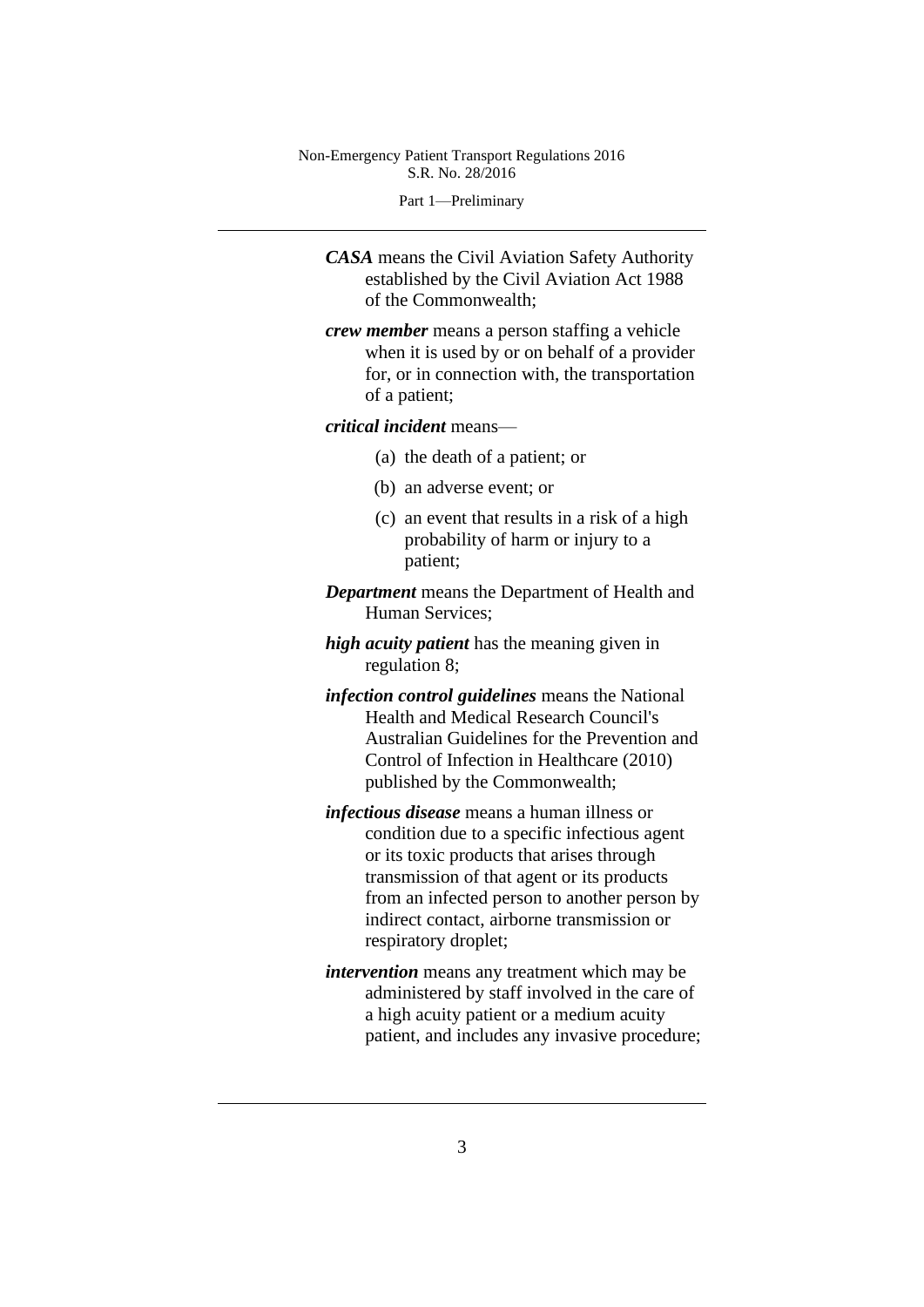Part 1—Preliminary

*low acuity patient* has the meaning given in regulation 6;

- *management*, in relation to the treatment of a patient, includes the administration of those drugs that may be administered by staff involved in treating the patient, and other general treatment, not including intervention;
- *medium acuity patient* has the meaning given in regulation 7;

*monitoring*, in relation to the treatment of a patient, includes—

- (a) monitoring of cardiac, respiratory, metabolic, neurological or fluid status or any combination of them; and
- (b) monitoring of equipment;

#### *nurse* means—

- (a) a registered nurse; or
- (b) a person registered in Division 2 of the Register of Nurses kept by the Nursing and Midwifery Board of Australia under the Health Practitioner Regulation National Law, other than as a student;
- *provider* means a person who operates a non-emergency patient transport service and—
	- (a) holds a non-emergency patient transport service licence; or
	- (b) is, or belongs to a class of person, referred to in a declaration made under section 5(2) of the Act;
- *public road* has the same meaning as in the **Road Management Act 2004**;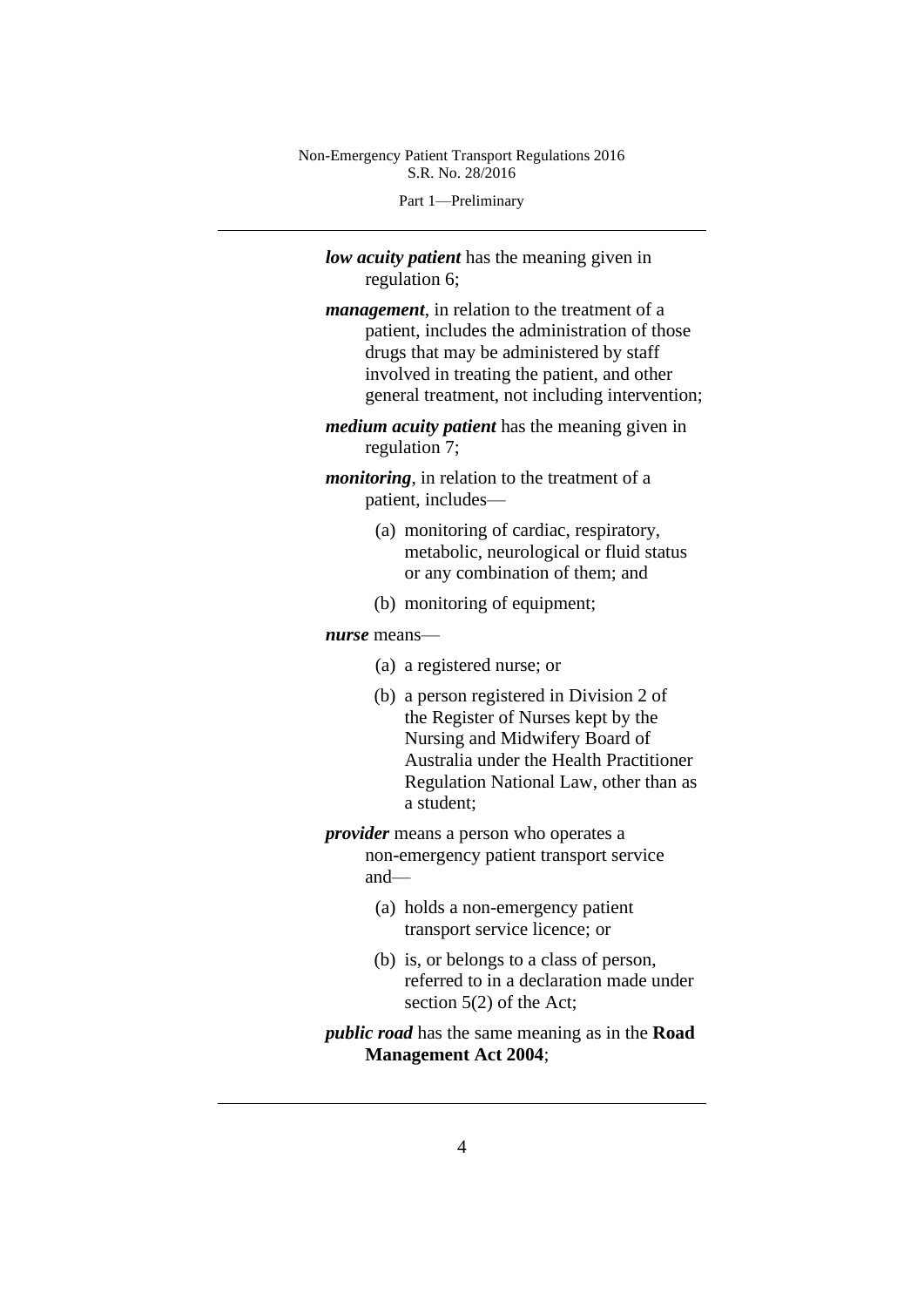Part 1—Preliminary

*quality assurance plan* means a plan referred to in regulation 29 that is certified by an accreditation body from which a licence holder has obtained quality accreditation;

*registered nurse* means a person registered in Division 1 of the Register of Nurses kept by the Nursing and Midwifery Board of Australia under the Health Practitioner Regulation National Law, other than as a student;

*registered training organisation* means an organisation registered by—

- (a) the National Vocational Education and Training Regulator established under section 155 of the National Vocational Education and Training Regulator Act 2011 of the Commonwealth; or
- (b) the Tertiary Education Quality and Standards Agency established under section 132 of the Tertiary Education Quality and Standards Agency Act 2011 of the Commonwealth;
- *shock advisory external defibrillator* means an automatic external defibrillator that provides the operator with an audible or visible prompt to discharge the defibrillator to deliver a shock to the patient when it recognises a shockable rhythm;

# *the Act* means the **Non-Emergency Patient Transport Act 2003**;

*time critical*, in relation to the condition of a patient, means that the condition is such that immediate medical attention is necessary and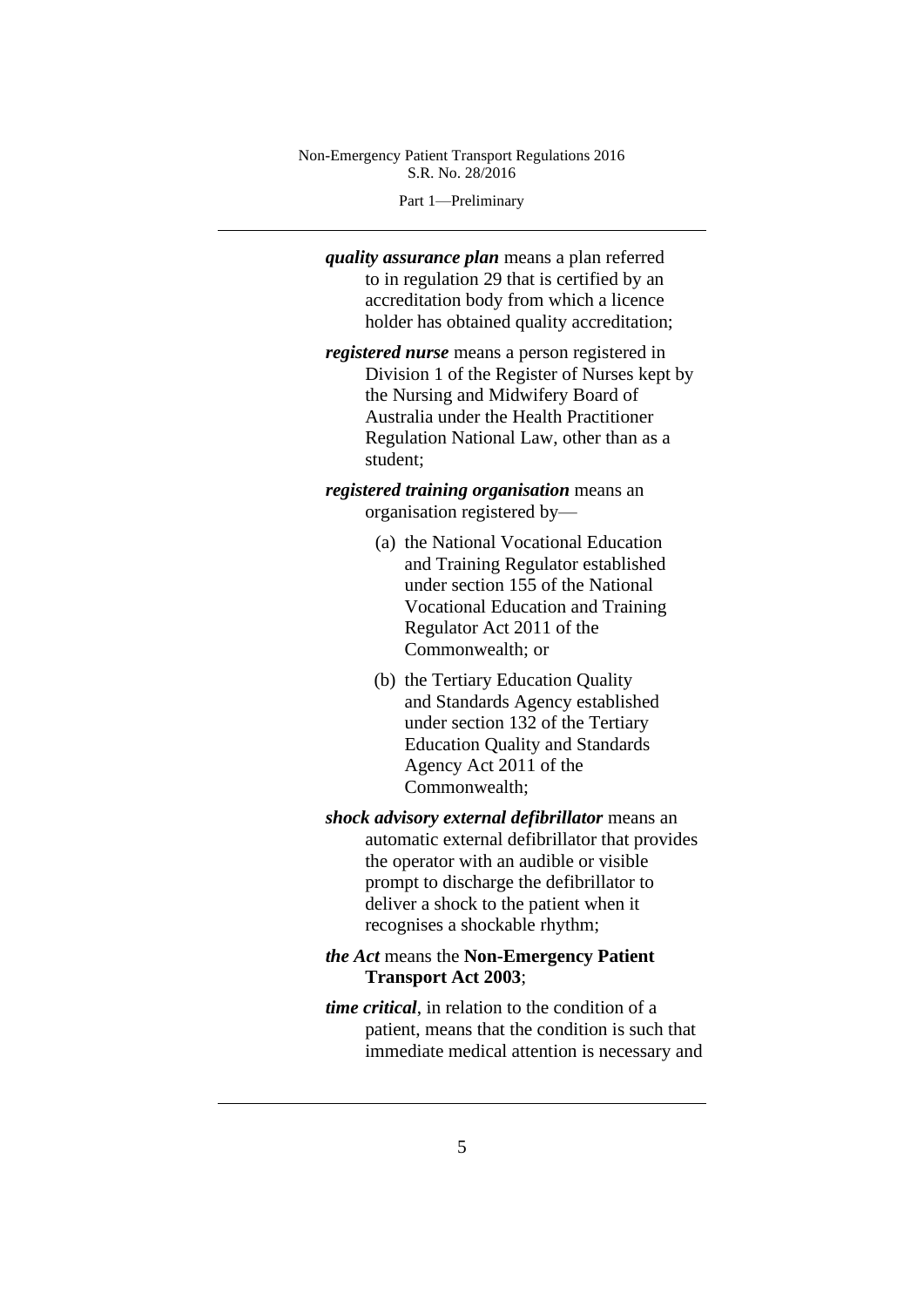Part 1—Preliminary

an emergency response by an ambulance service is required.

(2) The Secretary, by notice published in the Government Gazette, may nominate as an accreditation body a body that, in the opinion of the Secretary, is internationally recognised and experienced in the accreditation of health care services.

### **6 Definition of low acuity patient**

A *low acuity patient* is a patient who has one or more of the following conditions—

- (a) impaired cognitive functioning requiring supervision;
- (b) if the patient is not transported by an aeromedical service, chronic diagnosed shortness of breath in relation to which there has been no recent change.

# **7 Definition of medium acuity patient**

A *medium acuity patient* is a patient who requires—

- (a) active management or intervention; or
- (b) specialised equipment requiring monitoring; or
- (c) observation and monitoring of an intravenous infusion that does not contain any vasoactive agent other than glyceryl trinitrate.

## **8 Definition of high acuity patient**

- (1) A *high acuity patient* is a patient who requires—
	- (a) active management or intervention; and
	- (b) one or more of the following—
		- (i) cardiorespiratory support;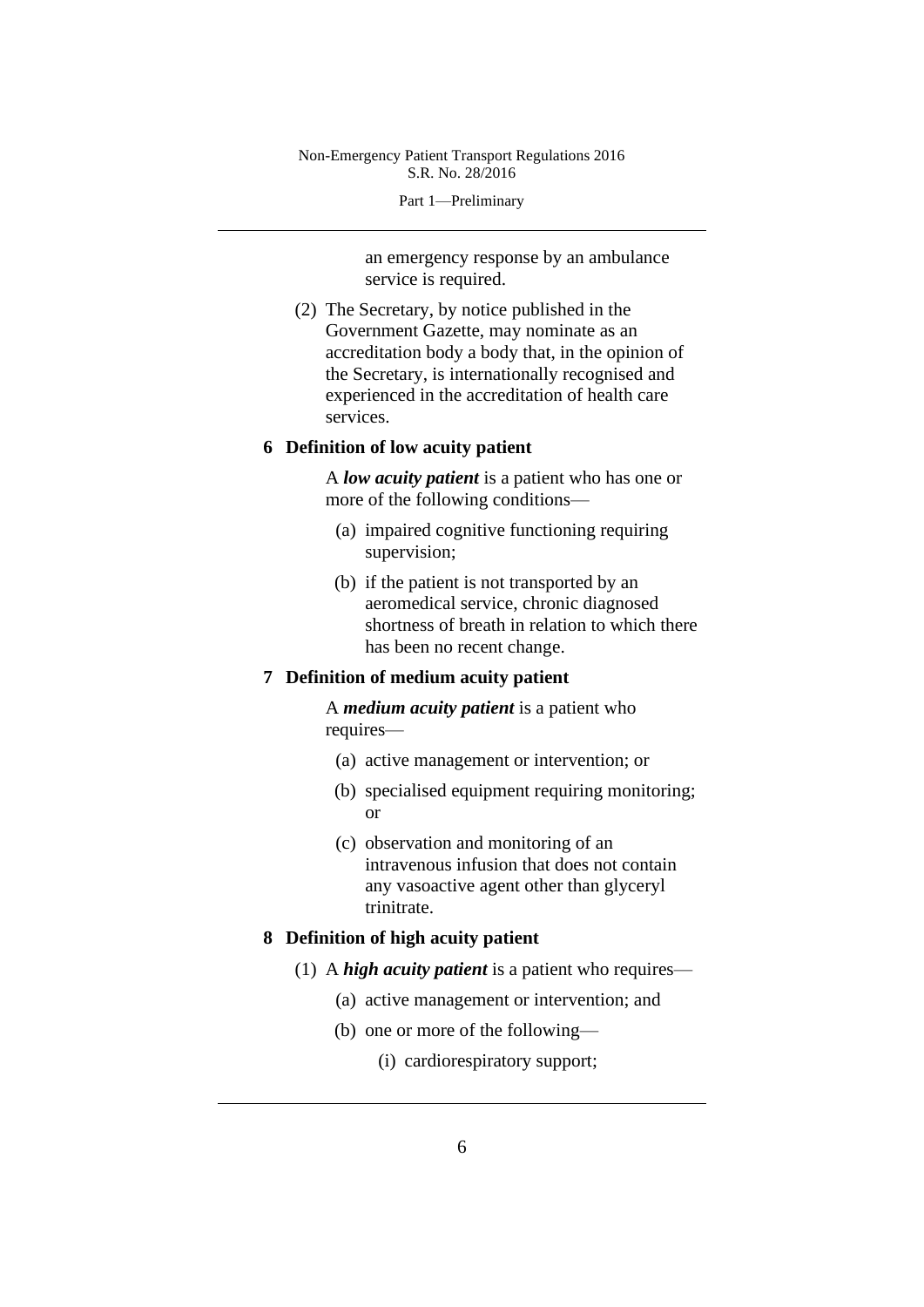Part 1—Preliminary

- (ii) a higher level of care than that required for the transport of a medium acuity patient;
- (iii) observation and monitoring of an intravenous infusion that contains vasoactive agents;
- (iv) transport by PIPER's neonatal emergency transport service, PIPER's paediatric emergency transport service or ARV, excluding patients who have received treatment and are being returned to their home or transported to another facility.
- (2) In this regulation—
	- *ARV* means the business unit of Ambulance Service—Victoria known as Adult Retrieval Victoria;
	- *PIPER* means Paediatric Infant Perinatal Emergency Retrieval operated under the auspices of the Royal Children's Hospital.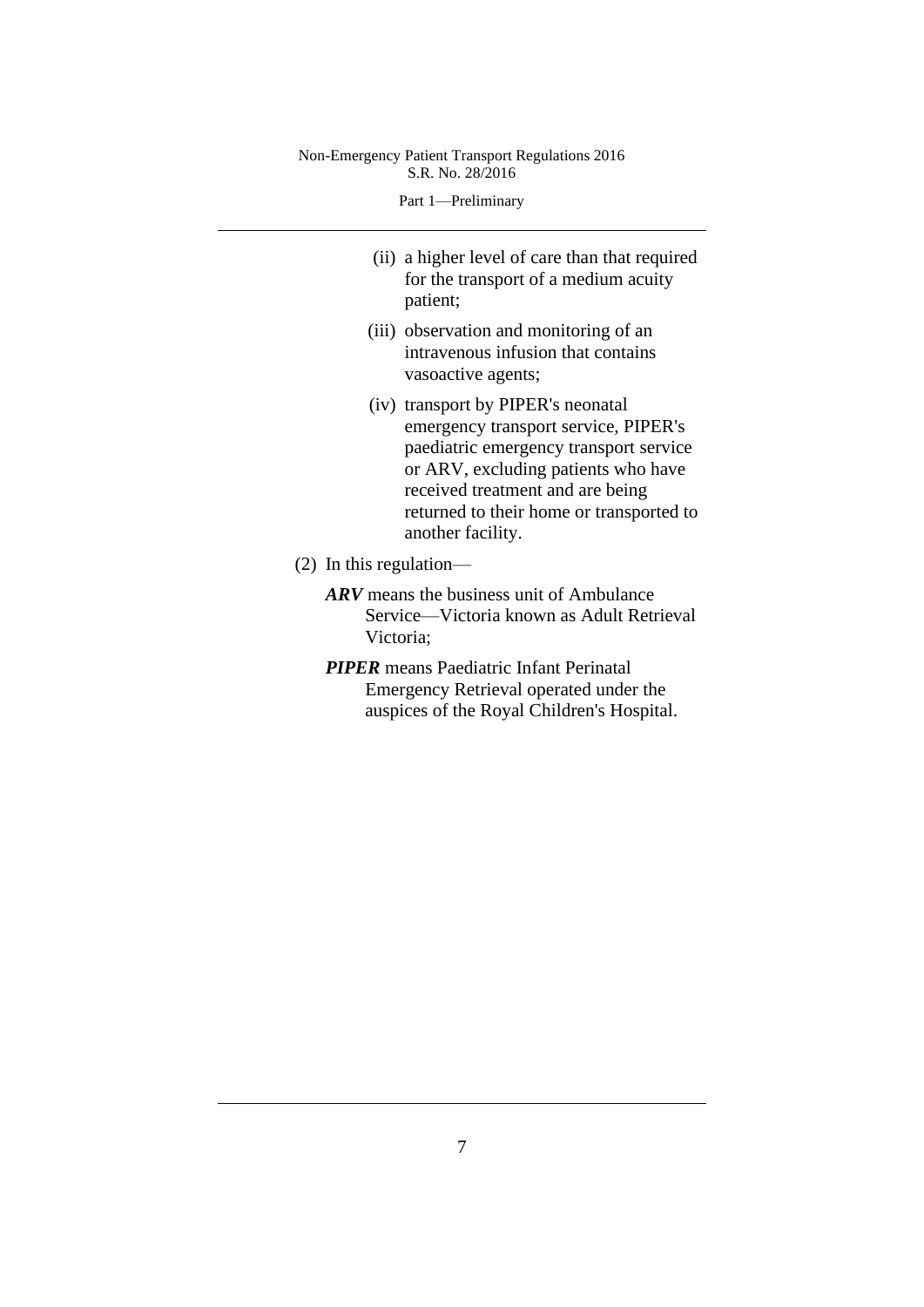Part 2—Transport of patients

# **Part 2—Transport of patients**

# **Division 1—Classes of non-emergency patient transport service**

**9 Classes of non-emergency patient transport service**

For the purposes of sections  $7(2)(a)$ and 13(2)(a) of the Act, the following classes of non-emergency patient transport service are prescribed—

- (a) transport of low acuity patients;
- (b) transport of medium acuity patients;
- (c) transport of high acuity patients.

# **Division 2—Criteria for transportation**

# **10 Criteria to be complied with before patient is transported**

(1) A provider must not transport a patient if the patient's condition is time critical or is likely to become time critical during the transport.

Penalty: 20 penalty units.

(2) A provider must not transport a patient if the patient's condition does not require monitoring during the transport.

Penalty: 20 penalty units.

(3) A provider must not transport a patient if the patient has cardiac-related chest pain during the 2 hours immediately before the proposed transport.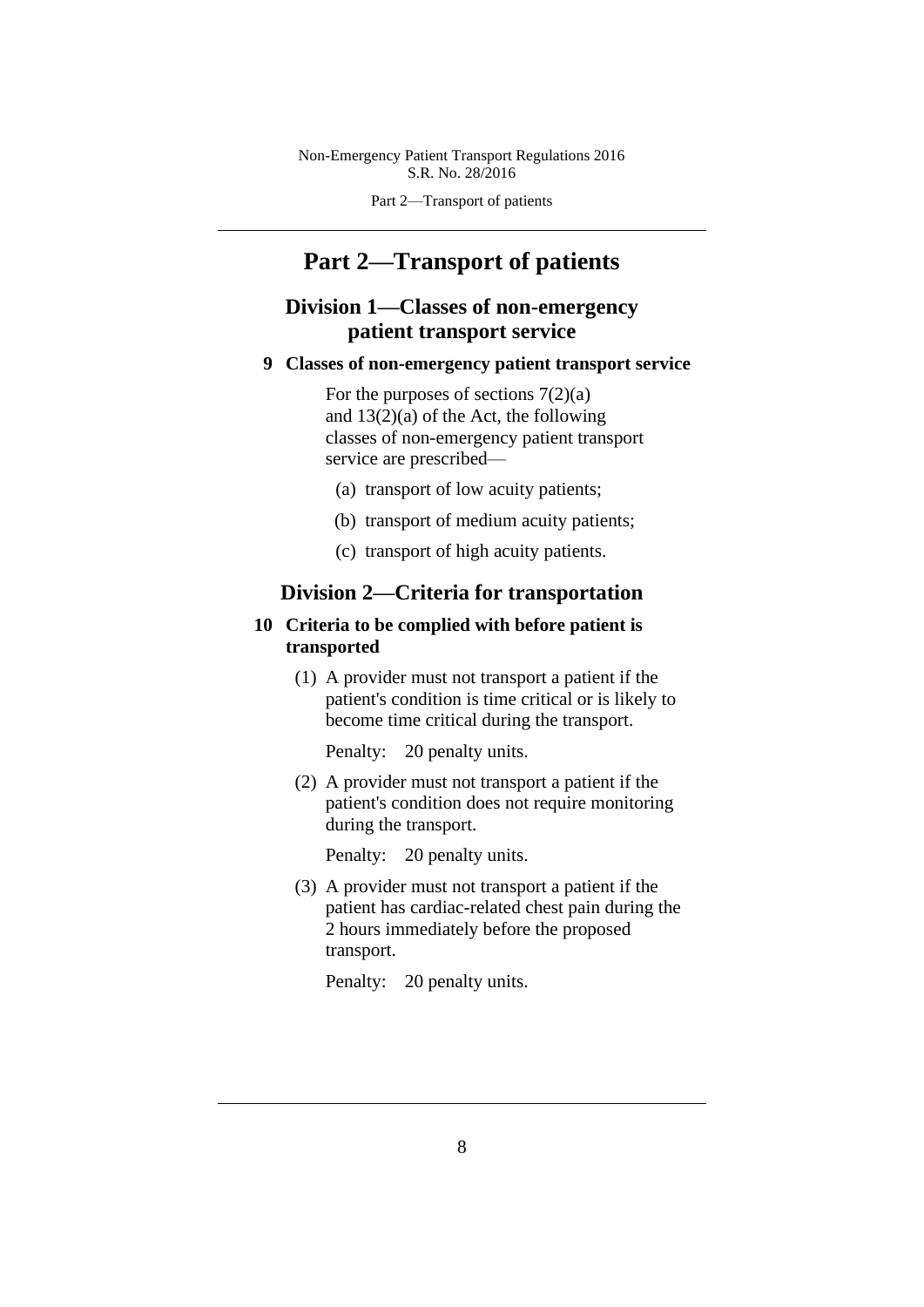- (4) A provider must not transport a patient unless, immediately before the transport—
	- (a) clinical observations appropriate to the patient's medical condition have been made and recorded; and
	- (b) the patient's acuity is assessed by—
		- (i) a registered medical practitioner; or
		- (ii) a registered nurse; or
		- (iii) a paramedic working at the communications centre of Ambulance Service—Victoria; and
	- (c) the patient is assessed by a person referred to in paragraph (b) as being haemodynamically stable for the duration of the transport.

- (5) Despite anything to the contrary in this regulation, a patient may be transported in a vehicle if that course of action is recommended by any of the following persons working in the communications centre of Ambulance Service—Victoria as being necessary to avoid the possibility of the patient dying or suffering an adverse event were the patient required to wait for a different form of transport or for assessment—
	- (a) a registered medical practitioner;
	- (b) a registered nurse;
	- (c) a paramedic.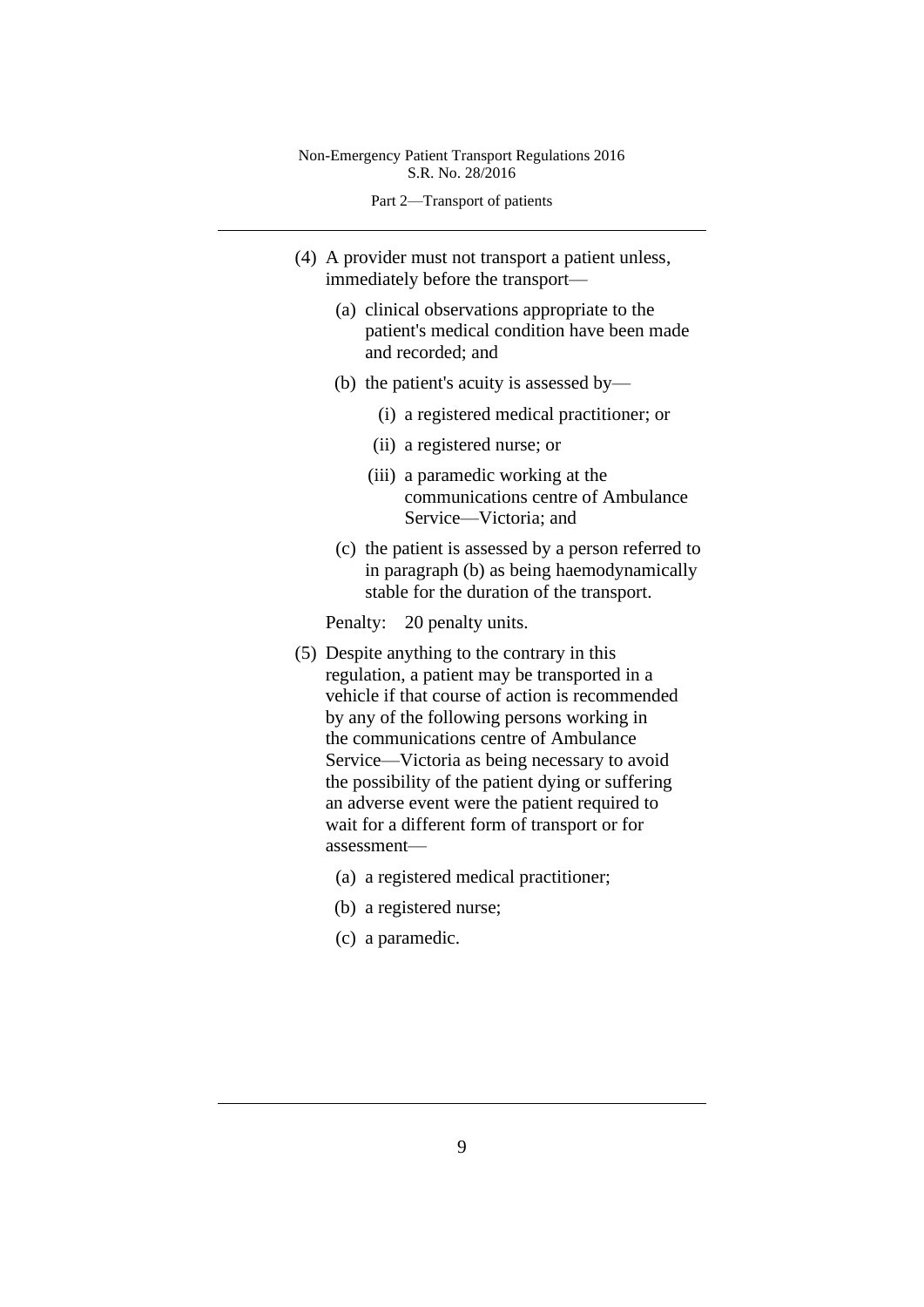Part 2—Transport of patients

# **Division 3—Transporting patients**

#### **11 Visual monitoring of low acuity patients**

A provider must ensure that a low acuity patient who is transported by the provider is visually monitored by a suitably qualified and competent crew member for the duration of the transport.

Penalty: 20 penalty units.

## **12 Staffing and equipment of vehicles used for the transport of medium acuity patients**

- (1) When a medium acuity patient is transported, a provider must ensure that—
	- (a) a suitably qualified and competent crew member travels in the patient compartment with the medium acuity patient for the duration of the transport; and
	- (b) the medium acuity patient is not left unattended at any time while in the vehicle.

Penalty: 20 penalty units.

(2) A provider must ensure that a medium acuity patient is transported in a vehicle that is equipped with a stretcher.

Penalty: 20 penalty units.

# **13 Staffing and equipment of vehicles used for the transport of high acuity patients**

- (1) When a high acuity patient is transported, a provider must ensure that—
	- (a) a suitably qualified and competent crew member travels in the patient compartment with the high acuity patient for the duration of the transport; and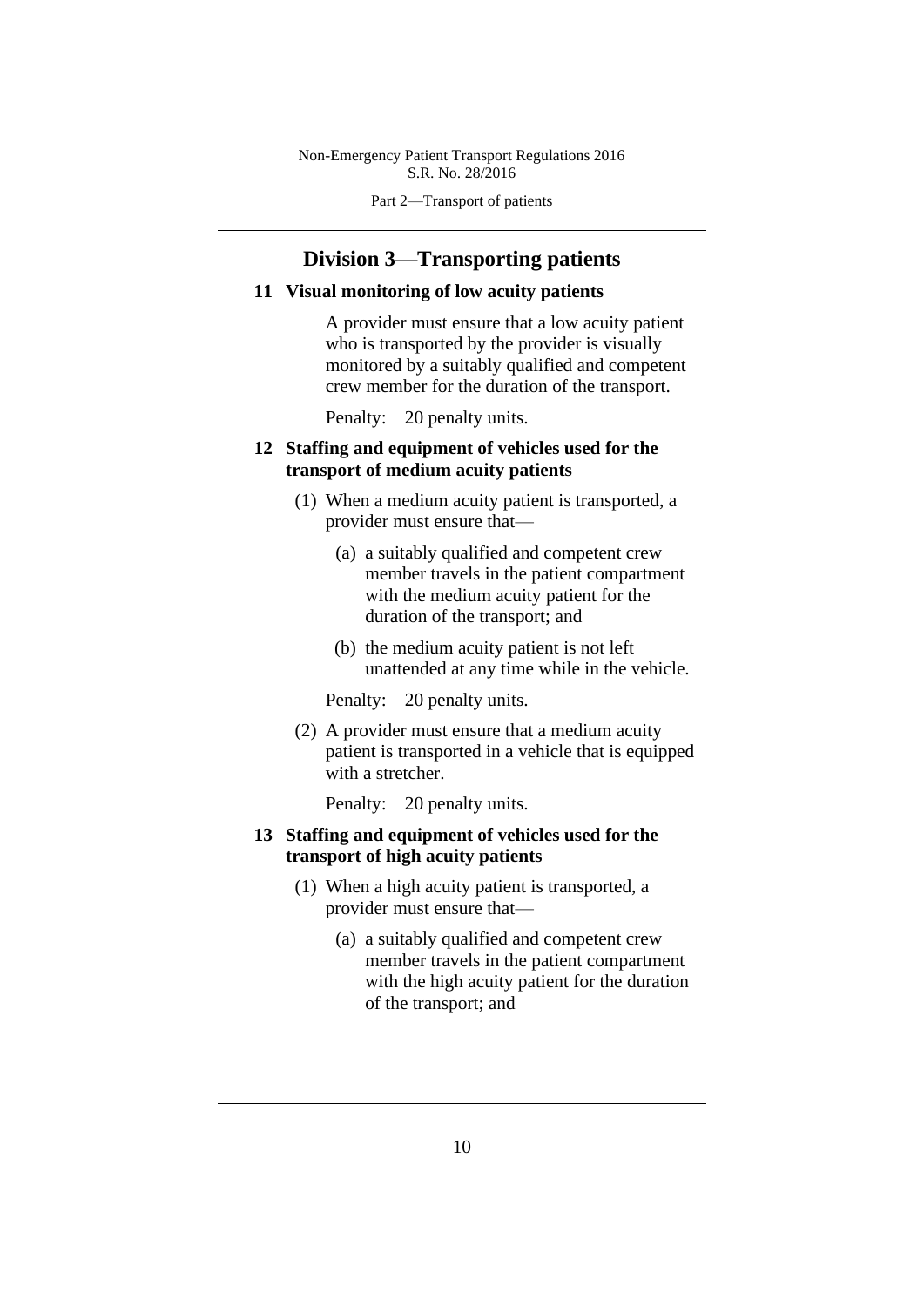(b) the high acuity patient is not left unattended at any time while in the vehicle.

Penalty: 20 penalty units.

(2) A provider must ensure that a high acuity patient is transported in a vehicle that is equipped with a stretcher.

Penalty: 20 penalty units.

# **14 High acuity patient must not be transported with another patient**

A provider must ensure that a high acuity patient is not transported with another patient in the same vehicle.

Penalty: 20 penalty units.

# **Division 4—Requirements applicable to all patients**

#### **15 Restriction on transport of patients**

A provider must ensure that a patient is not transported with another patient in the same vehicle if either of those patients—

- (a) is behaving in a way that may distress or endanger the other patient; or
- (b) is immuno-suppressed; or
- (c) has a condition that is likely to cause offence or distress to the other patient; or
- (d) is at a high risk of dying during transport; or
- (e) has or is suspected of having an infectious disease that has a high risk of being transmitted to the other patient; or
- (f) reasonably requires privacy due to the patient's medical condition; or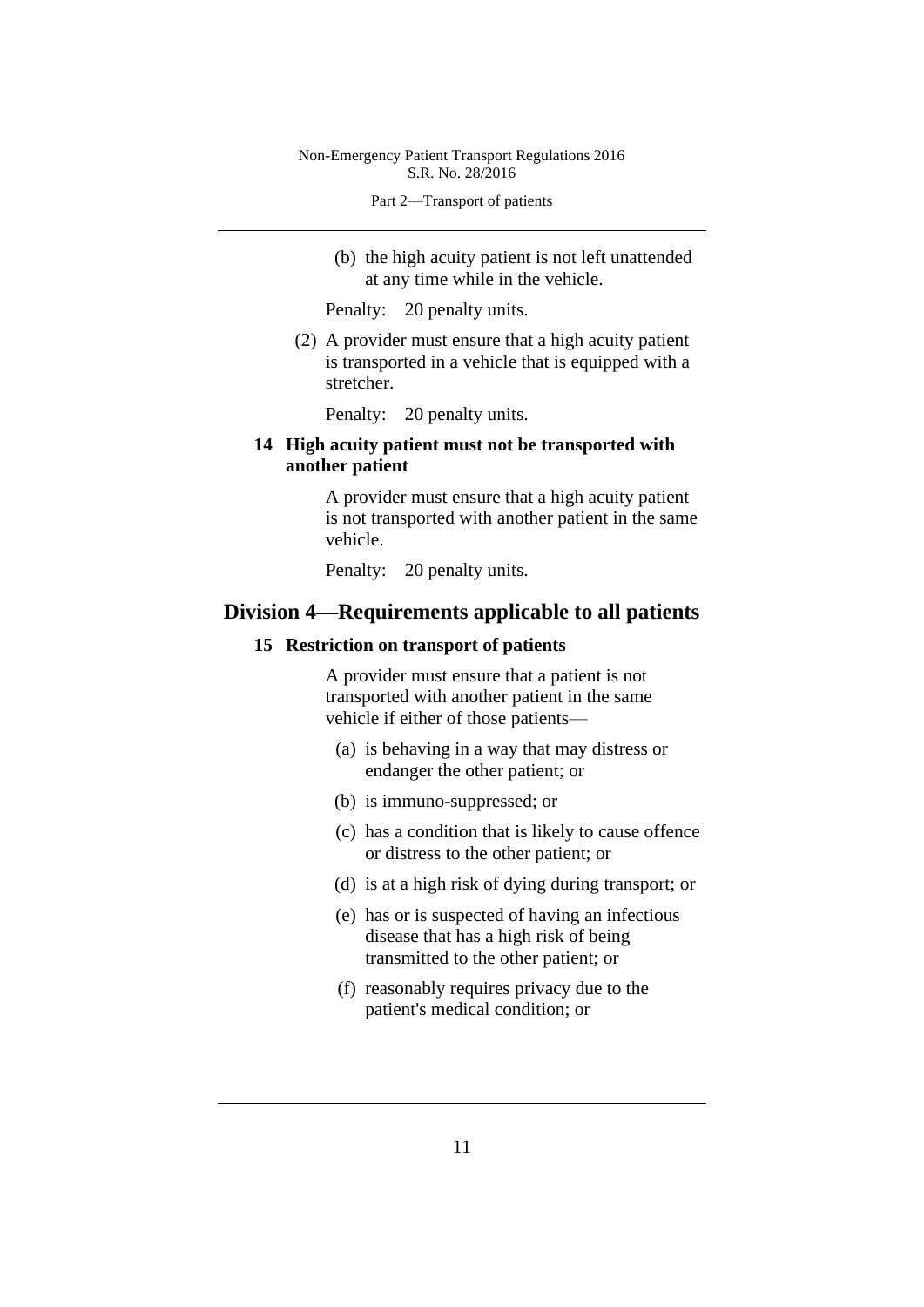- (g) requires the use of therapeutic or monitoring devices that would prevent or inhibit ready access to each patient.
- Penalty: 20 penalty units.

#### **16 Handover notes and other documents**

A crew member of a vehicle that is to be used to transport a patient from a medical service must, before the patient is transported, request the medical service to provide—

- (a) handover notes in relation to the patient; and
- (b) a copy of any advance care directive of the patient and any not for resuscitation request made by the patient.

## **17 When clinical advice must be obtained before loading a patient**

- (1) Before loading a patient into a vehicle, a crew member of the vehicle may request clinical advice from the provider if the crew member reasonably believes that—
	- (a) the vehicle used to transport the patient is not staffed by persons with skills, competencies and knowledge appropriate for ensuring that the patient's clinical needs are met for the duration of the transport; or
	- (b) the vehicle is not suitably equipped to enable the crew members to manage the patient's clinical needs for the duration of the transport.
- (2) A provider must take reasonable steps to ensure that, when a crew member makes a request under subregulation (1), clinical advice is provided by—
	- (a) a registered medical practitioner; or
	- (b) a registered nurse; or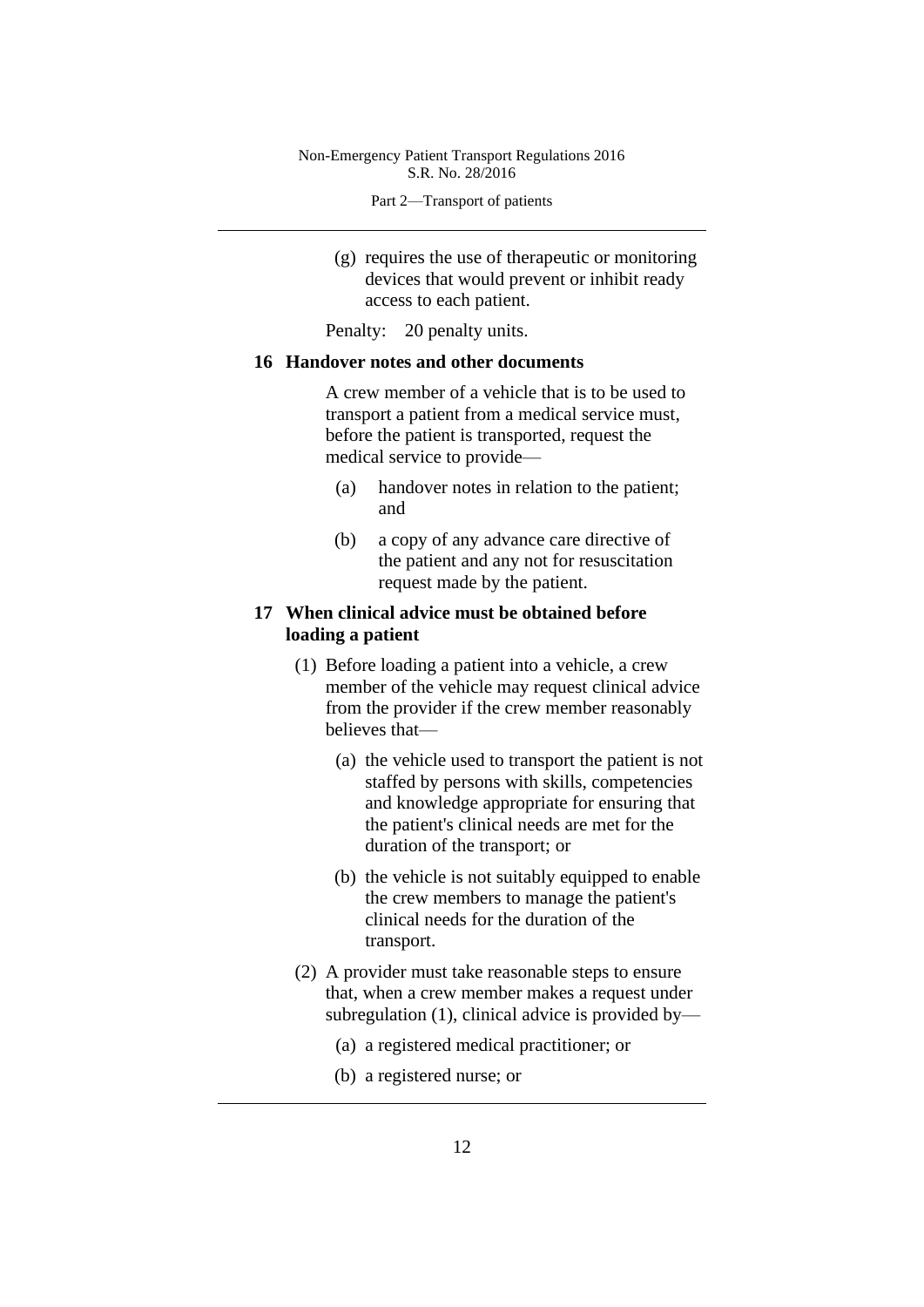- (c) a paramedic working in the communications centre of Ambulance Service—Victoria; or
- (d) a clinical instructor employed by the provider.

Penalty: 20 penalty units.

(3) A provider must ensure that an audio recording is made of each oral request for clinical advice made under subregulation (1).

Penalty: 20 penalty units.

(4) A provider must retain the audio recording referred to in subregulation (3) for a period of not less than 7 years after it is made.

Penalty: 20 penalty units.

## **18 Carers accompanying patients**

Nothing in these Regulations prevents a carer of a patient accompanying the patient while the patient is being transported.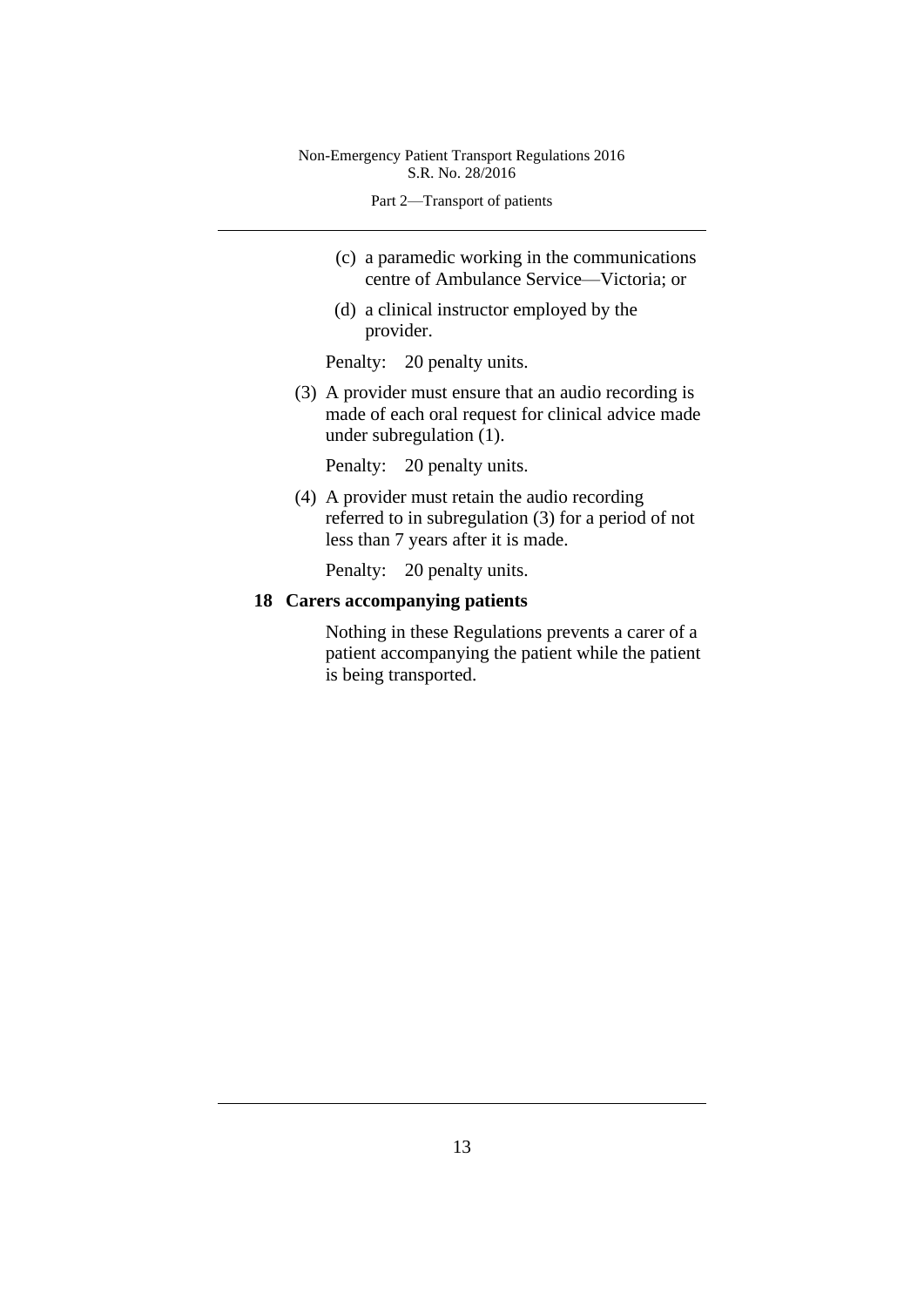Part 3—Staffing of non-emergency patient transport services

# **Part 3—Staffing of non-emergency patient transport services**

# **19 Competencies for staff of non-emergency patient transport services**

(1) A provider must ensure that any vehicle used to transport a patient is staffed by persons with skills, competencies and knowledge appropriate for ensuring that the patient's clinical needs can be met for the duration of the transport.

- (2) Despite subregulation (1), a patient may be transported in a vehicle if that course of action is recommended by any of the following persons working in the communications centre of Ambulance Service—Victoria as being necessary to avoid the possibility of the patient dying or suffering an adverse event were the patient required to wait for a different form of transport or for assessment—
	- (a) a registered medical practitioner;
	- (b) a registered nurse;
	- (c) a paramedic.
- (3) A provider must not employ a person as a clinical instructor unless the person has obtained at a minimum a certificate level IV Training and Assessment qualification or a qualification that, in the opinion of the Secretary, is equivalent to the first-mentioned qualification and—
	- (a) is a registered medical practitioner; or
	- (b) was employed by a non-emergency patient transport service as a clinical instructor immediately before 20 April 2016; or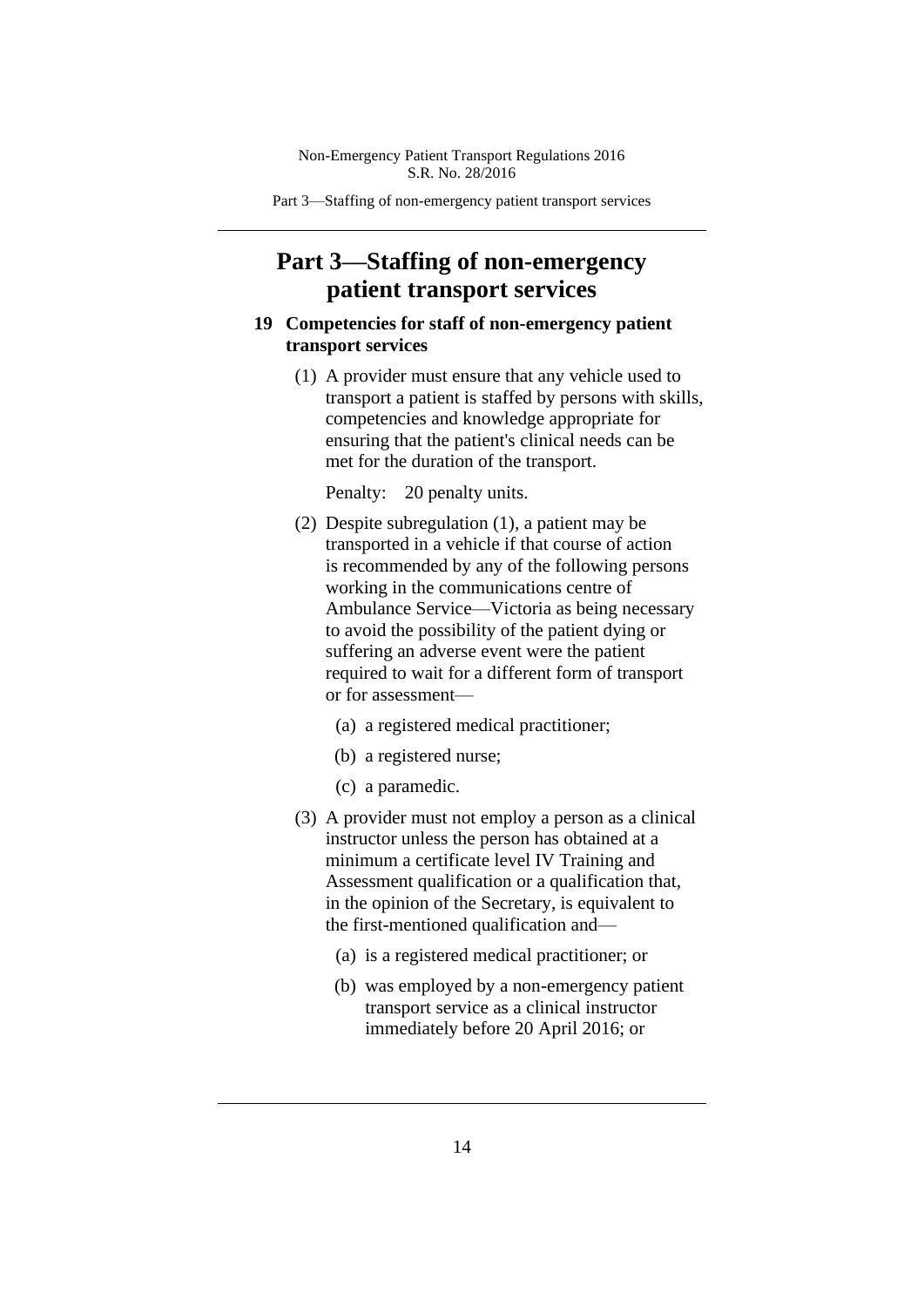Part 3—Staffing of non-emergency patient transport services

- (c) is a paramedic employed by an ambulance service who has worked for a period of not less than 18 months full time (or part time for not less than the equivalent of that period); or
- (d) is employed by a non-emergency patient transport service and has at least 18 months full time (or part time for not less than the equivalent of that period) experience in transporting patients of all acuity levels and that person holds a degree or a diploma approved by the Secretary.

Penalty: 20 penalty units.

- (4) A provider must ensure that an Ambulance Transport Attendant employed by the provider to crew a vehicle for the purposes of patient transport—
	- (a) has at least 400 hours of supervised on road clinical practice experience over a period not exceeding 2 years; or
	- (b) is supervised by a person described in paragraph (a).

Penalty: 20 penalty units.

## **20 Assessment of competency**

A provider must ensure that the competency of all staff referred to in regulation 19 is maintained at a satisfactory level throughout the course of their employment by the provider.

Penalty: 20 penalty units.

#### **21 Skills maintenance training**

(1) A provider must ensure that all staff referred to in regulation 19 are provided with annual training that is appropriate having regard to the nature of their work and that is in the following areas—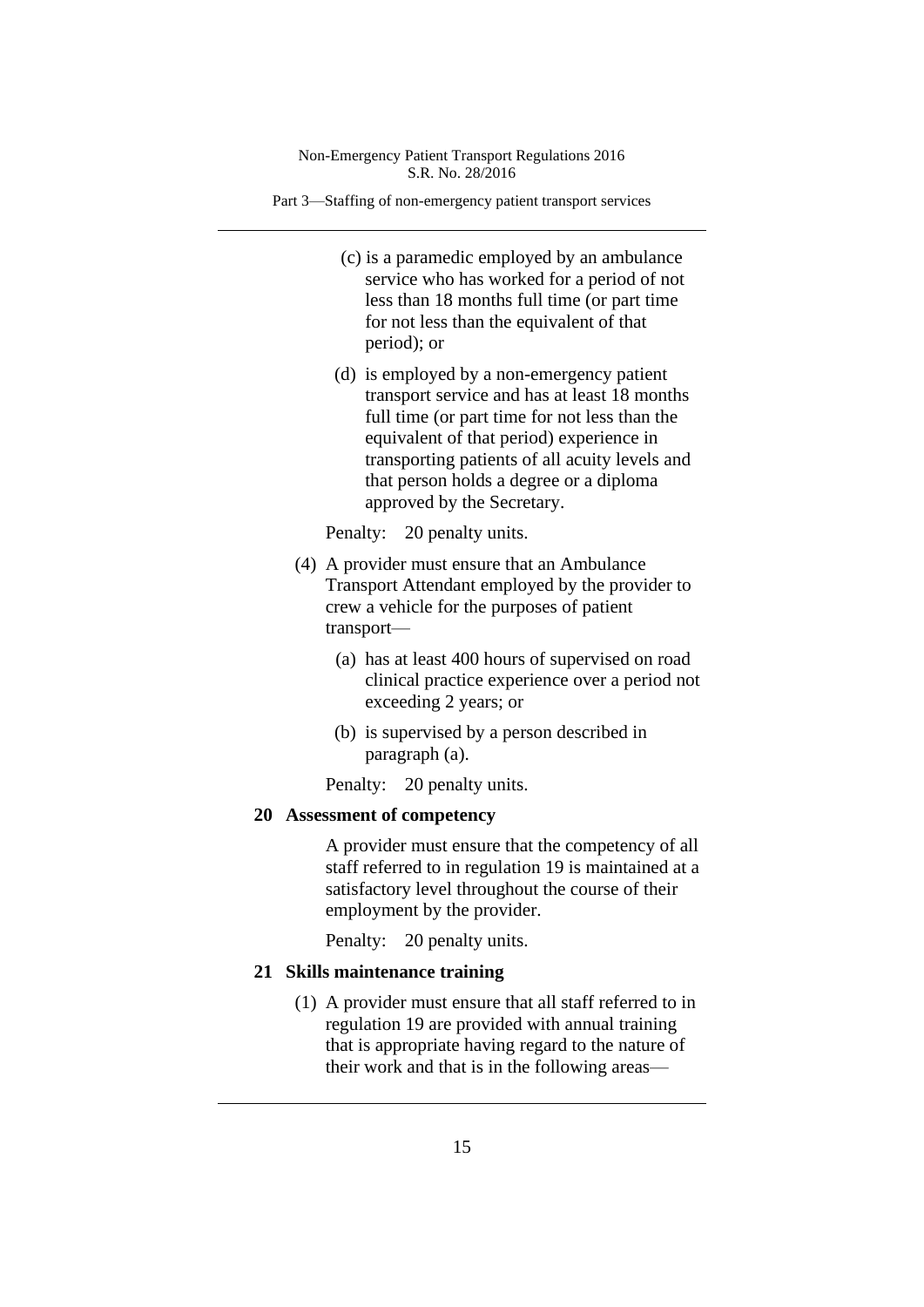Part 3—Staffing of non-emergency patient transport services

- (a) basic life support;
- (b) occupational health and safety, with particular attention to manual handling and infection control;
- (c) current evidence-based clinical practice.

Penalty: 20 penalty units.

(2) In addition to the requirements of subregulation (1), a provider must ensure that each crew member employed by the non-emergency patient transport service who attends to medium acuity patients or high acuity patients is provided with training in defibrillator operation and electrocardiogram interpretation.

Penalty: 20 penalty units.

- (3) A provider must keep a record of—
	- (a) the names of staff who have participated in training in respect of each area set out in subregulations (1) and (2); and
	- (b) the level of accreditation achieved by each member of staff.
	- Penalty: 10 penalty units.

## **22 Staff identification**

A provider must ensure that each member of staff referred to in regulation 19 wears an identification tag while on duty that shows—

- (a) the member of staff's name and position; and
- (b) the trading name of the provider.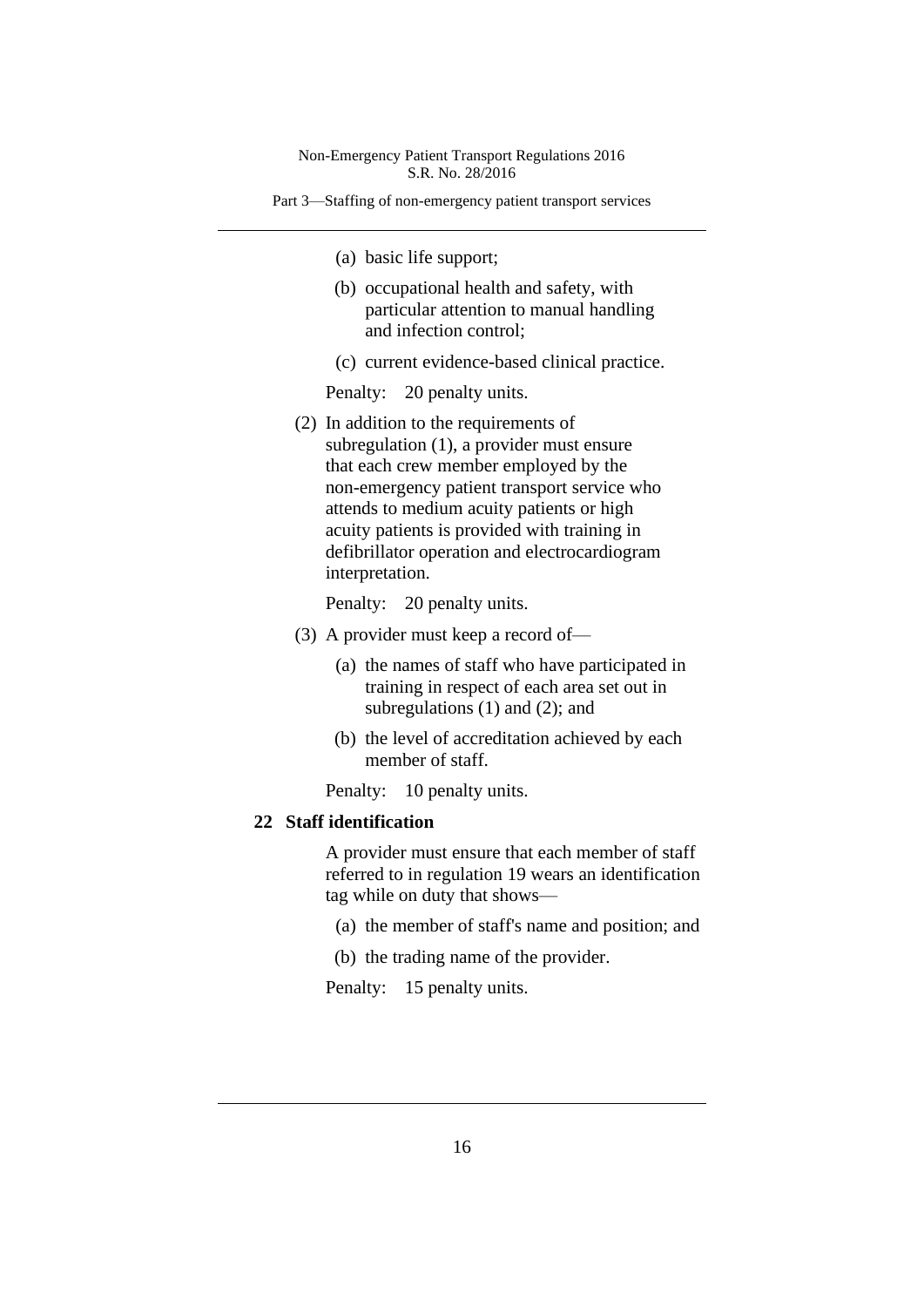Part 4—Licensing

# **Part 4—Licensing**

# **Division 1—Applications**

### **23 Application for approval in principle**

- (1) For the purposes of section  $8(2)(a)$  of the Act, the prescribed form is the form set out in Schedule 1.
- (2) For the purposes of section 8(2)(b) of the Act, the prescribed fee is 124 fee units.

# **24 Application for variation or transfer of approval in principle**

- (1) The prescribed form of application for variation of transfer of an approval in principle under section 12(1) of the Act is the form set out in Schedule 2.
- (2) For the purposes of section 8(2)(b) of the Act, the prescribed fee for variation of transfer of an approval in principle under section 12(1) of the Act is 42 fee units.

## **25 Application for a non-emergency patient transport service licence**

- (1) For the purposes of section  $14(2)(a)$  of the Act, the prescribed form is the form set out in Schedule 3.
- (2) For the purposes of section 14(2)(b) of the Act, the prescribed fee is 186 fee units.
- (3) Without limiting section 14(3) of the Act, a person applying for a licence under section 14(1) of the Act must submit with the application—
	- (a) a certificate certifying that the applicant's quality assurance plan has been accredited by an accreditation body; or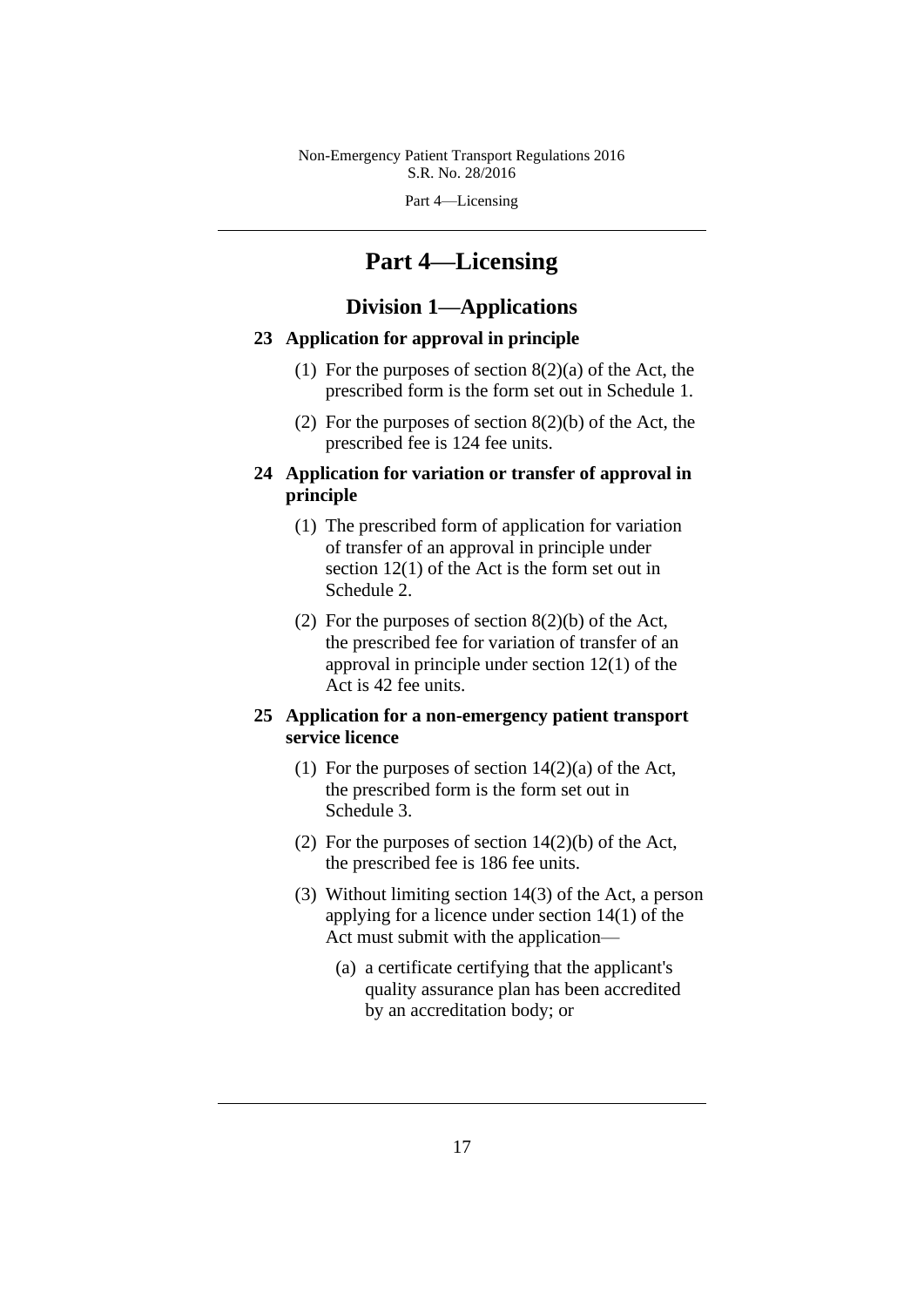Part 4—Licensing

(b) a draft quality assurance plan in accordance with regulation 29 and a report from an accreditation body that sets out the steps that a person must take for the quality assurance plan to be accredited by that body within 3 months after the person is granted a licence.

## **26 Conditions on licences**

For the purposes of section  $17(1)(a)$  of the Act, a non-emergency patient transport service licence granted to an applicant who does not have a current certificate of quality accreditation from an accreditation body is subject to the condition that the licence holder must, within 3 months after being granted the licence—

- (a) obtain a certificate of quality accreditation; and
- (b) submit a copy of the certificate to the Secretary.

#### **27 Application to renew a licence**

- (1) For the purposes of section  $21(2)(a)$  of the Act, the prescribed form is the form set out in Schedule 4.
- (2) For the purposes of section 21(2)(b) of the Act, the prescribed fee is—
	- (a) 137 fee units for up to and including 9 vehicles;
	- (b) 284 fee units for 10 to 49 vehicles;
	- (c) 431 fee units for 50 or more vehicles.

#### **28 Application to vary a licence**

(1) For the purposes of section  $26(2)(a)$  of the Act, the prescribed form is the form set out in Schedule 5.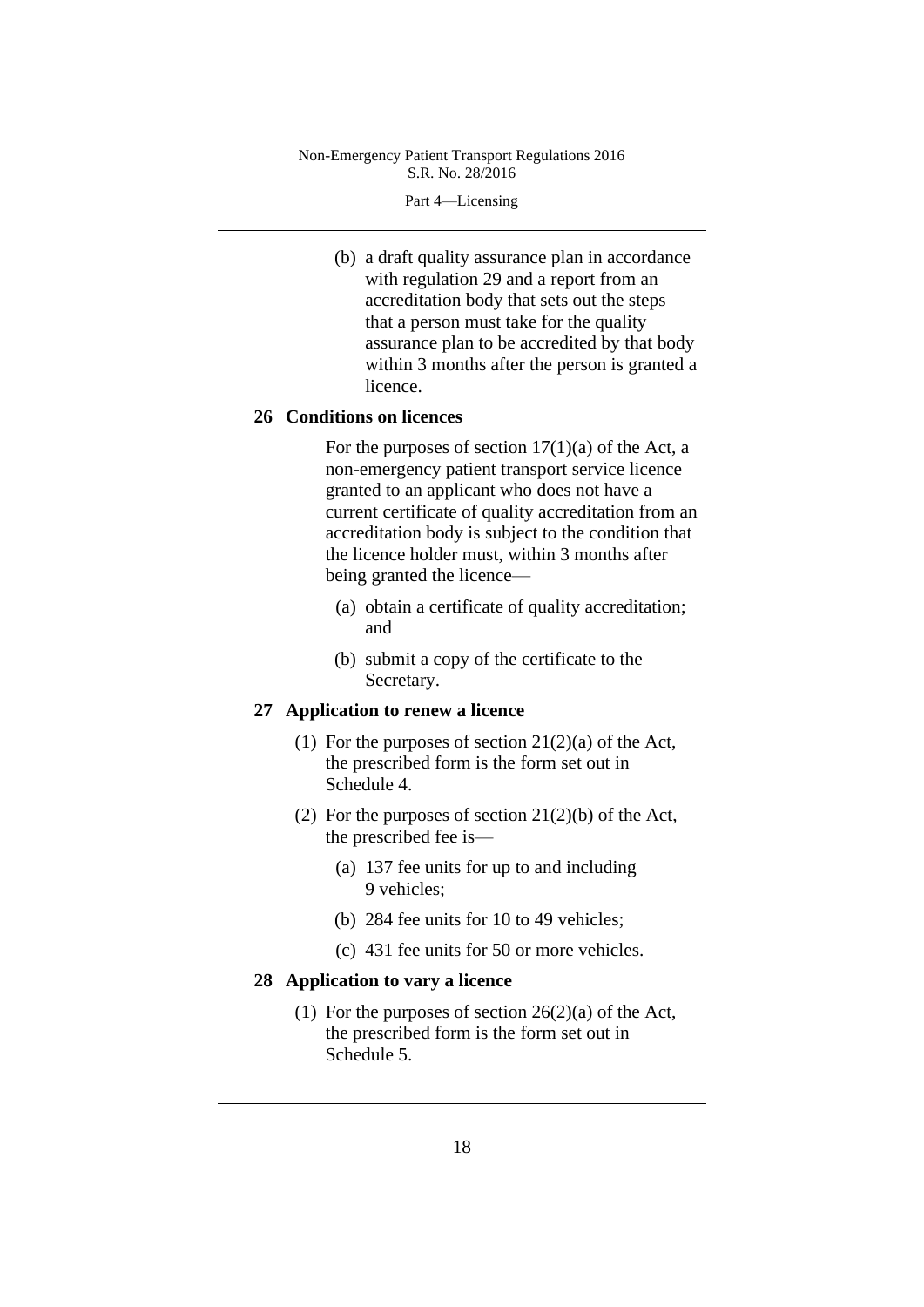Part 4—Licensing

(2) For the purposes of section  $26(2)(b)$  of the Act, the prescribed fee is 49 fee units.

# **Division 2—Quality assurance plans**

#### **29 Development and contents of quality assurance plan**

- (1) A person who applies for a licence under section 14(3) of the Act must develop a quality assurance plan which complies with subregulation (2).
- (2) A quality assurance plan must include provisions in relation to the following matters—
	- (a) infection control;
	- (b) active clinical monitoring of patients;
	- (c) management of critical incidents;
	- (d) management of deteriorating patients;
	- (e) staff qualifications and training, assessment of qualifications and maintenance of the currency of qualifications;
	- (f) staff competencies and their maintenance and assessment by a registered training organisation;
	- (g) recognition of prior learning and overseas qualifications of staff providing clinical care and advice;
	- (h) access to clinical advice for crew members;
	- (i) drug security, including storage, use, disposal and records;
	- (j) manual handling of patients;
	- (k) patient records;
	- (l) transportation of personal belongings, including mobility devices;
	- (m) complaints management;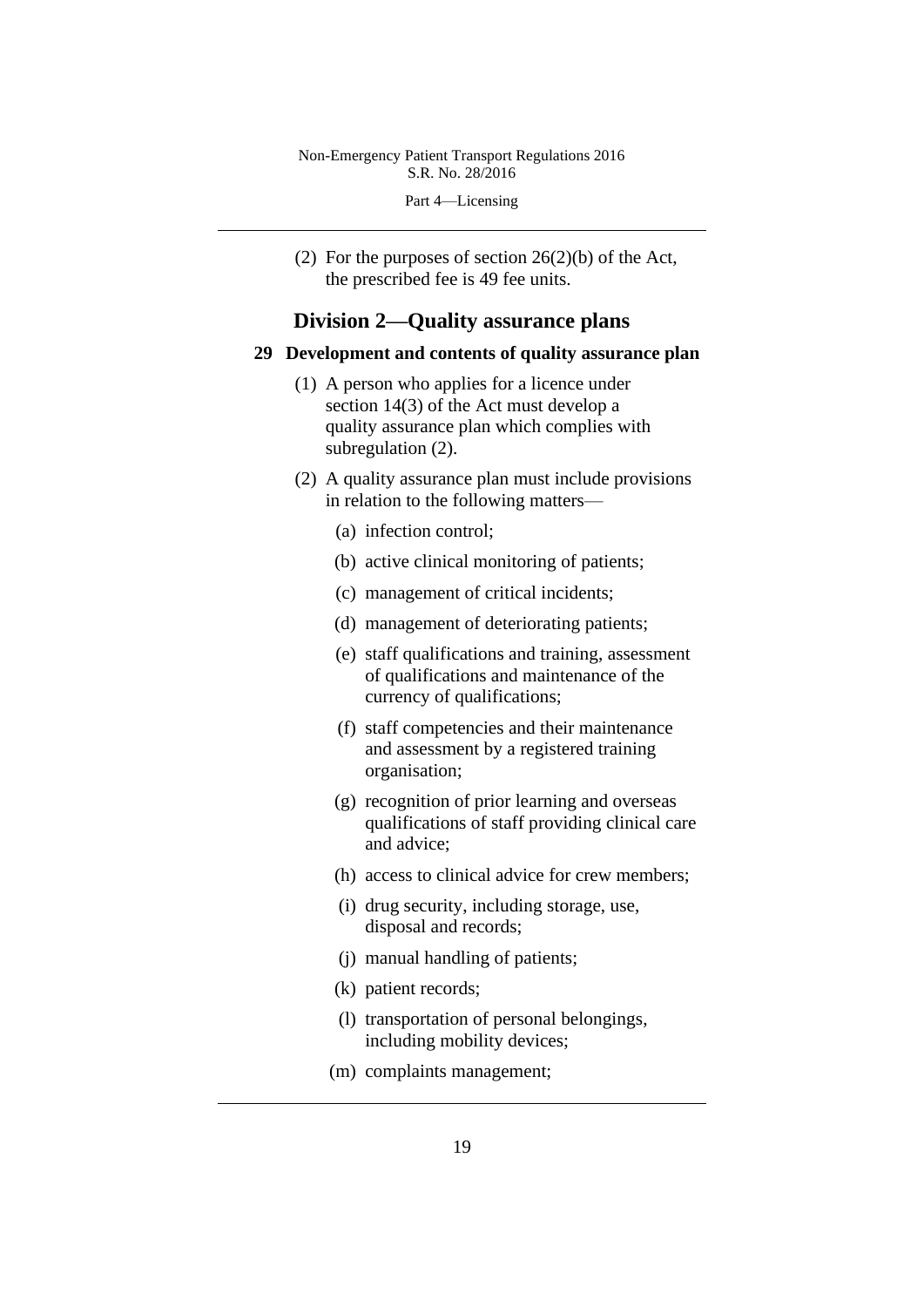Part 4—Licensing

- (n) clinical handover processes;
- (o) vehicle equipment;
- (p) vehicle crewing;
- (q) vehicle and equipment maintenance;
- (r) records of all maintenance and repairs to vehicles and equipment;
- (s) vehicle and equipment cleaning;
- (t) complaints register;
- (u) process for investigating complaints.

### **30 Compliance with quality assurance plan**

A licence holder must maintain and comply with a quality assurance plan that complies with regulation 29(2).

# **31 Audit of quality assurance plan**

(1) Subject to subregulation (2), if at any time during the duration of the licence the quality assurance plan of the licence holder is audited by an accreditation body, the licence holder must submit a copy of the audit report to the Secretary no later than 14 days after the licence holder receives a copy of the report from the accreditation body.

Penalty: 15 penalty units.

(2) If an audit report referred to in subregulation (1) contains a notification as to the existence of a risk of a high probability of harm or injury to a patient, the licence holder must report that risk to the Secretary no later than 24 hours after the licence holder receives a copy of the report from the accreditation body.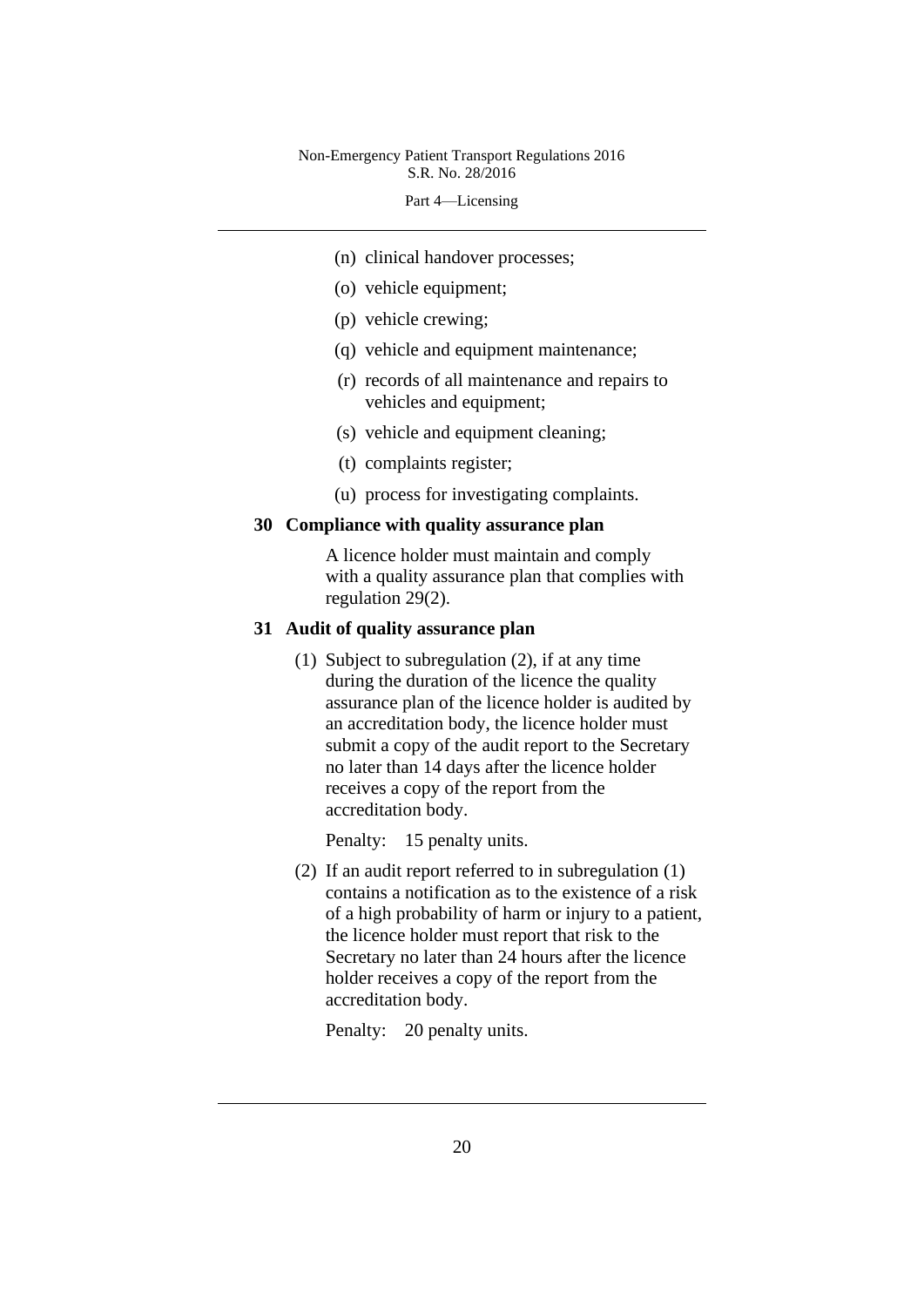Part 4—Licensing

# **32 Revocation, suspension or expiry of quality assurance plan**

(1) A licence holder must not operate a non-emergency patient transport service if the quality assurance plan of the licence holder is revoked or suspended or has expired.

Penalty: 20 penalty units.

(2) A licence holder must report immediately to the Secretary any suspension or revocation of the licence holder's quality assurance plan.

# **Division 3—Other matters during course of licence**

# **33 Critical incidents**

A licence holder must report any critical incident involving a patient to the Secretary within 24 hours after its occurrence.

# **34 Annual report**

- (1) A licence holder must, no later than 2 months after the end of each financial year, submit to the Secretary an annual report on the operation of the business of the non-emergency patient service during the previous financial year.
- (2) An annual report must contain the following information in respect of the financial year reported on—
	- (a) the number of patients transported;
	- (b) the number of patients of each acuity level transported;
	- (c) particulars of any incident involving a patient suffering cardiac arrest while under the care of the licence holder;
	- (d) particulars of any transportation of a patient with a mechanical circulatory assist device;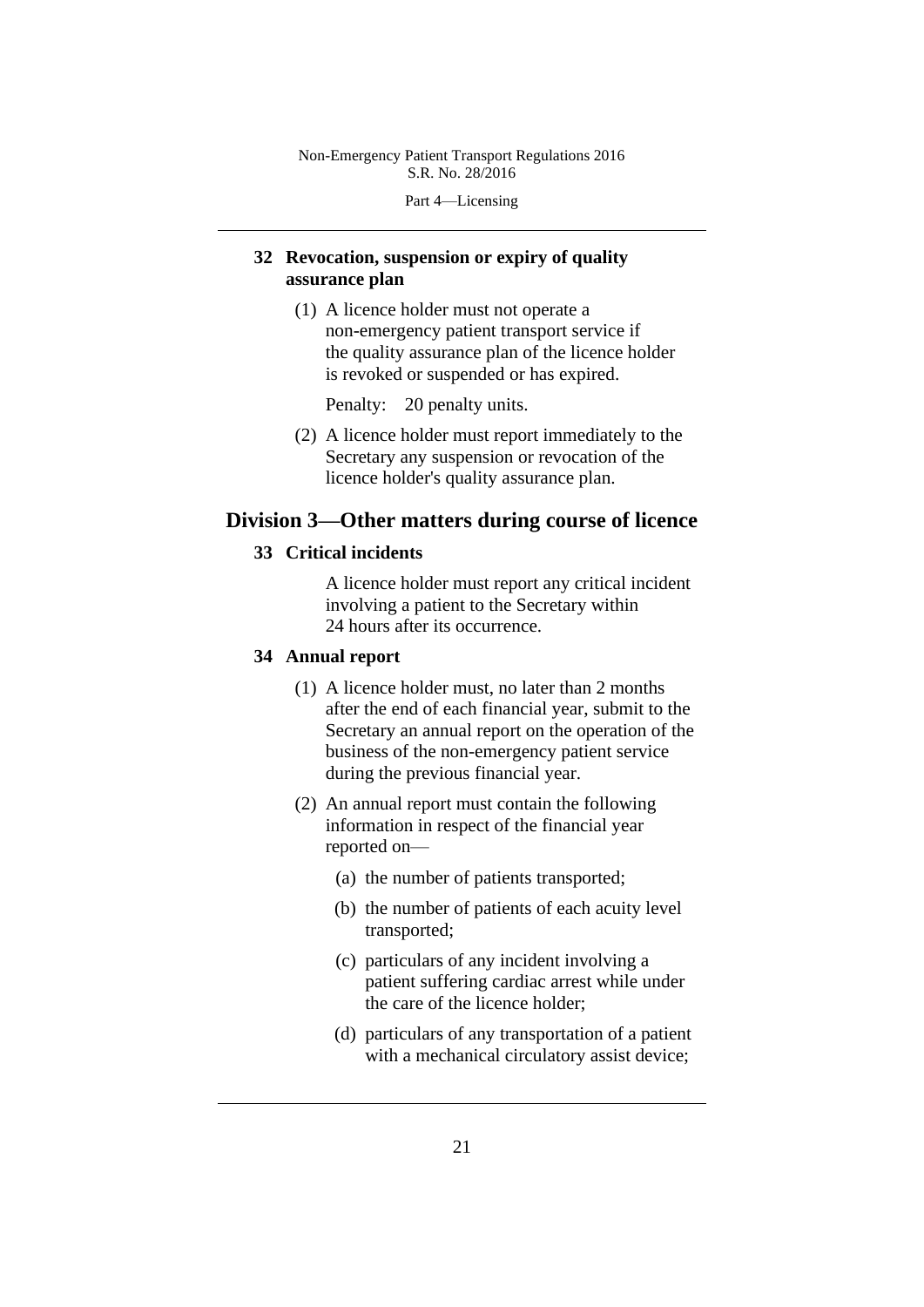Part 4—Licensing

- (e) particulars of the occurrence of any adverse event in relation to a patient while under the care of the licence holder;
- (f) any other information that the Secretary has, by notice given to the licence holder, requested the licence holder to include.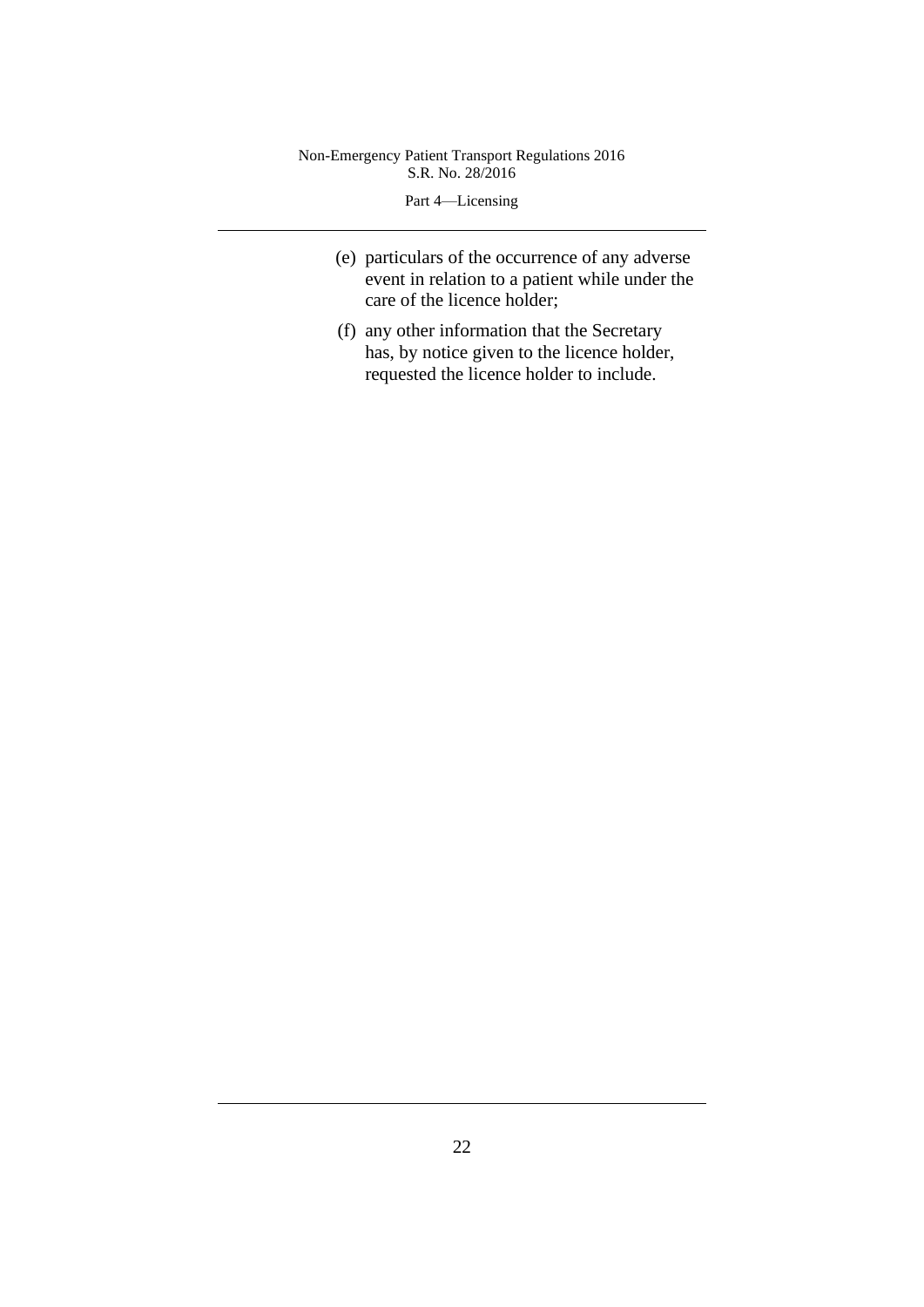Part 5—Stand-by services at public events

# **Part 5—Stand-by services at public events**

## **35 Application for stand-by accreditation at public events**

- (1) For the purposes of section 35(4)(a) of the Act, the prescribed form is the form set out in Schedule 6.
- (2) For the purposes of section 35(4)(b) of the Act, the prescribed fee is 43 fee units.

### **36 Accreditation for stand-by services at public events**

For the purposes of section 35(2)(b) of the Act, the grant of a stand-by service accreditation to the holder of a non-emergency patient transport service licence is subject to the Secretary being satisfied that—

- (a) the holder of the non-emergency patient transport service licence is capable of transporting patients of one or more acuity levels; and
- (b) the application for stand-by service accreditation contains an estimate of the number of patients that the holder of the non-emergency patient transport service licence expects to transport during the period of the accreditation and sets out the basis on which that estimate is made.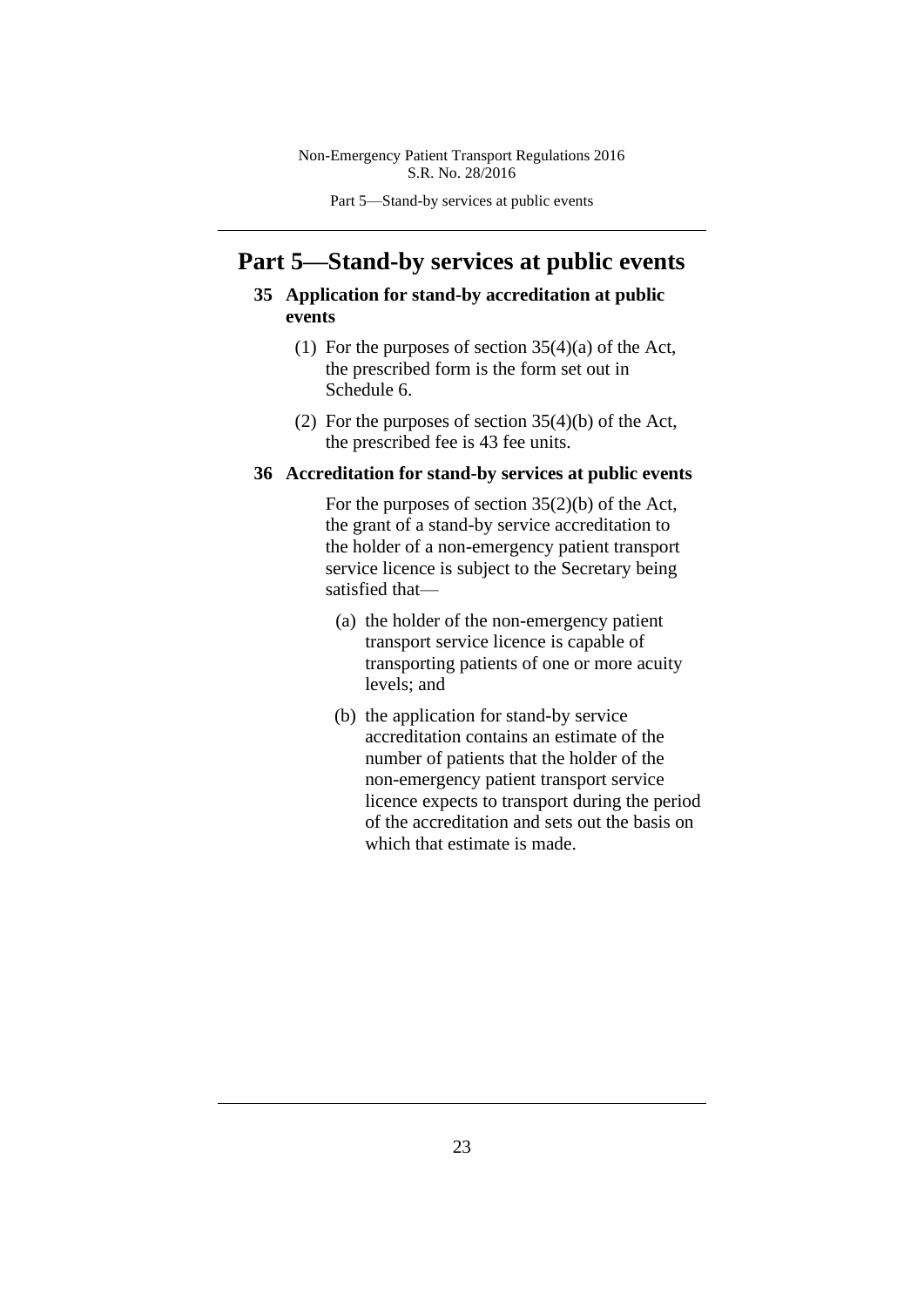Part 6—Records

# **Part 6—Records**

# **37 Records to be kept**

(1) A provider must ensure that patient care records are maintained in accordance with regulation 38.

Penalty: 15 penalty units.

(2) A provider must ensure that staff records are maintained in accordance with regulation 39.

Penalty: 15 penalty units.

### **38 Patient care records**

- (1) A patient care record in relation to a low acuity patient must include the following information—
	- (a) the patient's name;
	- (b) the patient's address;
	- (c) the patient's date of birth;
	- (d) the patient's gender;
	- (e) the time and date of the patient's transport and, in the case of aeromedical services, the flight time;
	- (f) the reason for the patient's transport;
	- (g) the patient's pick up location and final destination;
	- (h) the names and titles of the crew members undertaking the patient's transport.
- (2) If a low acuity patient's destination is a medical service or aged care service, the provider must ensure that the information contained in the patient care record is orally communicated to the person receiving the patient.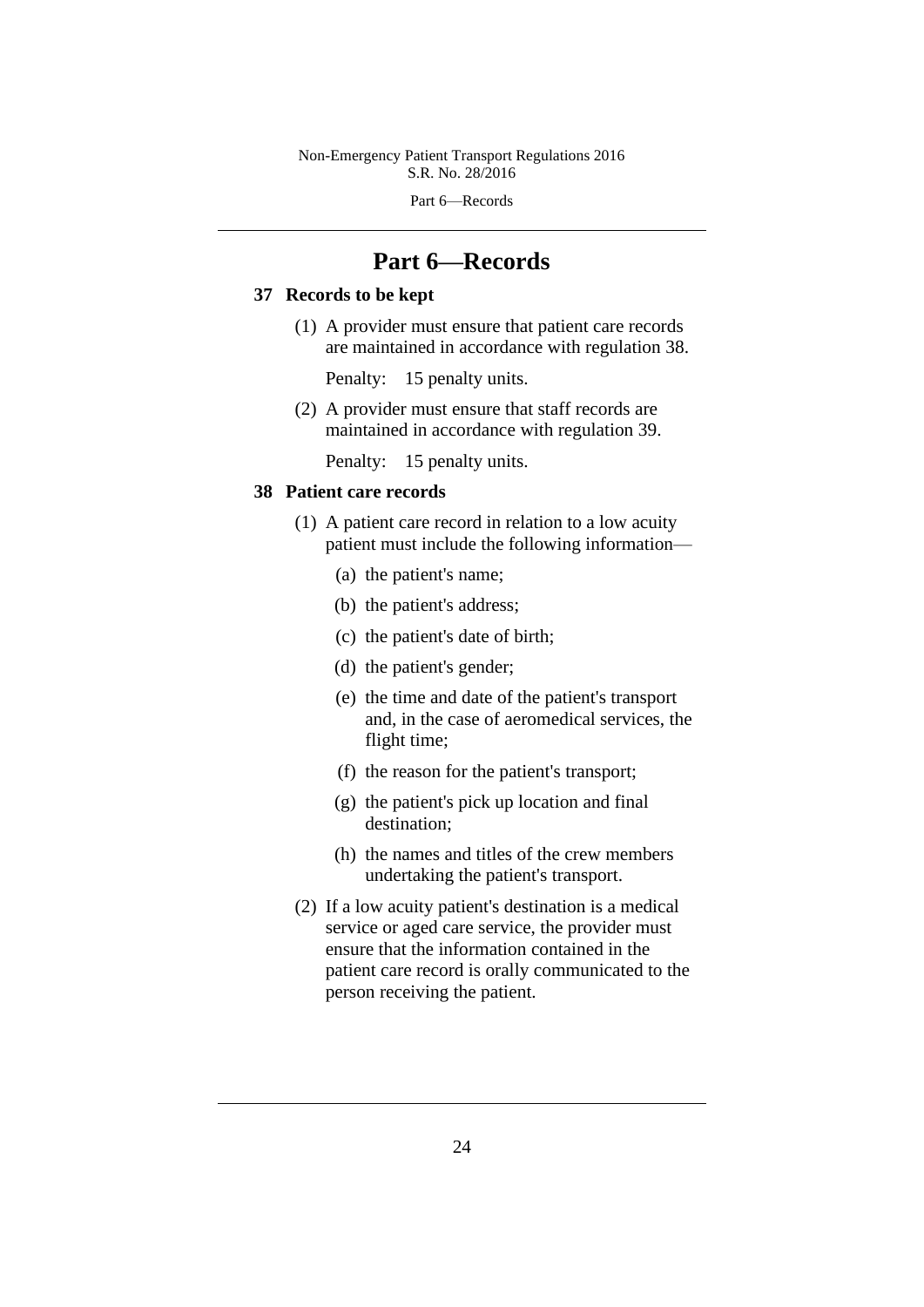Part 6—Records

- (3) A patient care record in relation to a medium acuity patient or a high acuity patient must include the following information—
	- (a) the patient's name;
	- (b) the patient's address;
	- (c) the patient's date of birth;
	- (d) the patient's gender;
	- (e) whether the patient is a medium acuity patient or a high acuity patient;
	- (f) all relevant clinical details of the patient including any co-morbidities;
	- (g) the time and date of the patient's transport and, in the case of an aeromedical service, the flight time;
	- (h) the reason for the patient's transport;
	- (i) the name and position of the person who assessed the patient as being haemodynamically stable for the duration of the transport;
	- (j) the patient's pick up location and final destination;
	- (k) details of any monitoring or treatment provided to the patient during transportation;
	- (l) the names and titles of the crew members undertaking the patient's transport.
- (4) If a medium acuity patient or a high acuity patient's destination is a medical service or aged care service, the provider must ensure that—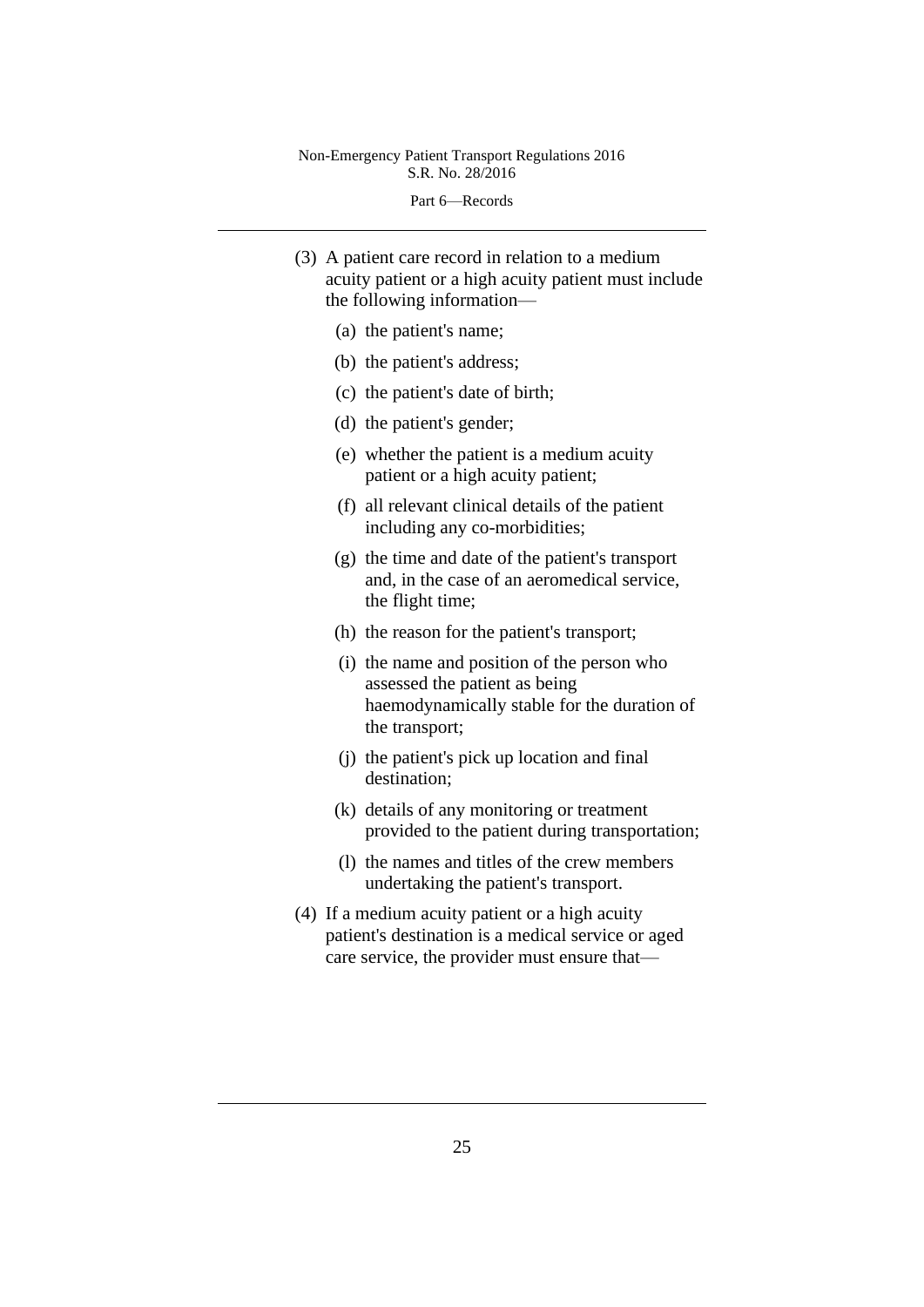#### Part 6—Records

- (a) the information contained in the patient care record is communicated orally to the person receiving the patient; and
- (b) a copy of the patient care record is provided to the person receiving the patient.

#### **39 Staff records**

- (1) Staff records must include the following information in relation to each crew member—
	- (a) full name;
	- (b) date of birth;
	- (c) job classification;
	- (d) qualifications;
	- (e) relevant clinical experience;
	- (f) if registered with a professional body, the relevant registration number;
	- (g) immunisation records as recommended in the infection control guidelines;
	- (h) mandatory skills maintenance training and accreditation record.
- (2) For an aeromedical service, in addition to the information specified in subregulation (1), staff records must contain details of a pre-employment examination by a CASA appointed designated aviation medical examiner who is not a member of staff of the same aeromedical service as the crew member who is examined.
- (3) A provider must retain the staff records in relation to a crew member for a period of not less than 2 years following the cessation of employment of the crew member.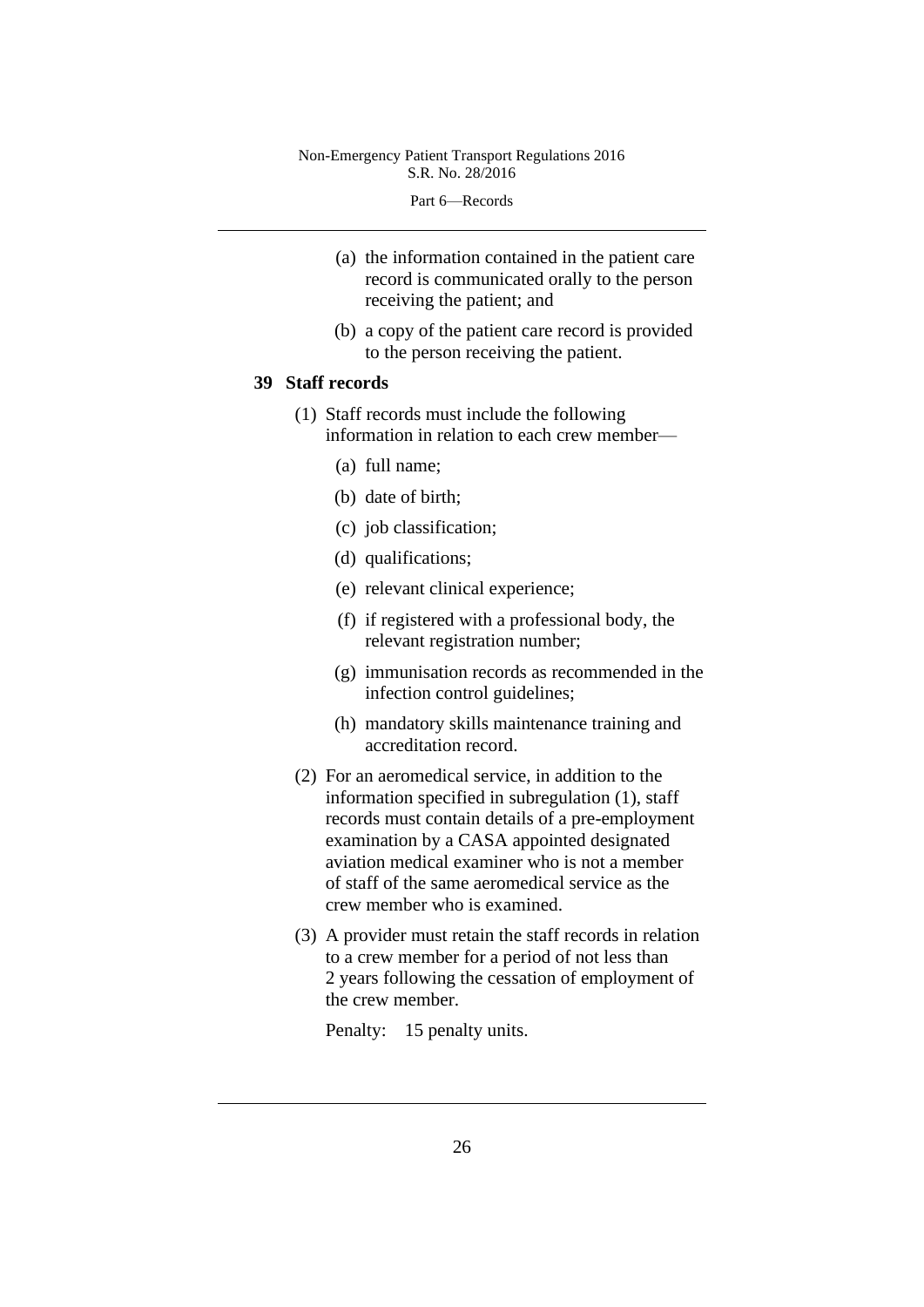Part 6—Records

# **40 Records of an aeromedical service**

A provider of an aeromedical service must produce to the Secretary a copy of its current Air Operator's Certificate issued by CASA when applying for a licence or the renewal of a licence under the Act.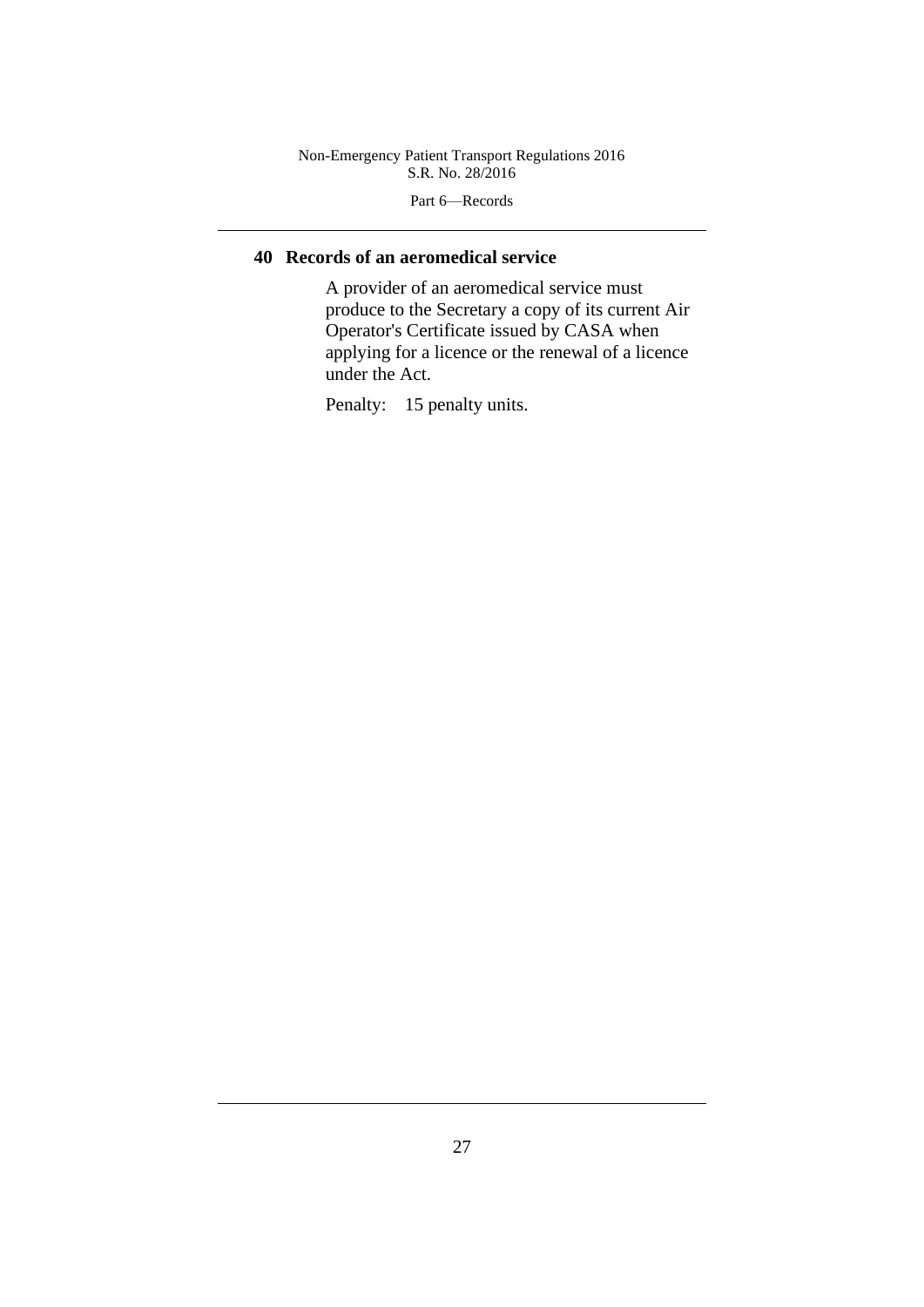Part 7—Patient rights and information

# **Part 7—Patient rights and information**

## **41 Establishment of complaints register**

(1) A provider must establish a complaints register for all complaints received about the service, whether the complaints were made in writing or orally.

Penalty: 10 penalty units.

- (2) A provider must ensure that its complaints register contains the following information in relation to each complaint made—
	- (a) the name of the patient;
	- (b) the patient's pick up location and final destination;
	- (c) the nature of the complaint;
	- (d) the date of the complaint;
	- (e) details of any investigation of the complaint;
	- (f) the outcome of any investigation of the complaint;
	- (g) details of any action taken.
	- Penalty: 10 penalty units.

#### **42 Investigation of complaints**

A provider must ensure that any investigation of a complaint is carried out in a manner that is not detrimental to—

- (a) the complainant; or
- (b) the continued provision of services.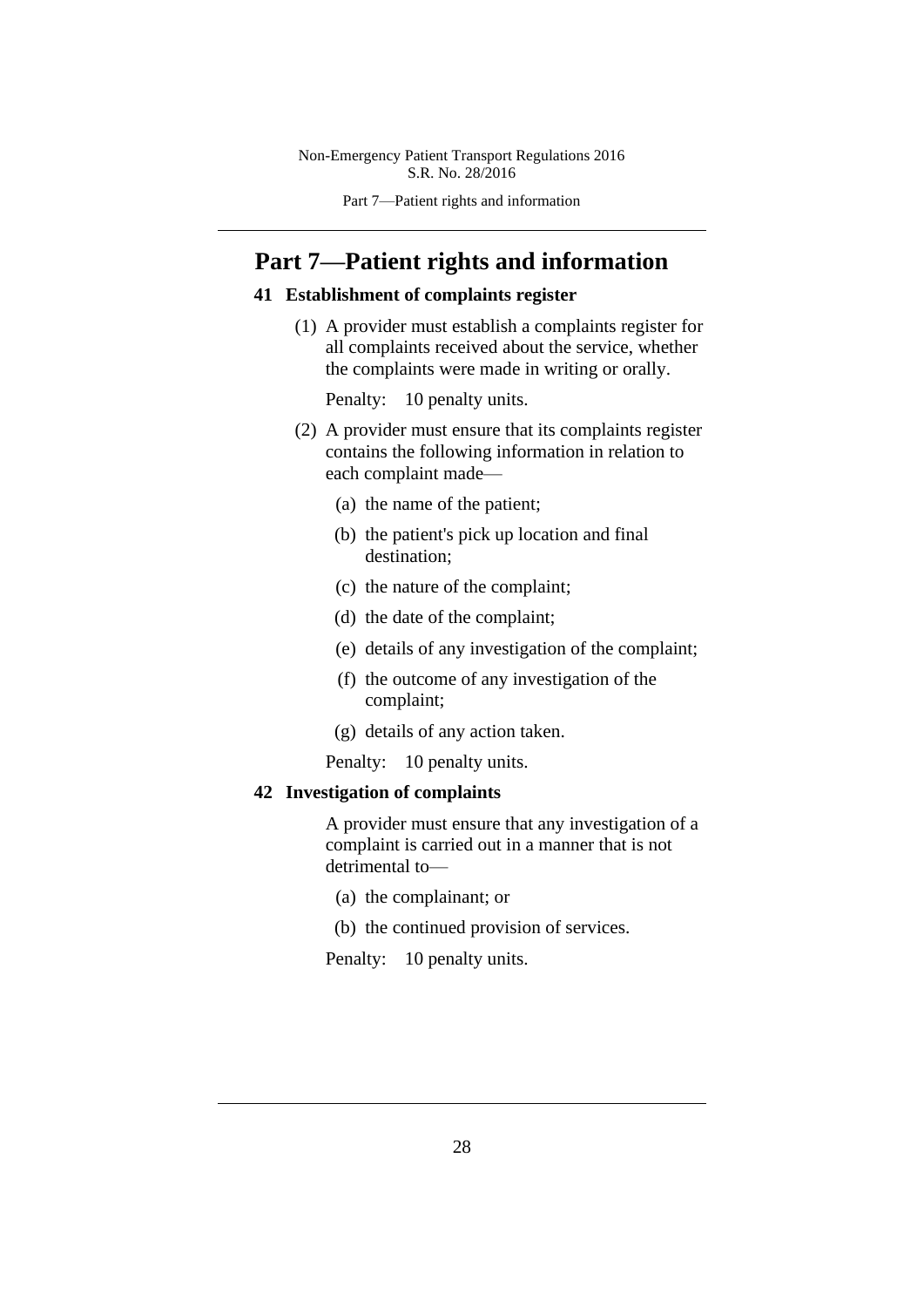Part 7—Patient rights and information

#### **43 Contact details of a provider**

A provider must ensure that contact details for its non-emergency patient transport service are provided to each patient transported by the service, before the completion of the transport.

Penalty: 10 penalty units.

#### **44 Provision of information brochure**

A provider must ensure that an information brochure containing the information set out in regulation 45 is made available on request to a patient who is or has been, or is about to be, transported by the service.

Penalty: 10 penalty units.

#### **45 Content of information brochure**

An information brochure provided to a patient in accordance with regulation 44 must contain the following information—

- (a) the patient's rights when using a non-emergency patient transport service;
- (b) the non-emergency patient transport service's complaints procedure, including—
	- (i) contact details of the non-emergency patient transport service; and
	- (ii) how complaints about the service are managed and what the time frames for resolution are; and
	- (iii) other bodies to which a complaint about the service may be made.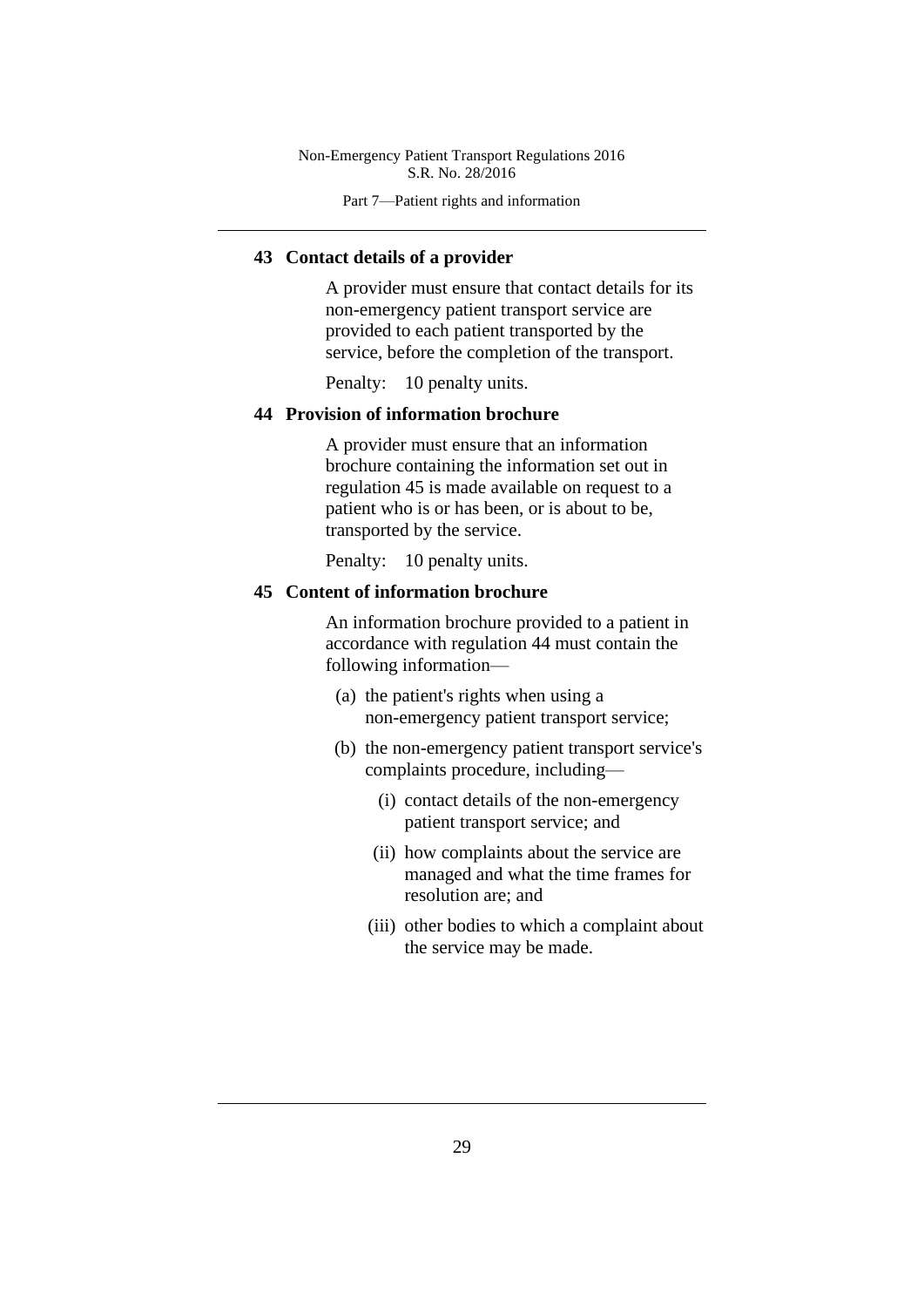Part 8—Infection control

# **Part 8—Infection control**

#### **46 Infection control management plan**

(1) A provider must ensure that an infection control management plan is developed in compliance with the infection control guidelines.

- (2) Without limiting subregulation (1), the plan must—
	- (a) identify all possible areas where there is a risk of transmission of infection and the actions to be taken to control any such risk; and
	- (b) identify the steps to be followed if any action referred to in paragraph (a) is not taken; and
	- (c) identify those aspects of the service provided that require ongoing infection control; and
	- (d) identify the type of education to be provided to staff involved in the provision of clinical care to patients or the cleaning of a vehicle; and
	- (e) state the name and qualifications of the person responsible for identifying areas of risk; and
	- (f) identify the mechanism by which compliance with the infection control management plan will be monitored; and
	- (g) set out a process for the use, disposal and laundering of linen; and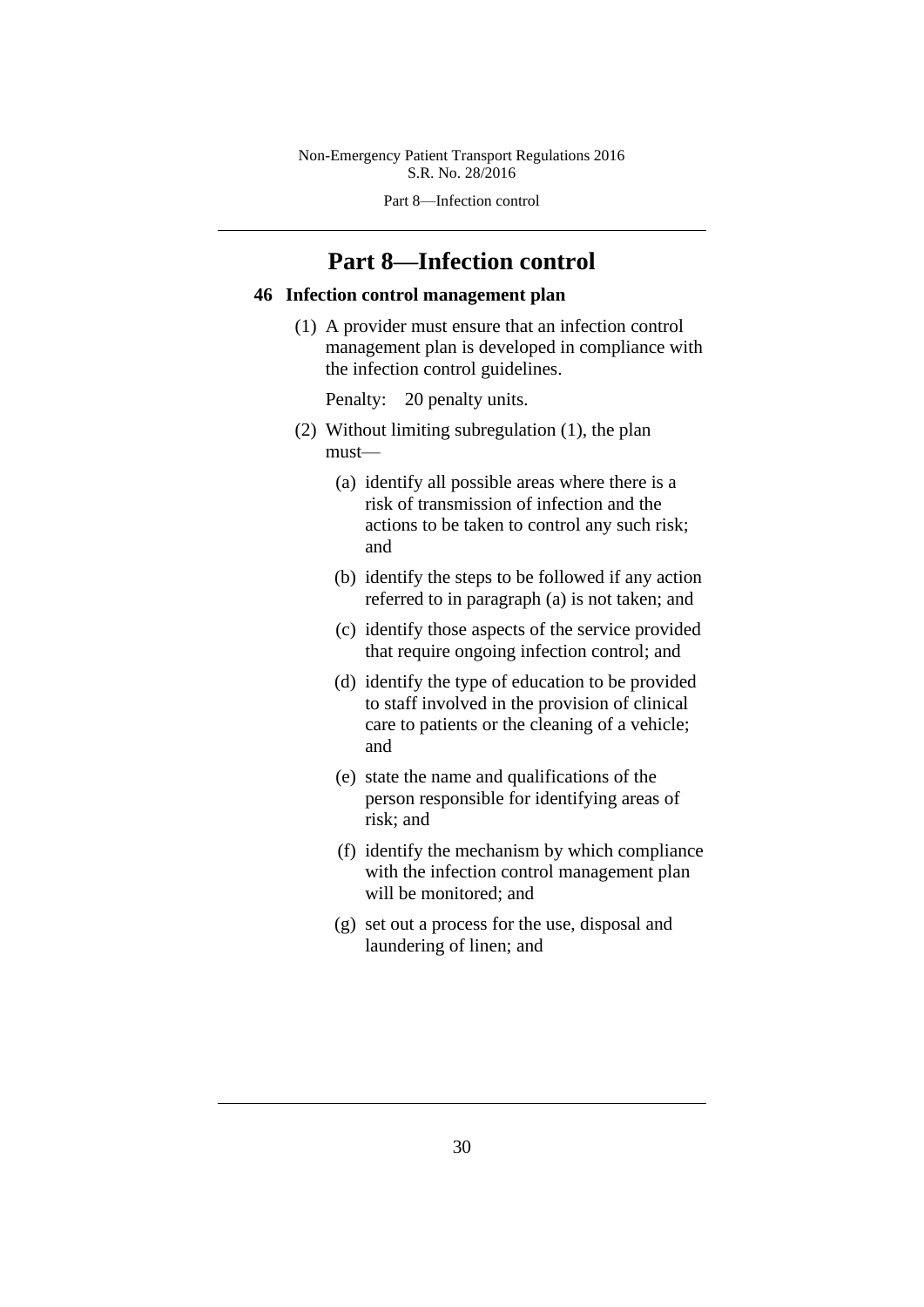Part 8—Infection control

- (h) include the vehicle-cleaning plan developed under regulation 47(2).
- (3) A provider must ensure that the infection control management plan is reviewed annually.

Penalty: 20 penalty units.

#### **47 Vehicles**

- (1) If a vehicle modification results in a change of vehicle category code of a vehicle, a provider must ensure that the vehicle is not used to transport patients on a public road unless the provider has provided the Secretary with—
	- (a) a copy of the vehicle assessment signatory scheme approval certificate; or
	- (b) a photograph of the second stage of manufacture compliance plate.

Penalty: 20 penalty units.

- (2) A provider must ensure that a vehicle-cleaning plan is developed that complies with—
	- (a) the infection control guidelines; and
	- (b) subregulation (3).

Penalty: 20 penalty units.

- (3) The vehicle-cleaning plan must include—
	- (a) a cleaning schedule; and
	- (b) guidelines on cleaning practices.
- (4) A provider must ensure that all vehicles used for the transport of patients by the non-emergency patient transport service are kept in a clean and hygienic condition.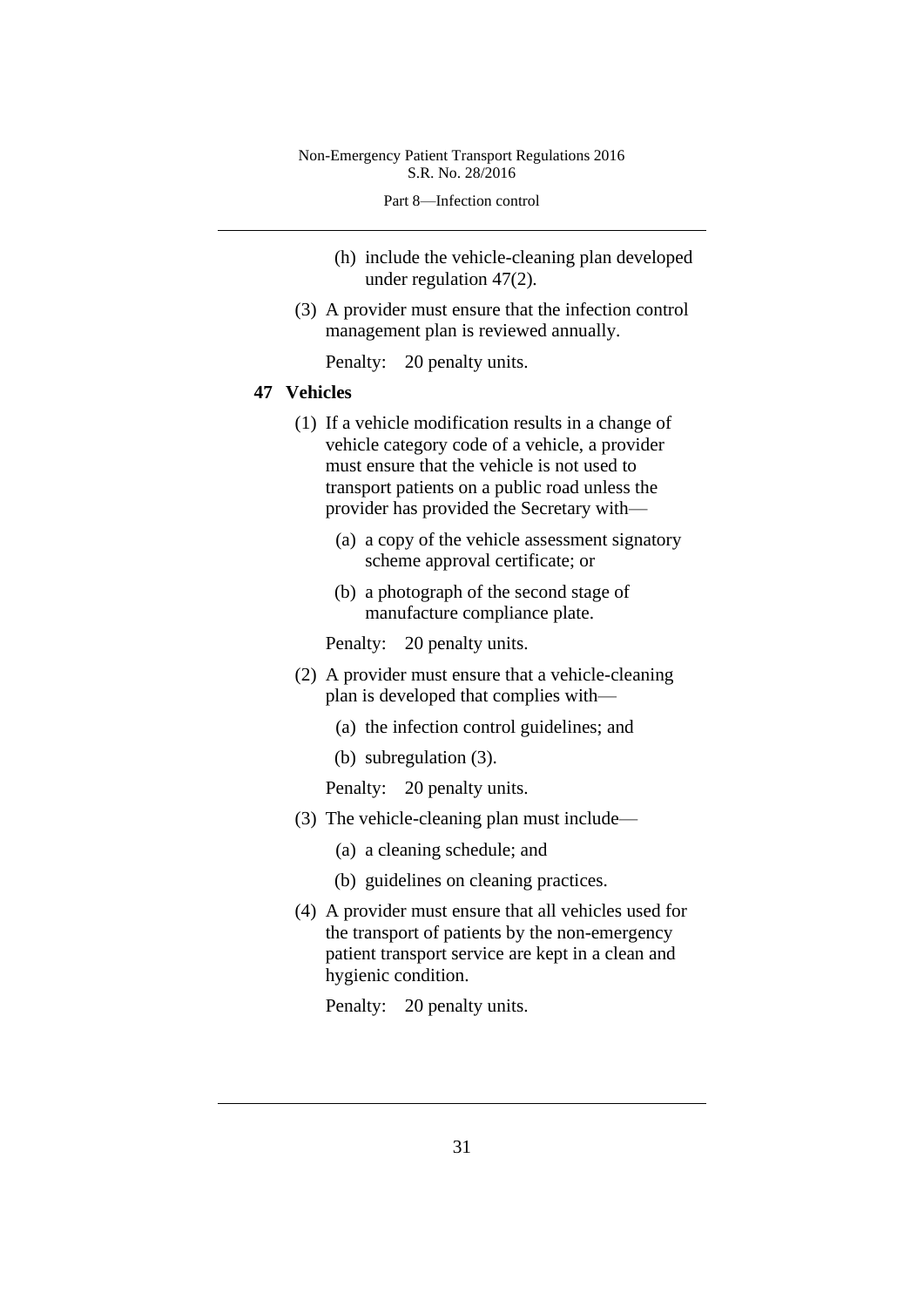Part 8—Infection control

(5) A provider must ensure that all vehicles used for the transport of patients on a public road by the non-emergency patient transport service are equipped with warning lights that can be activated when at any incident attended by the vehicle.

- (6) In this regulation
	- *vehicle category code* has the same meaning as it has in the relevant design rules within the meaning of the Road Safety (Vehicles) Regulations 2009<sup>4</sup>.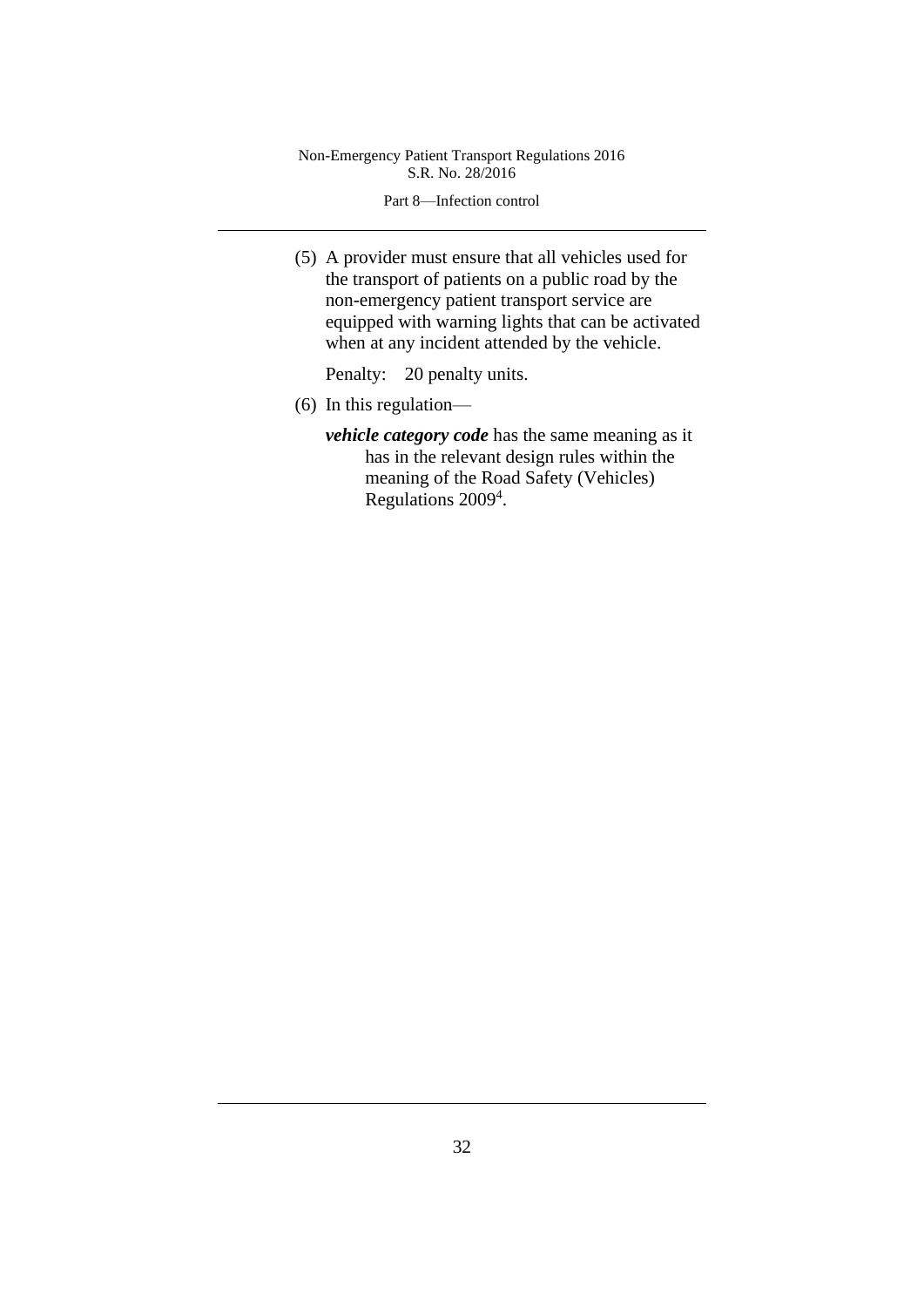Part 9—Provision, inspection and maintenance of vehicles and equipment

# **Part 9—Provision, inspection and maintenance of vehicles and equipment**

#### **48 Maintenance of vehicles and equipment**

A provider must ensure that an annual maintenance schedule is developed to ensure all vehicles and equipment used in the course of transporting patients are kept in good working order at all times in accordance with the manufacturers' specifications.

Penalty: 10 penalty units.

#### **49 Records of maintenance**

(1) A provider must keep an accurate record of all maintenance and repairs to vehicles and equipment used in the course of transporting patients.

Penalty: 10 penalty units.

(2) A provider must ensure that the record referred to in subregulation (1) is retained and maintained for the lifespan of the vehicle or equipment to which it relates.

Penalty: 10 penalty units.

#### **50 Interiors of road vehicles**

- (1) This regulation applies in relation to vehicles used to transport patients on public roads by a non-emergency patient transport service.
- (2) A provider must ensure that within each vehicle there is sufficient room between stretchers and seats to facilitate proper patient care and clinical monitoring.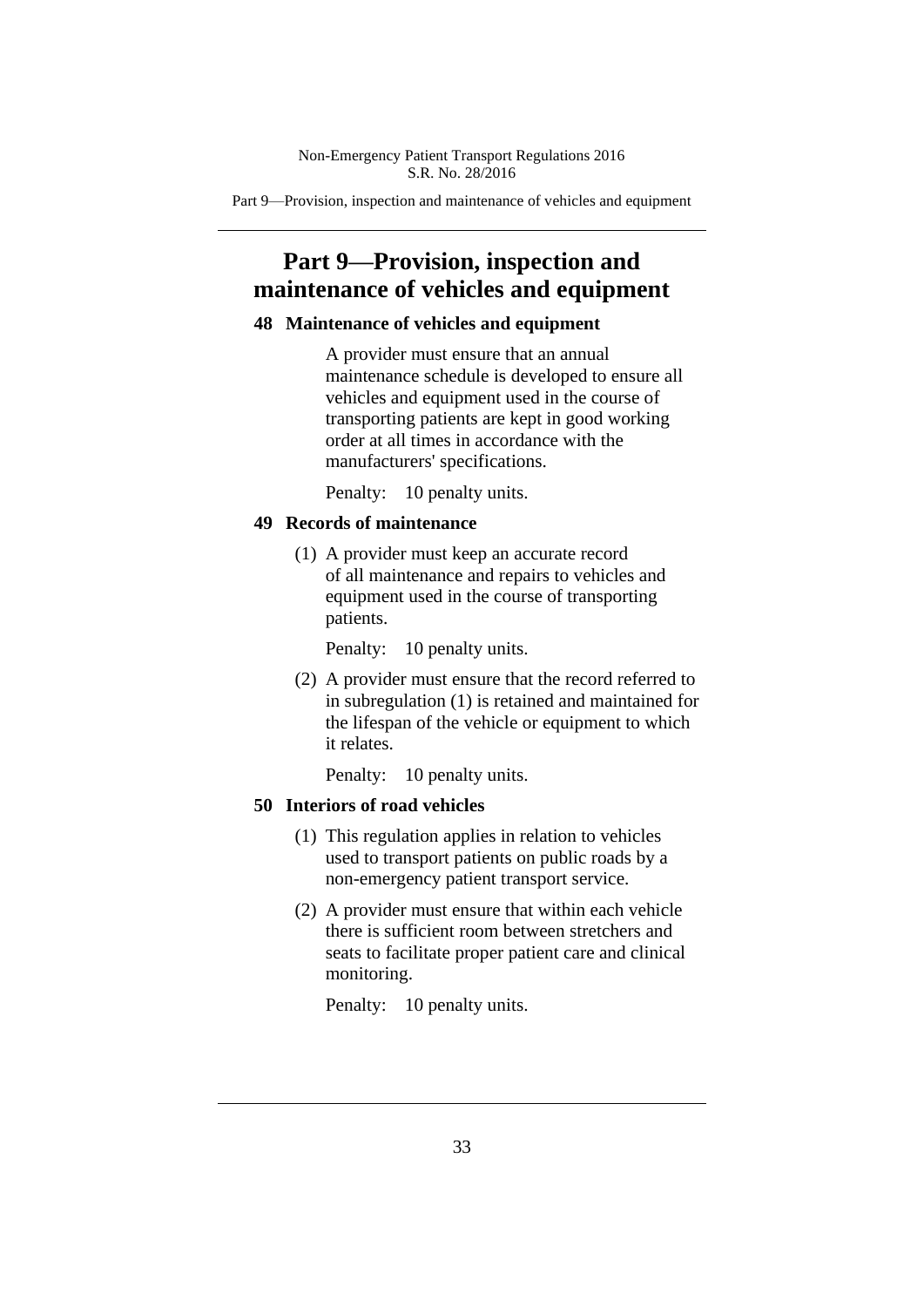Part 9—Provision, inspection and maintenance of vehicles and equipment

(3) A provider must ensure that within each vehicle there is seating in the patient compartment for each attendant who travels in that compartment and seating for all other persons travelling in the vehicle.

Penalty: 10 penalty units.

(4) A provider must ensure that each vehicle interior allows the patient to be viewed at all times by crew members.

Penalty: 5 penalty units.

(5) A provider must ensure that each vehicle interior has sufficient heating and air-conditioning to ensure patient comfort within the vehicle.

Penalty: 5 penalty units.

(6) A provider must ensure that each vehicle is provided with windows fitted to all doors.

Penalty: 5 penalty units.

- (7) A provider must ensure that windows fitted to the vehicle are tinted to a degree that is—
	- (a) sufficient to maintain patient privacy; and
	- (b) compliant with the Vehicle Standards contained in Schedule 2 to the Road Safety (Vehicles) Regulations 2009 4 .

Penalty: 5 penalty units.

(8) A provider must ensure that vehicle interiors are provided with adequate interior lighting to provide safe patient care at all times within all areas of the vehicle and that the lighting can be adjusted from the patient compartment and from the driver compartment.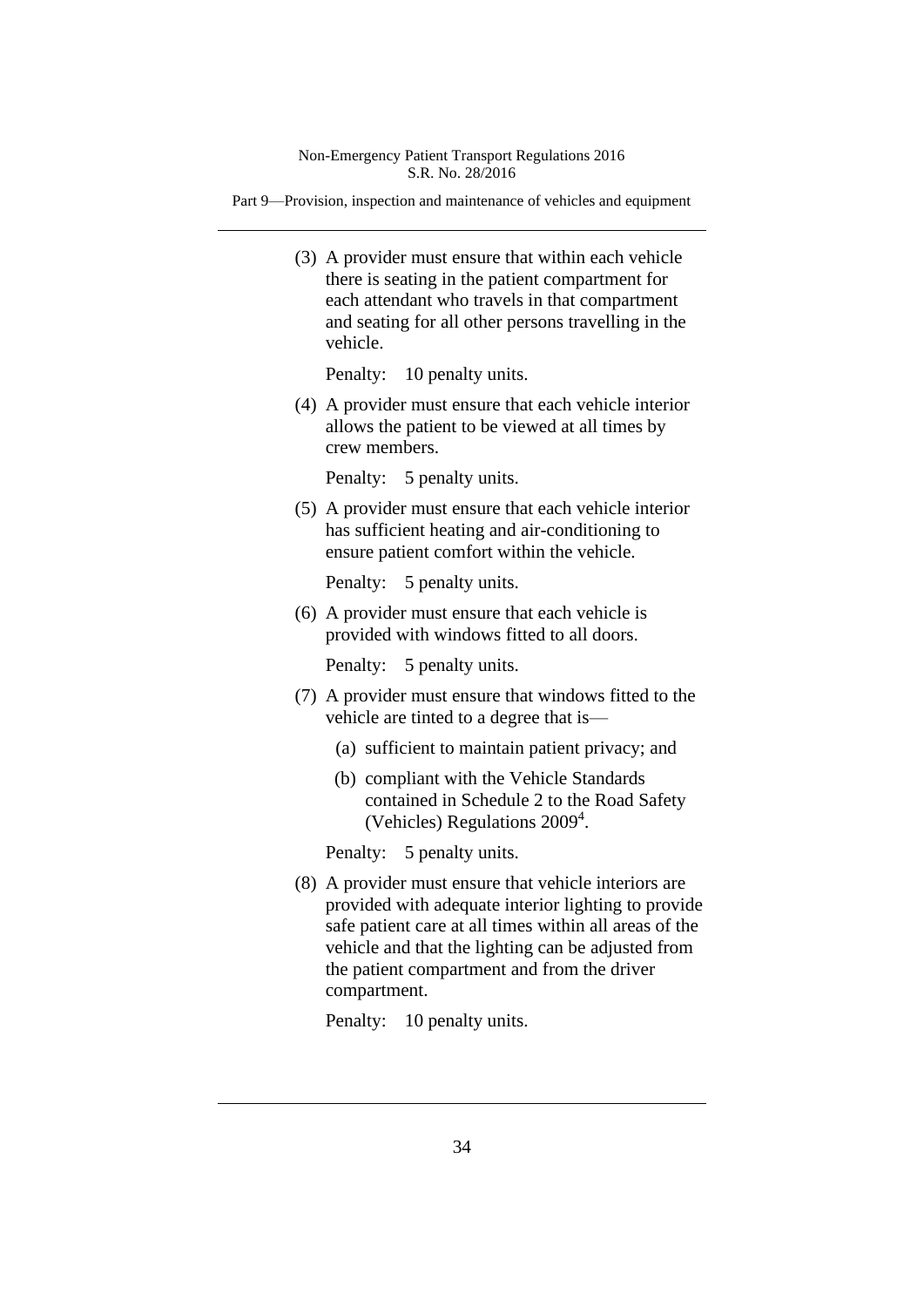Part 9—Provision, inspection and maintenance of vehicles and equipment

(9) A provider must ensure that vehicle interiors are provided with smooth, impermeable and seamless materials for the surface of floors and walls in accordance with the infection control guidelines.

Penalty: 5 penalty units.

(10) A provider must ensure that the vehicle is able to accommodate and restrain any mobility device that a patient takes into the vehicle.

Penalty: 10 penalty units.

# **51 Equipment**

A provider must ensure that any vehicle used to transport a patient carries all the equipment and supplies necessary to meet the patient's clinical needs for the duration of the transport, including a shock advisory external defibrillator, portable oxygen, suction and a bag valve mask.

Penalty: 20 penalty units.

#### **52 Communication devices**

A provider must ensure that communication devices are available at all times when a vehicle is used to transport a patient so as to maintain contact between the vehicle and the non-emergency patient transport service base, the medical service destination and Ambulance Service—Victoria.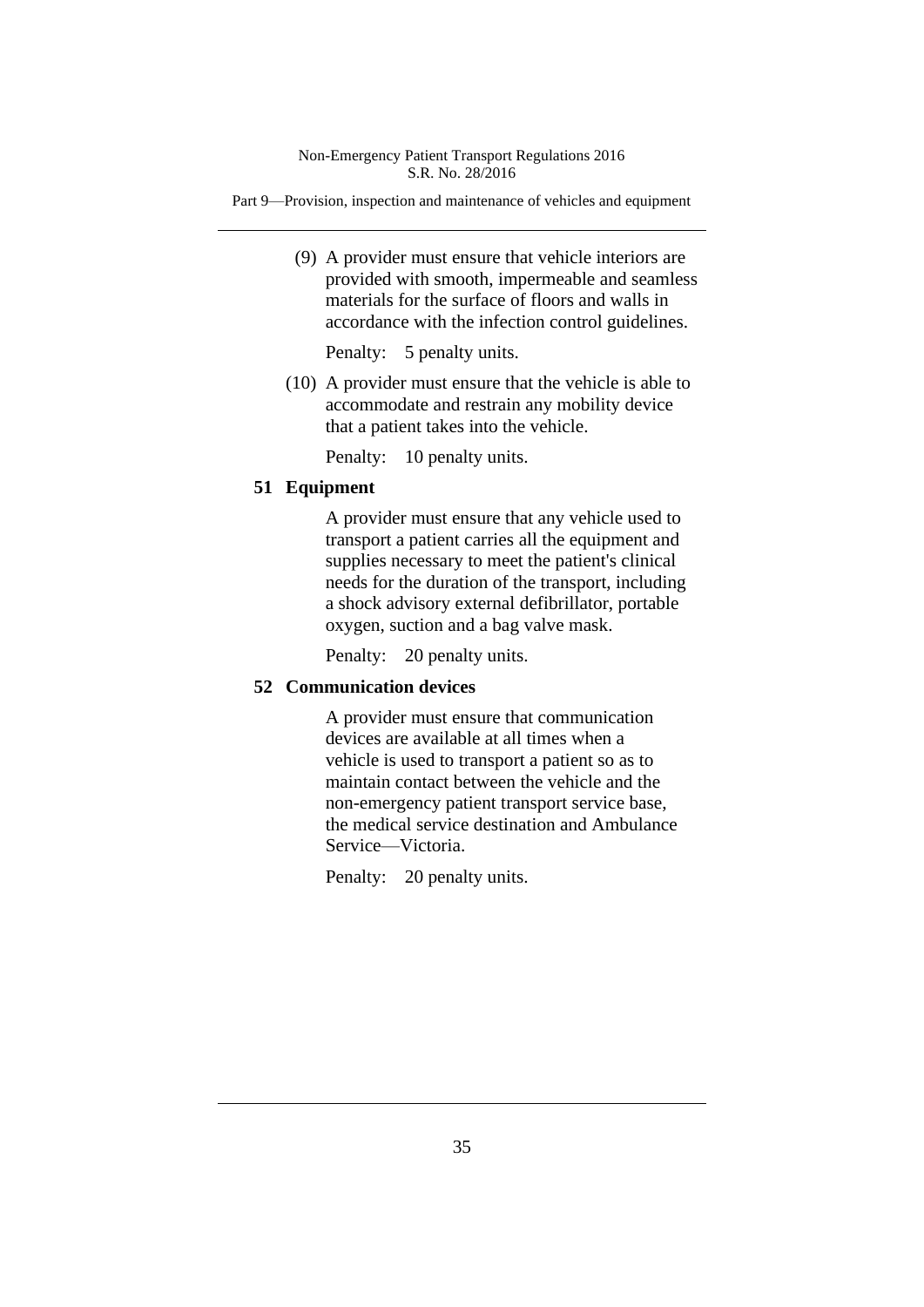Part 10—Insurance

# **Part 10—Insurance**

# **53 Public and professional liability insurance**

A provider must obtain public liability insurance and professional indemnity insurance, each to the value of not less than \$10 000 000.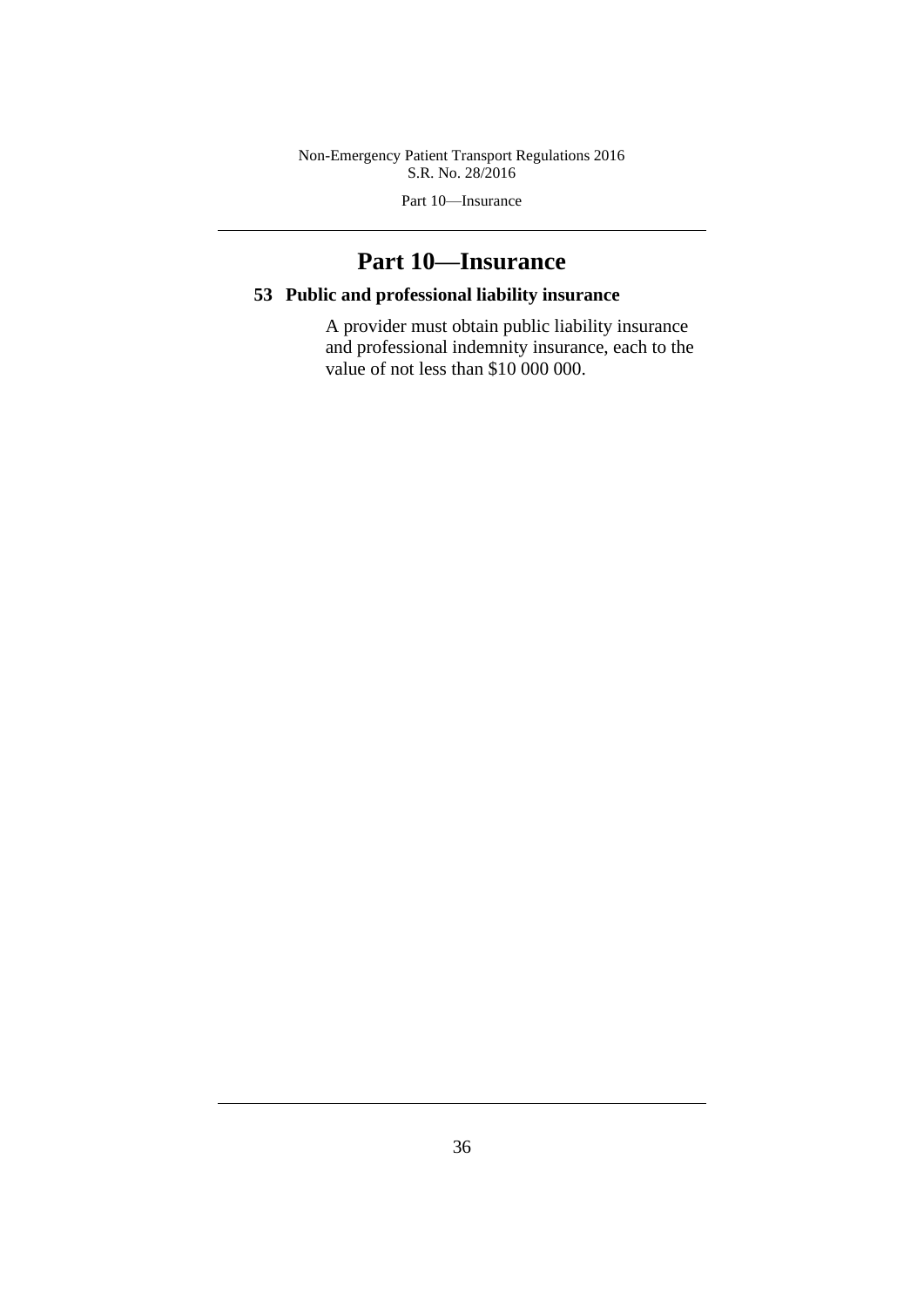Part 11—Aeromedical services

# **Part 11—Aeromedical services**

### **54 Report of breach of CASA requirements**

A provider of an aeromedical service must report immediately to the Secretary if it is issued by CASA with—

- (a) a non-compliance notice; or
- (b) a show cause notice within the meaning of section 3 of the Civil Aviation Act 1988 of the Commonwealth.

Penalty: 20 penalty units.

# **55 Aircraft equipment**

A provider of an aeromedical service must ensure that any aircraft it uses for the aeromedical service is fitted with—

- (a) a 240 volt (2 amp) power supply with 2 outlets; and
- (b) if the transport of incubators or other 12 volt devices is required, a 12 volt (10 amp) power supply compliant with any applicable electrical standards.
- Penalty: 20 penalty units.

# **56 Configuration**

(1) A provider of an aeromedical service must ensure that the clinical facilities and equipment in an aircraft used by it for the aeromedical service are placed in a position to allow continuous patient treatment, including during adverse weather conditions.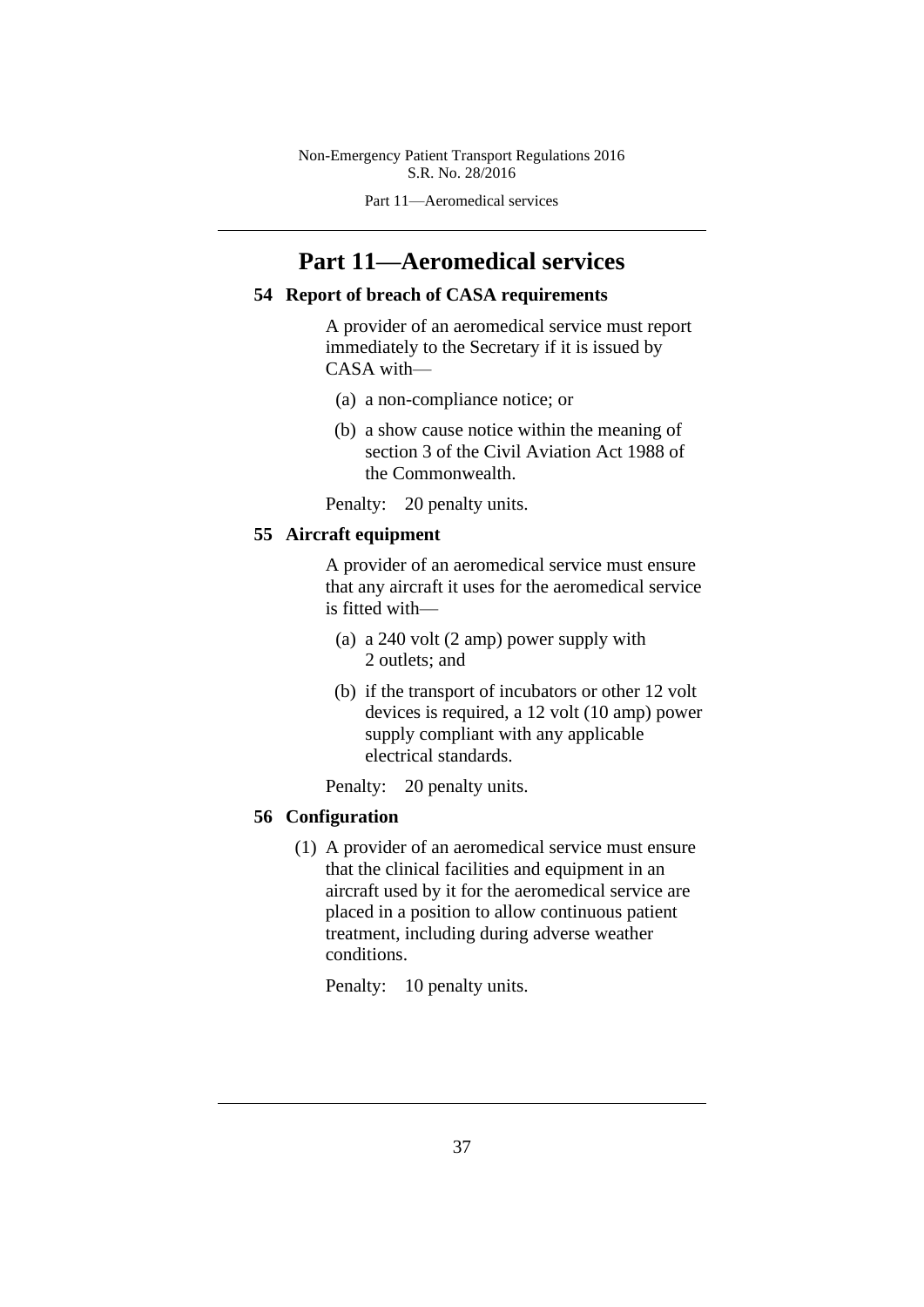Part 11—Aeromedical services

(2) A provider of an aeromedical service must ensure that a seat is provided for each person travelling on the aircraft.

Penalty: 10 penalty units.

#### **57 Stowage**

(1) A provider of an aeromedical service must ensure that an aircraft used by it for the aeromedical service provides sufficient and appropriate storage space and restraint for any medical equipment carried on board.

Penalty: 10 penalty units.

(2) A provider of an aeromedical service must ensure that an aircraft used by it for the aeromedical service is suitable for the carriage and stowage of passenger or patient cabin baggage and an additional 5 kilograms of luggage for each passenger.

Penalty: 10 penalty units.

## **58 Loading**

(1) A provider of an aeromedical service must ensure that the main cabin door and stretcher loading system of an aircraft used by it for the aeromedical service are designed to permit boarding and disembarking of both ambulatory and stretcher patients.

Penalty: 10 penalty units.

(2) A provider of an aeromedical service must ensure that loading and unloading a stretcher into and off an aircraft used by it for the aeromedical service requires not more than 2 persons.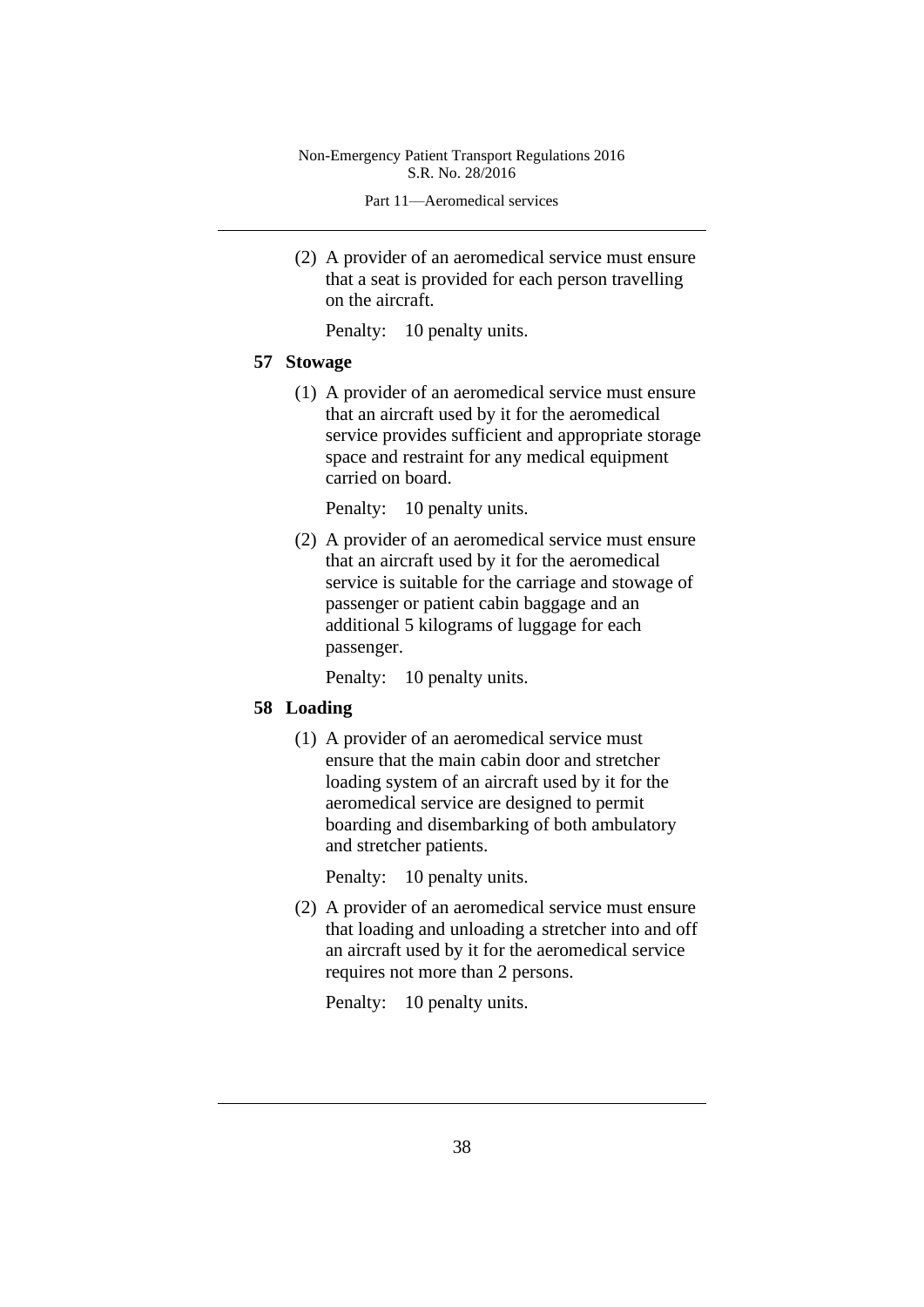Part 11—Aeromedical services

(3) A provider of an aeromedical service must ensure the stretcher-loading system of an aircraft used by it for the aeromedical service allows access to patients to be maintained at all times during patient loading and unloading.

Penalty: 10 penalty units.

### **59 Cabin**

A provider of an aeromedical service must ensure, in respect of any aircraft used by it for an aeromedical service, that—

- (a) the cabin lining and floor coverings are of a smooth, non-skid, anti-static, washable material, sealed against the aircraft sidewalls to window level; and
- (b) adequate lighting is provided in the cabin to provide safe patient care at all times; and
- (c) for night flights, opaque washable curtains or dividers are fitted between the cockpit and cabin.

Penalty: 10 penalty units.

#### **60 Medical equipment**

A provider of an aeromedical service must ensure that any aircraft used by it for the aeromedical service is fitted with—

- (a) a CASA approved medical oxygen system capable of supplying adequate oxygen that—
	- (i) has a warning device or devices for indicating main medical oxygen supply exhaustion; and
	- (ii) enables oxygen to be turned off during flight; and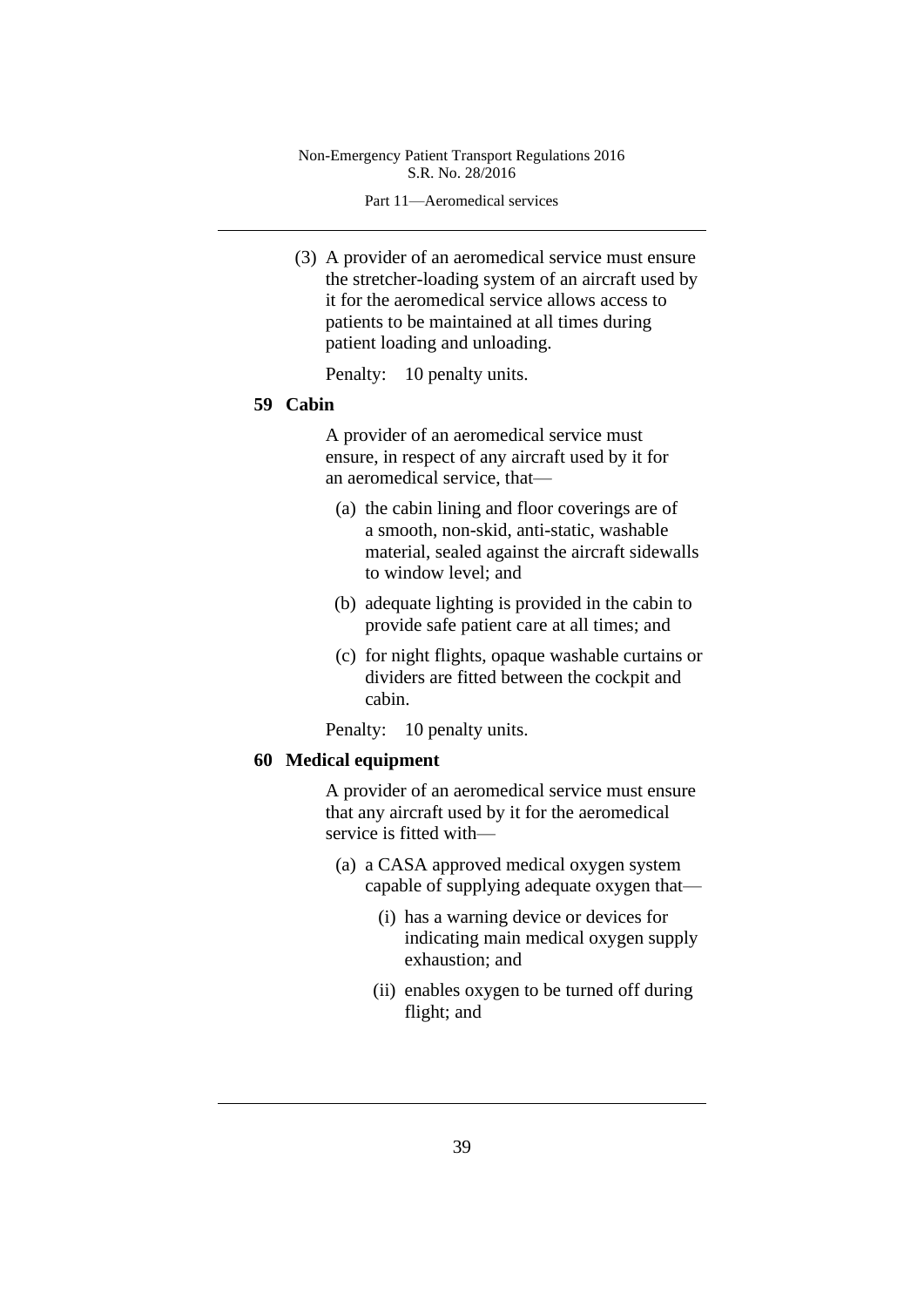Part 11—Aeromedical services

- (b) a suction system capable of performing in all foreseeable cabin pressures that—
	- (i) has one suction outlet and apparatus for each stretcher and one reserve method of applying suction; and
	- (ii) is able to operate when the aircraft is not in flight.

Penalty: 20 penalty units.

# **61 Other equipment requirements**

A provider of an aeromedical service must ensure that all patients dependent on a mechanical ventilator during non-emergency transport are protected with a disconnect alarm and have capnography available to them.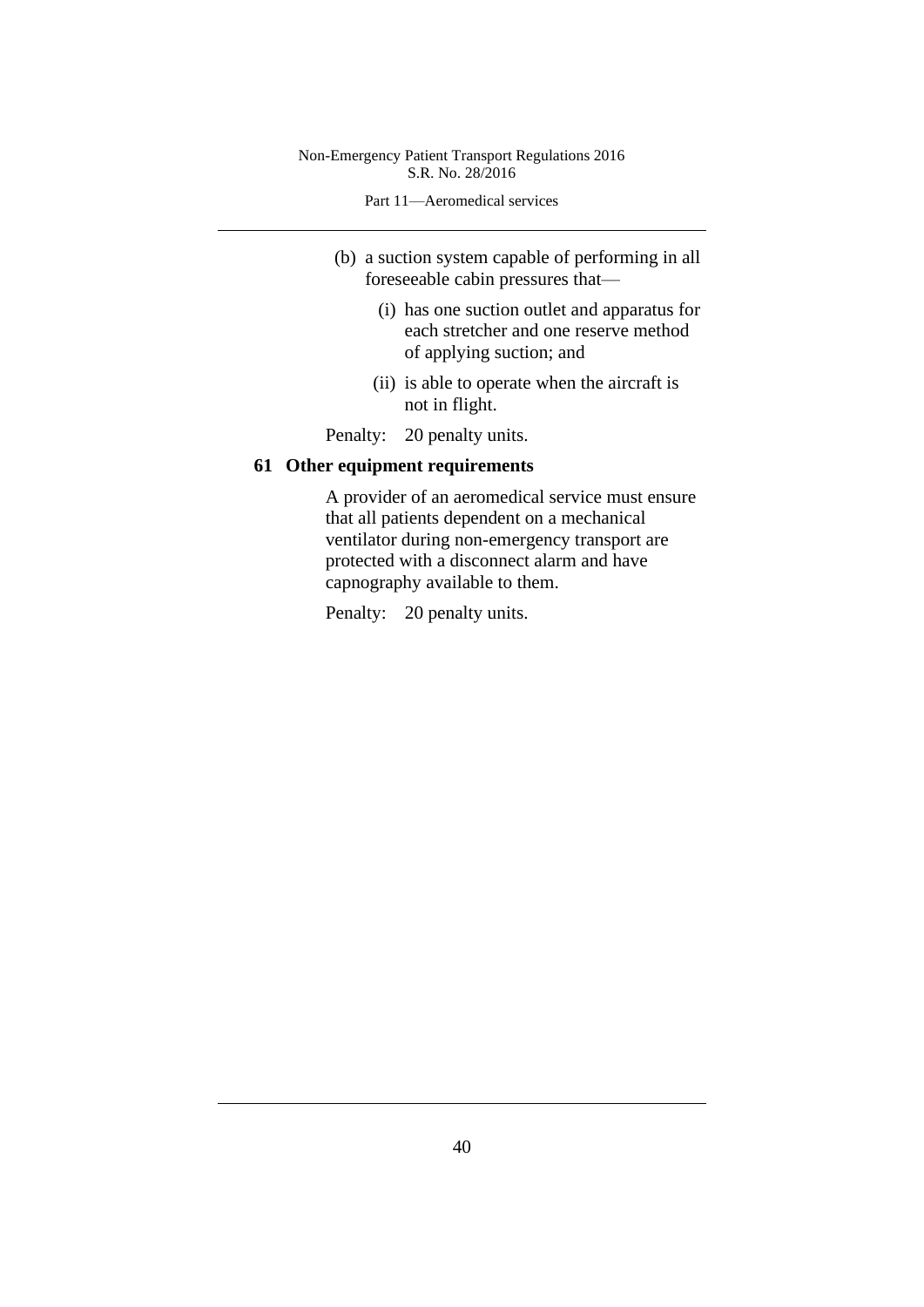Schedule 1—Application for approval in principle to operate a nonemergency patient transport service

# **Schedule 1—Application for approval in principle to operate a non-emergency patient transport service**

Regulation 23(1)

### **APPLICATION FOR APPROVAL IN PRINCIPLE TO OPERATE A NON-EMERGENCY PATIENT TRANSPORT SERVICE**

#### **SECTION A**

- (1) Full name of applicant:
- (2) Postal address of applicant:
- (3) The name, telephone number and email address of a contact person for the purposes of the application:
- (4) If the applicant is a body corporate, the name and address of a director or officer of the body corporate who may exercise control over the non-emergency patient transport service:

#### **SECTION B**

- (1) The name (or proposed name) of the non-emergency patient transport service, its street address and the municipal district in which the service is, or is to be, located:
- (2) This application is for an approval in principle for a non-emergency patient transport service intending to undertake—
	- \* transport of low acuity patients;
	- transport of medium acuity patients;
	- transport of high acuity patients.
- (3) The proposed number and types of vehicles:

| Number of vehicles |
|--------------------|
|                    |
|                    |
|                    |
|                    |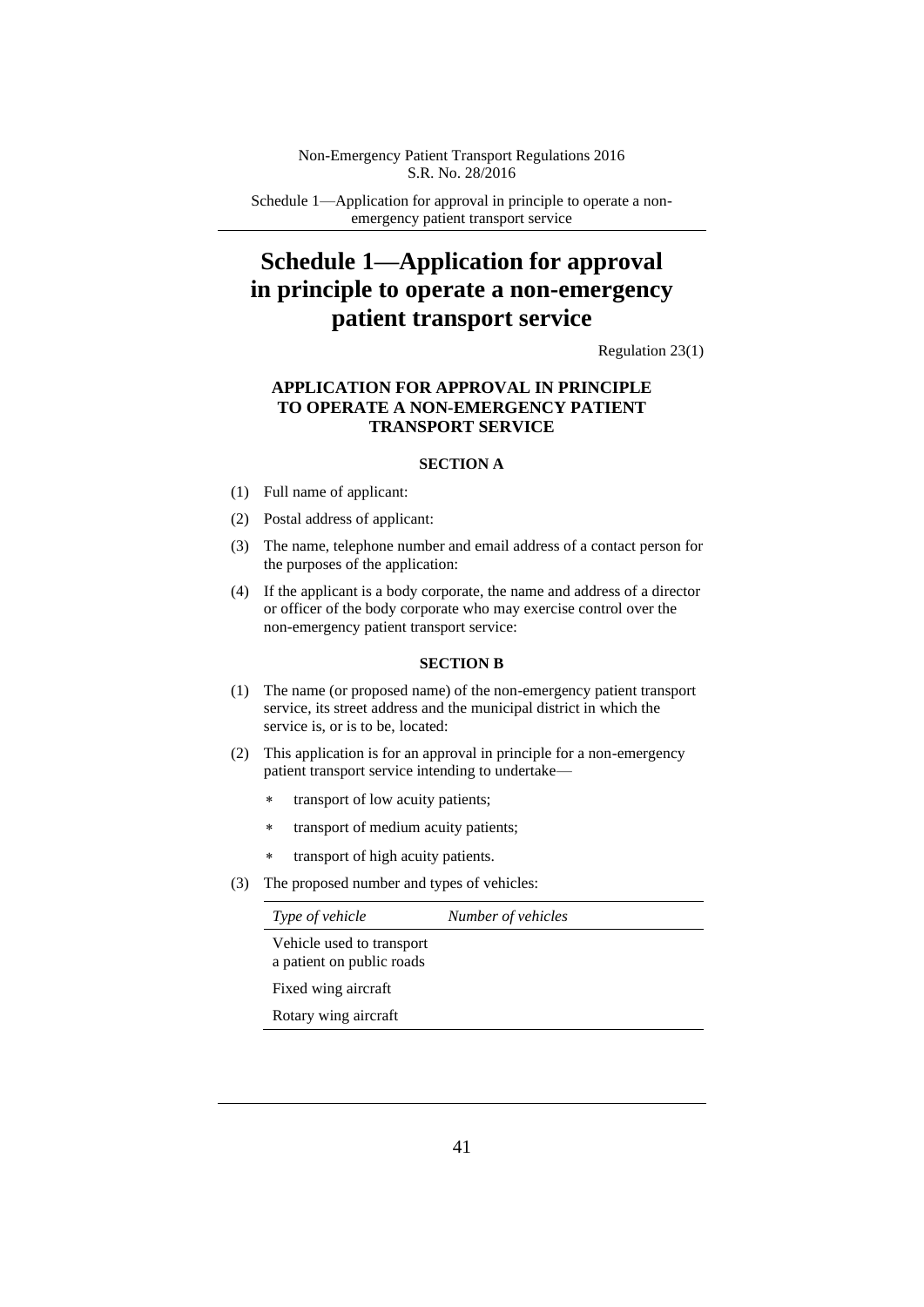Schedule 1—Application for approval in principle to operate a nonemergency patient transport service

Signature of applicant:

Name of each signatory (in BLOCK LETTERS):

Date:

\*Delete if inapplicable.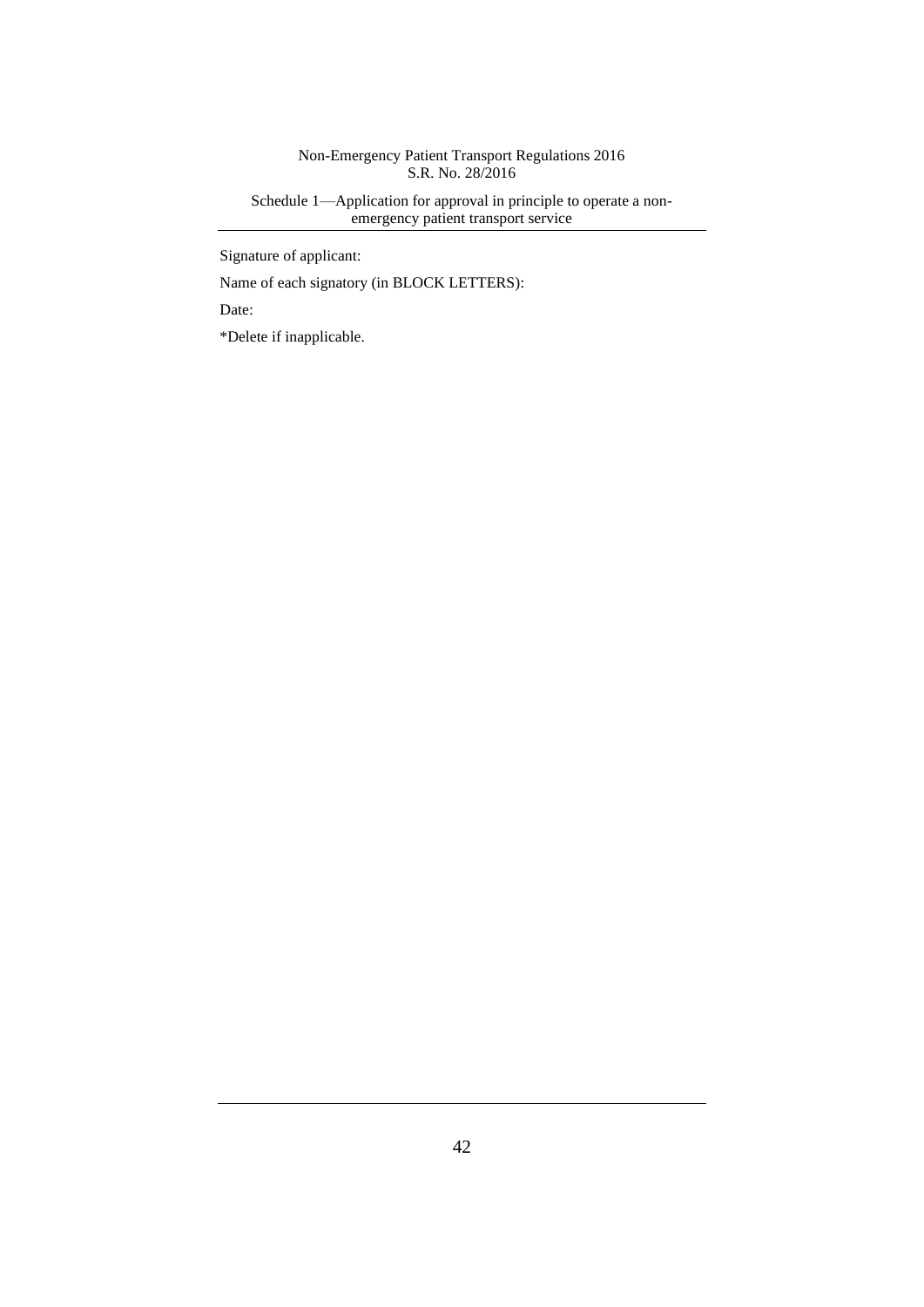Schedule 2—Application for variation or transfer of certificate of approval in principle to operate a non-emergency patient transport service

# **Schedule 2—Application for variation or transfer of certificate of approval in principle to operate a non-emergency patient transport service**

Regulation 24(1)

## **APPLICATION FOR VARIATION OR TRANSFER OF CERTIFICATE OF APPROVAL IN PRINCIPLE TO OPERATE A NON-EMERGENCY PATIENT TRANSPORT SERVICE**

#### **SECTION A**

- (1) Full name of applicant:
- (2) Postal address of applicant:
- (3) The name, telephone number and email address of a contact person for the purposes of the application:

#### **SECTION B**

- (1) The name (or proposed name) of the non-emergency patient transport service, its street address and the municipal district in which the service is to be located:
- (2) This application is for
	- variation of the certificate of approval in principle or any condition to which it is subject; or
	- transfer of the certificate of approval in principle to another person.
- (3) If the application relates to the variation of the certificate of the approval in principle, the reason for the proposed variation:
- (4) If the application relates to the transfer of the certificate of approval in principle to another person—
	- (a) the name of that person; and
	- (b) the postal address of that person; and
	- (c) that person's telephone number and email address.
- (5) If the proposed transferee is a body corporate, the name and address of any director or officer of the body corporate who may exercise control over the non-emergency patient transport service: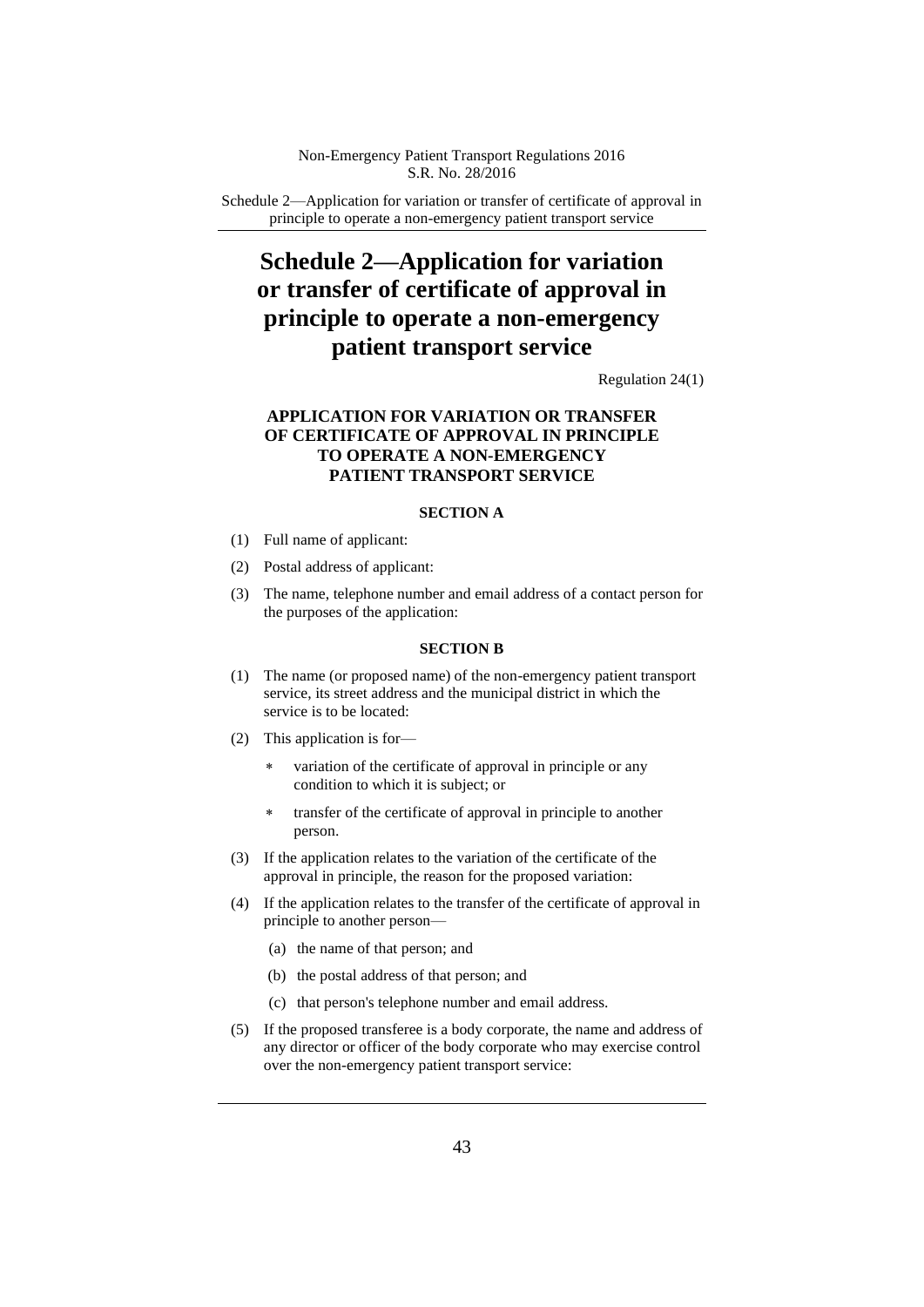Schedule 2—Application for variation or transfer of certificate of approval in principle to operate a non-emergency patient transport service

Signature of applicant:

Name of each signatory (in BLOCK LETTERS):

Date:

\*Delete if inapplicable.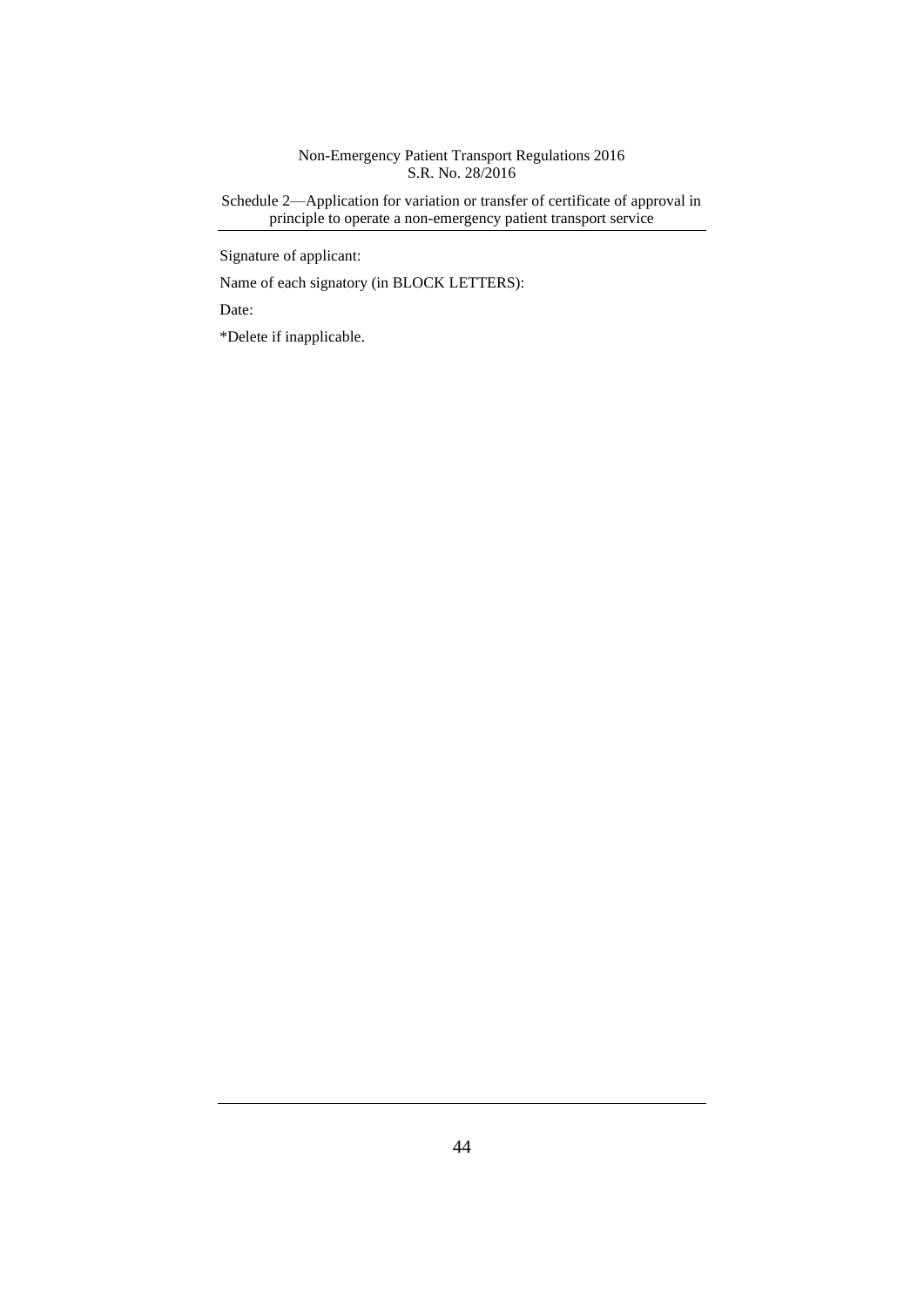Schedule 3—Application for a non-emergency patient transport service licence

# **Schedule 3—Application for a non-emergency patient transport service licence**

Regulation 25(1)

## **APPLICATION FOR A NON-EMERGENCY PATIENT TRANSPORT SERVICE LICENCE**

#### **SECTION A**

- (1) Full name of applicant:
- (2) Postal address of applicant:
- (3) The name, telephone number and email address of a contact person for the purposes of the application:
- (4) If the applicant is a body corporate, the name and address of any director or officer of the body corporate who may exercise control over the non-emergency patient transport service:

#### **SECTION B**

- (1) The class of non-emergency patient transport for which a licence is sought—
	- \* transport of low acuity patients;
	- transport of medium acuity patients;
	- \* transport of high acuity patients.
- (2) The proposed name of the non-emergency patient transport service, its street address and the municipal district in which the service is located:
- (3) The proposed number and types of vehicles:

| Type of vehicle                              | Number of vehicles |
|----------------------------------------------|--------------------|
| Sedan, hatchback or<br>station wagon vehicle |                    |
| Double stretcher<br>vehicle                  |                    |
| Single stretcher vehicle                     |                    |
| High acuity transport<br>vehicle             |                    |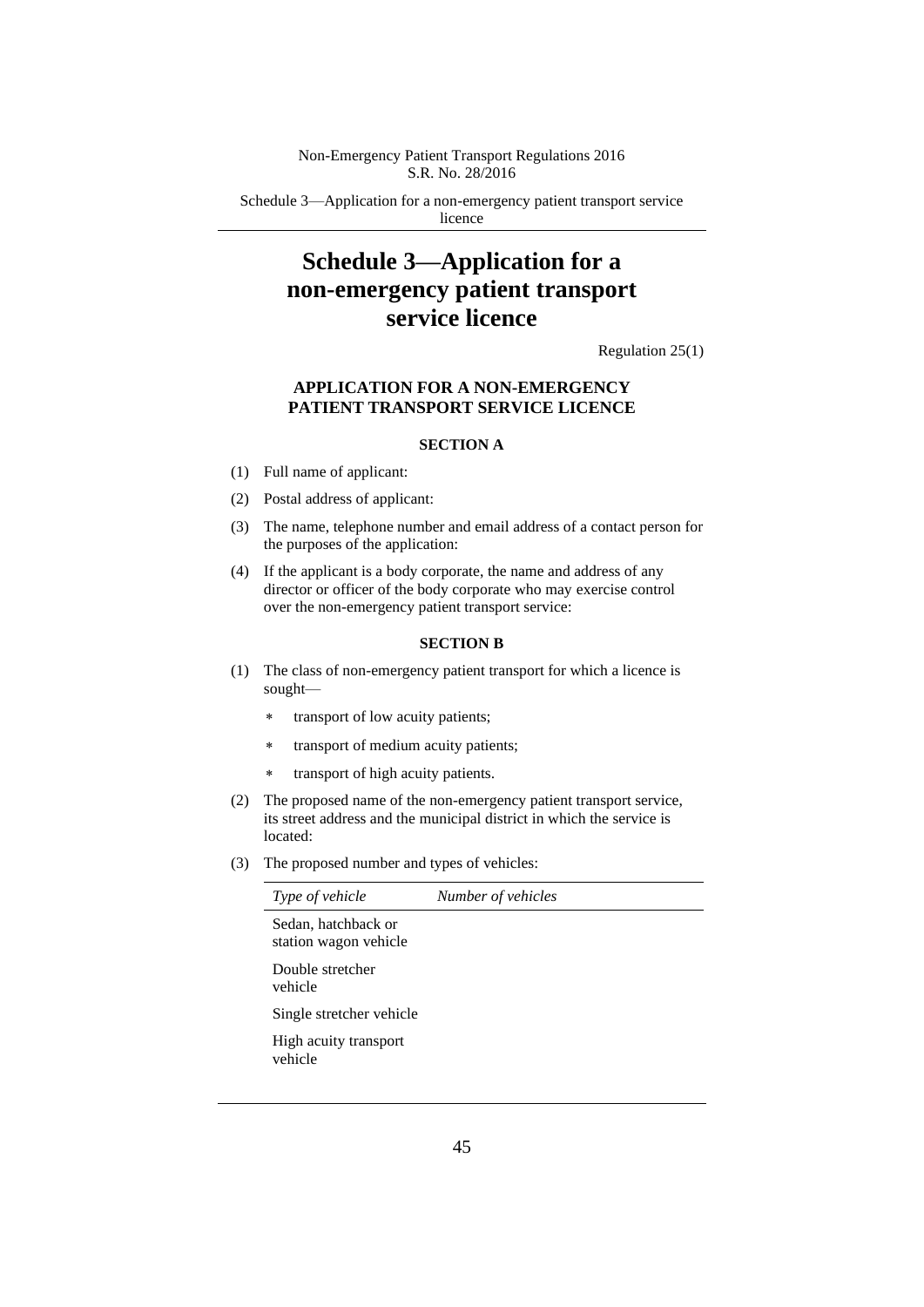Schedule 3—Application for a non-emergency patient transport service licence

| <i>Type of vehicle</i> | Number of vehicles |
|------------------------|--------------------|
| Wheelchair vehicle     |                    |
| Fixed wing aircraft    |                    |
| Rotary wing aircraft   |                    |

Name of each signatory (in BLOCK LETTERS):

Date:

\*Delete if inapplicable.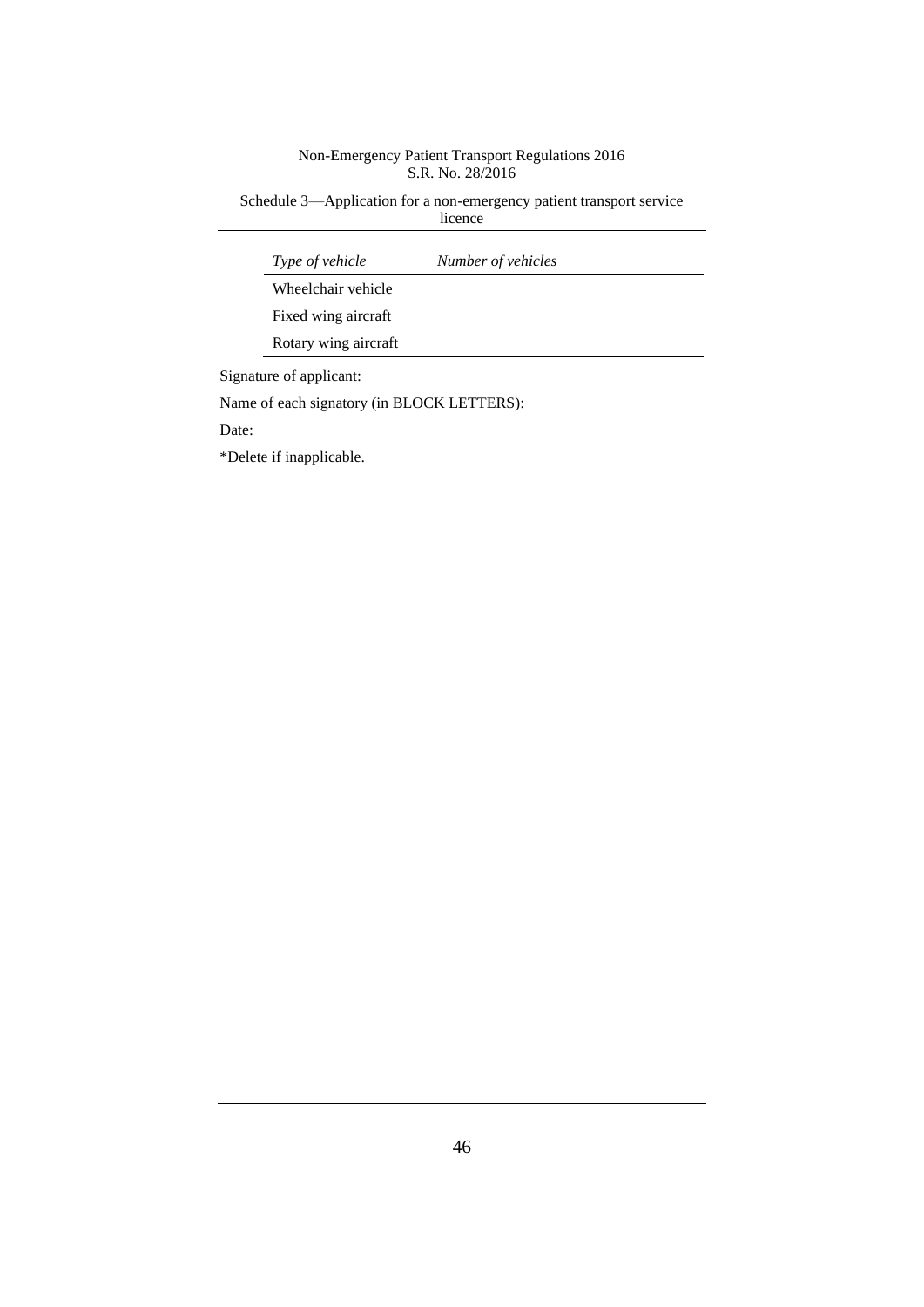Schedule 4—Application for the renewal of a non-emergency patient transport service licence

# **Schedule 4—Application for the renewal of a non-emergency patient transport service licence**

Regulation 27(1)

## **APPLICATION FOR THE RENEWAL OF A NON-EMERGENCY PATIENT TRANSPORT SERVICE LICENCE**

#### **SECTION A**

- (1) Full name of applicant:
- (2) Postal address of applicant:
- (3) The name, telephone number and email address of a contact person for the purposes of the application:
- (4) If the applicant is a body corporate, the name and address of any director or officer of the body corporate who may exercise control over the non-emergency patient transport service:

#### **SECTION B**

- (1) The class of non-emergency patient transport for which a licence is sought
	- transport of low acuity patients;
	- transport of medium acuity patients;
	- transport of high acuity patients.
- (2) The proposed name of the non-emergency patient transport service, its street address and the municipal district in which the service is located:
- (3) The proposed number and types of vehicles:

| <i>Type of vehicle</i> | Number of vehicles |
|------------------------|--------------------|
| Sedan, hatchback or    |                    |
| station wagon vehicle  |                    |

Double stretcher vehicle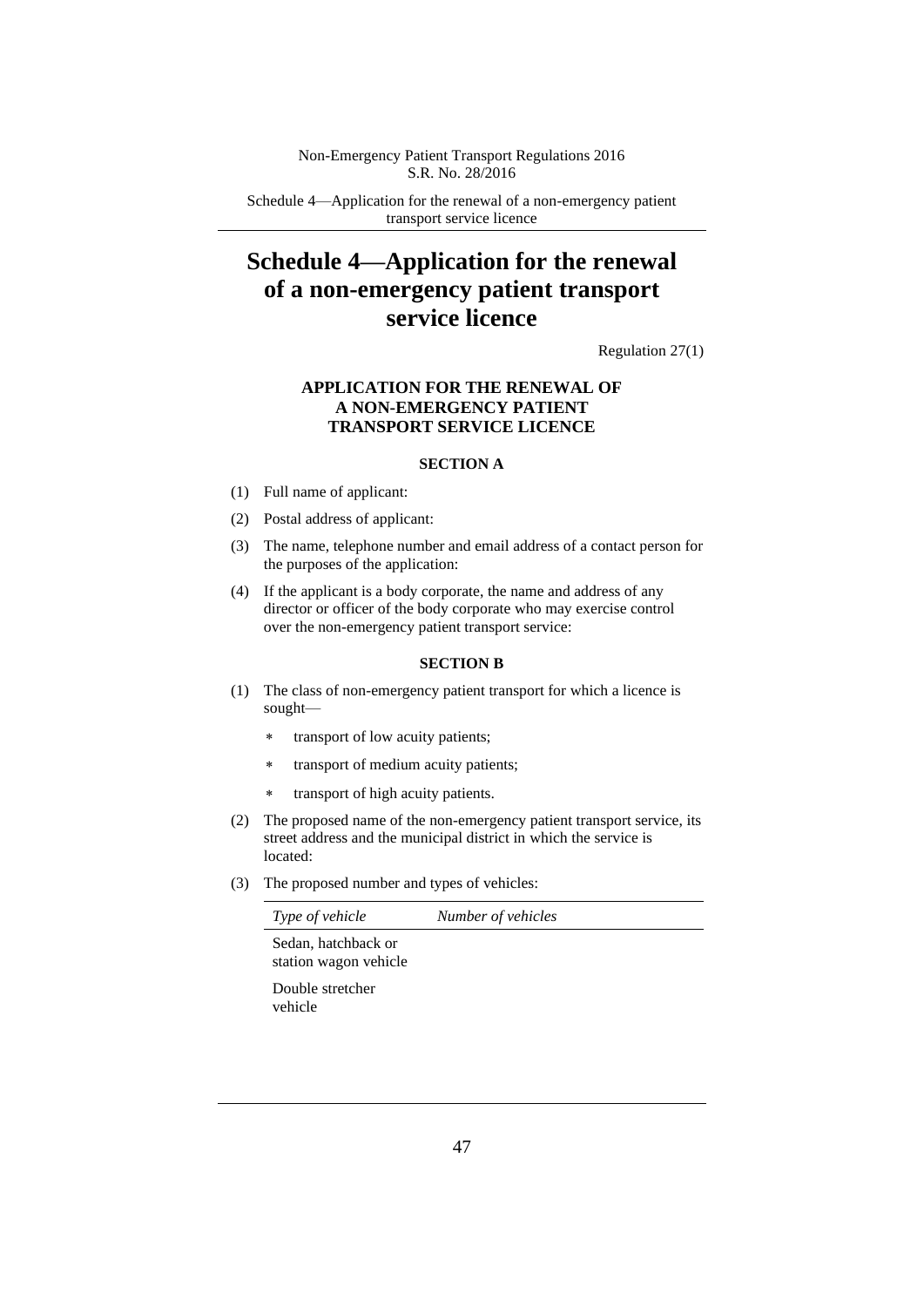Schedule 4—Application for the renewal of a non-emergency patient transport service licence

| Type of vehicle                  | Number of vehicles |  |
|----------------------------------|--------------------|--|
| Single stretcher vehicle         |                    |  |
| High acuity transport<br>vehicle |                    |  |
| Wheelchair vehicle               |                    |  |
| Fixed wing aircraft              |                    |  |
| Rotary wing aircraft             |                    |  |

Signature of applicant:

Name of each signatory (in BLOCK LETTERS):

Date: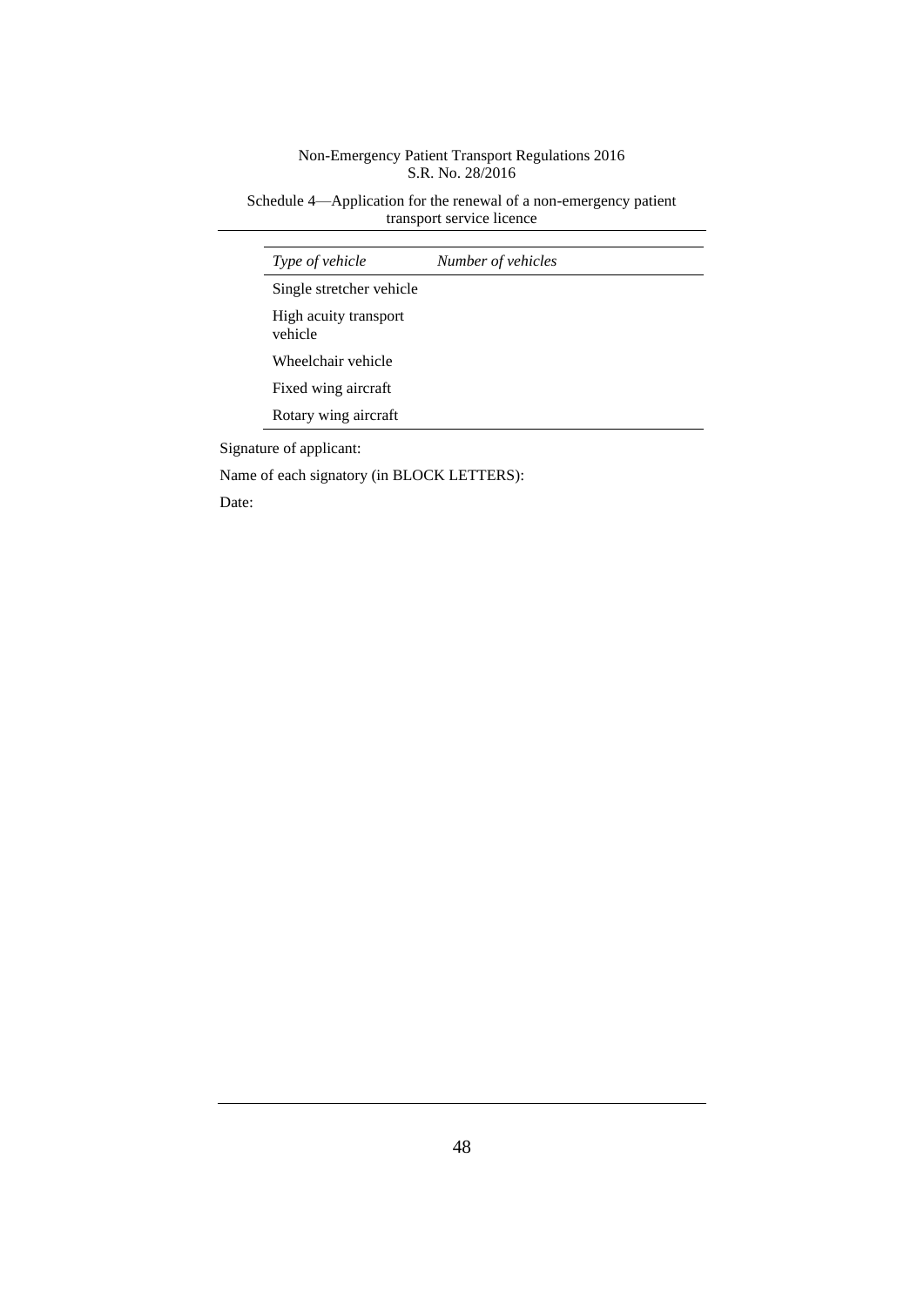Schedule 5—Application for variation of a non-emergency patient transport service licence

# **Schedule 5—Application for variation of a non-emergency patient transport service licence**

Regulation 28(1)

### **APPLICATION FOR VARIATION OF A NON-EMERGENCY PATIENT TRANSPORT SERVICE LICENCE**

#### **SECTION A**

- (1) Full name of applicant:
- (2) Postal address of applicant:
- (3) The name, telephone number and email address of a contact person for the purposes of the application:

#### **SECTION B**

- (1) The nature of the variation sought (variation of licence or variation of condition to which licence is subject):
- (2) Details of the variation sought:

Signature of applicant:

Name of each signatory (in BLOCK LETTERS):

Date: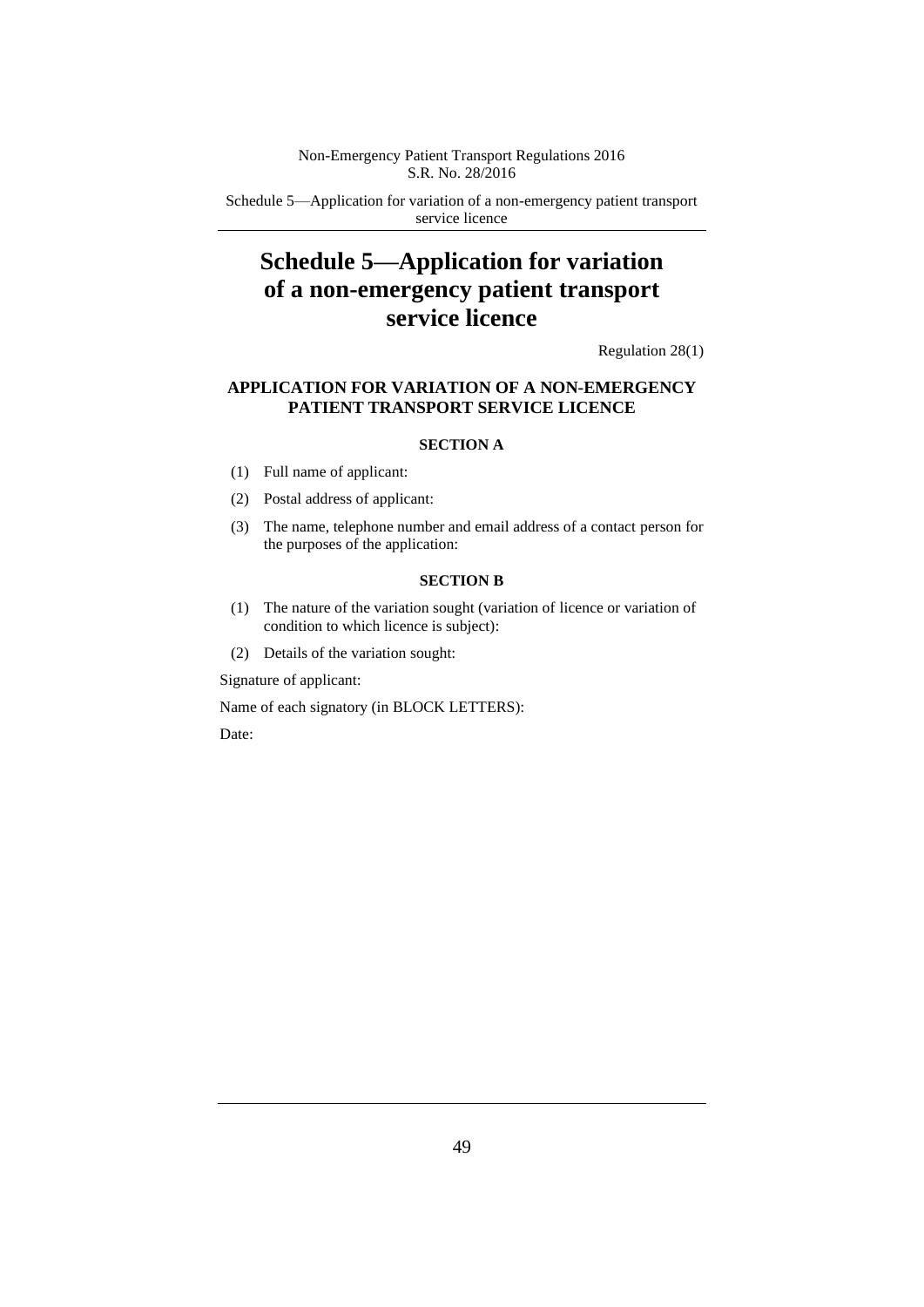Schedule 6—Application for stand-by service accreditation

# **Schedule 6—Application for stand-by service accreditation**

Regulation 35(1)

#### **APPLICATION FOR STAND-BY SERVICE ACCREDITATION**

#### **SECTION A**

- (1) Full name of applicant:
- (2) Postal address of applicant:
- (3) The name, telephone number, and email address of a contact person for the purposes of the application:

#### **SECTION B**

- (1) The name of the non-emergency patient transport service and its street address:
- (2) Date of expiry of current licence:
- (3) Class of current licence:
- (4) The estimated number of patients expected to be transported over a 12 month period:

══════════════════════════════════════

Signature of applicant:

Name of each signatory (in BLOCK LETTERS):

Date: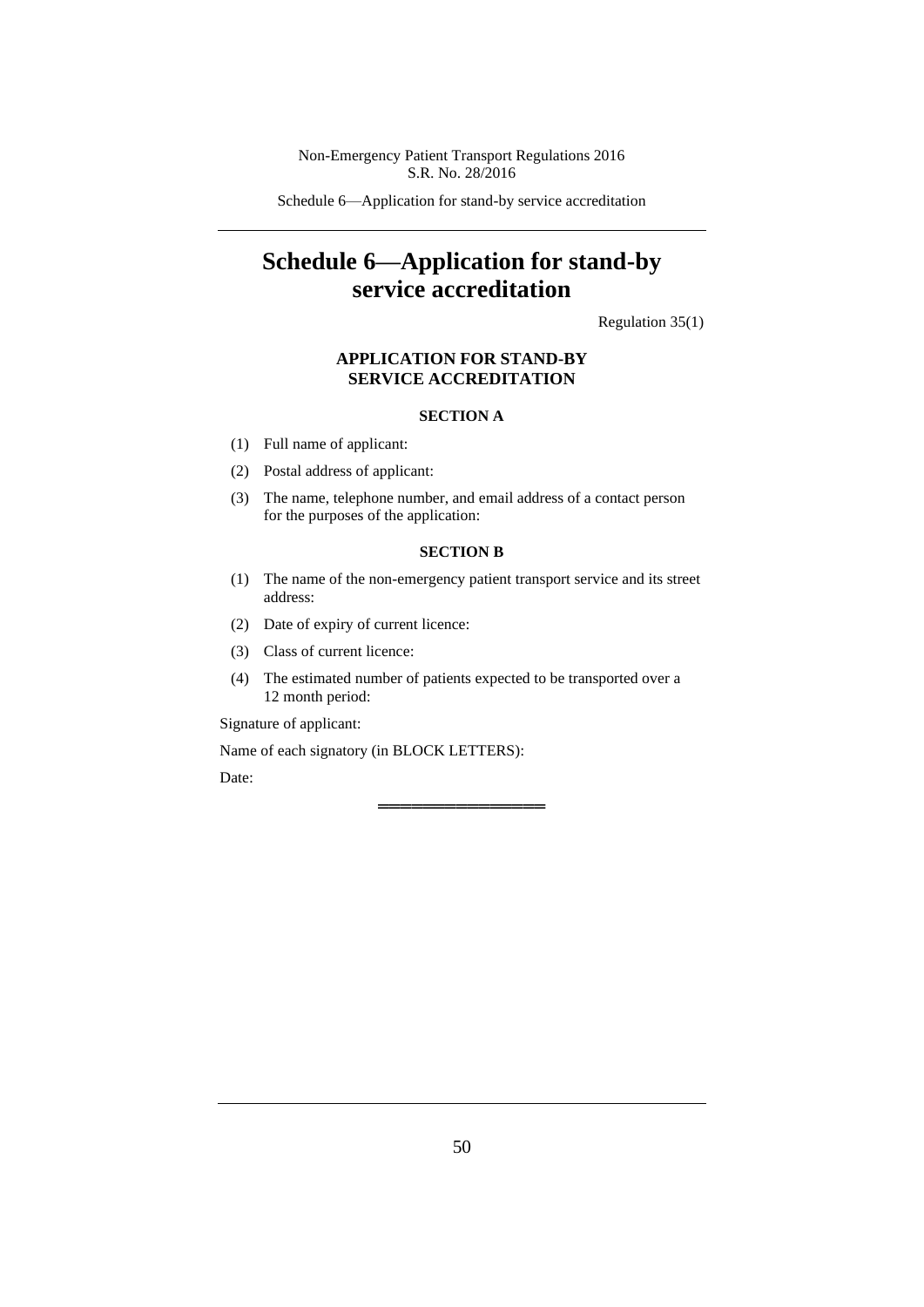Endnotes

# **Endnotes**

<sup>1</sup> Reg. 4(a): S.R. No. 135/2005 as amended by S.R. Nos 78/2010 and 117/2014, extended in operation by S.R. No. 126/2015 and amended by S.R. No. 151/2015.

<sup>2</sup> Reg. 4(b): S.R. No. 78/2010.

<sup>3</sup> Reg. 4(c): S.R. No. 117/2014.

<sup>4</sup> Regs 47(6) and 50(7)(b): S.R. No. 118/2009. Reprint No. 2 as at 30 January 2015. Reprinted to S.R. No. 201/2014. Subsequently amended by S.R. Nos 79/2015, 118/2015 and 159/2015.

# —— **Fee Units**

These Regulations provide for fees by reference to fee units within the meaning of the **Monetary Units Act 2004**.

The amount of the fee is to be calculated, in accordance with section 7 of that Act, by multiplying the number of fee units applicable by the value of a fee unit.

The value of a fee unit for the financial year commencing 1 July 2015 is \$13.60. The amount of the calculated fee may be rounded to the nearest 10 cents.

The value of a fee unit for future financial years is to be fixed by the Treasurer under section 5 of the **Monetary Units Act 2004**. The value of a fee unit for a financial year must be published in the Government Gazette and a Victorian newspaper before 1 June in the preceding financial year.

——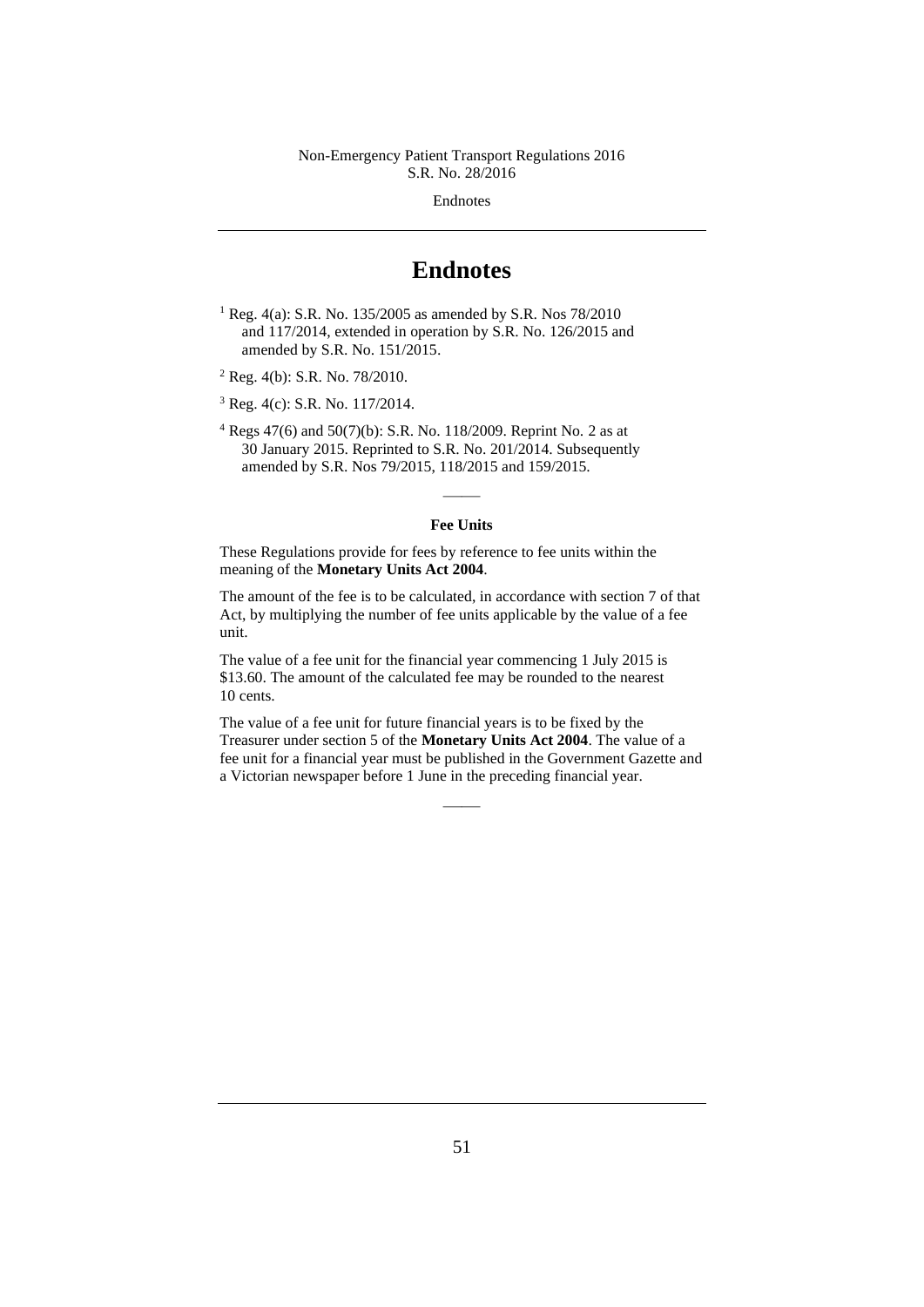Endnotes

## **Table of Applied, Adopted or Incorporated Matter**

The following table of applied, adopted or incorporated matter is included in accordance with the requirements of regulation 5 of the Subordinate Legislation Regulations 2014.

| <b>Statutory rule</b><br>provision                                      | Title of applied, adopted or<br>incorporated document                                                                                                                               | <b>Matter</b> in<br>applied,<br>adopted or<br>incorporated<br>document  |
|-------------------------------------------------------------------------|-------------------------------------------------------------------------------------------------------------------------------------------------------------------------------------|-------------------------------------------------------------------------|
| Regulation $5(1)$ ,<br>definition of<br>infection control<br>guidelines | National Health and Medical<br>Research Council's Australian<br>Guidelines for the Prevention<br>and Control of Infection in<br>Healthcare published by the<br>Commonwealth in 2010 | The whole                                                               |
| Regulation $39(1)(g)$                                                   | National Health and Medical<br>Research Council's Australian<br>Guidelines for the Prevention<br>and Control of Infection in<br>Healthcare published by the<br>Commonwealth in 2010 | Part C, C <sub>2.2.3</sub><br>Staff records                             |
| Regulation $46(1)$                                                      | National Health and Medical<br>Research Council's Australian<br>Guidelines for the Prevention<br>and Control of Infection in<br>Healthcare published by the<br>Commonwealth in 2010 | Part C, C1.3<br>Infection<br>prevention<br>and control<br>program       |
| Regulation 47(2)                                                        | National Health and Medical<br>Research Council's Australian<br>Guidelines for the Prevention<br>and Control of Infection in<br>Healthcare published by the<br>Commonwealth in 2010 | Part B, B1.4<br>Routine<br>management of<br>the physical<br>environment |